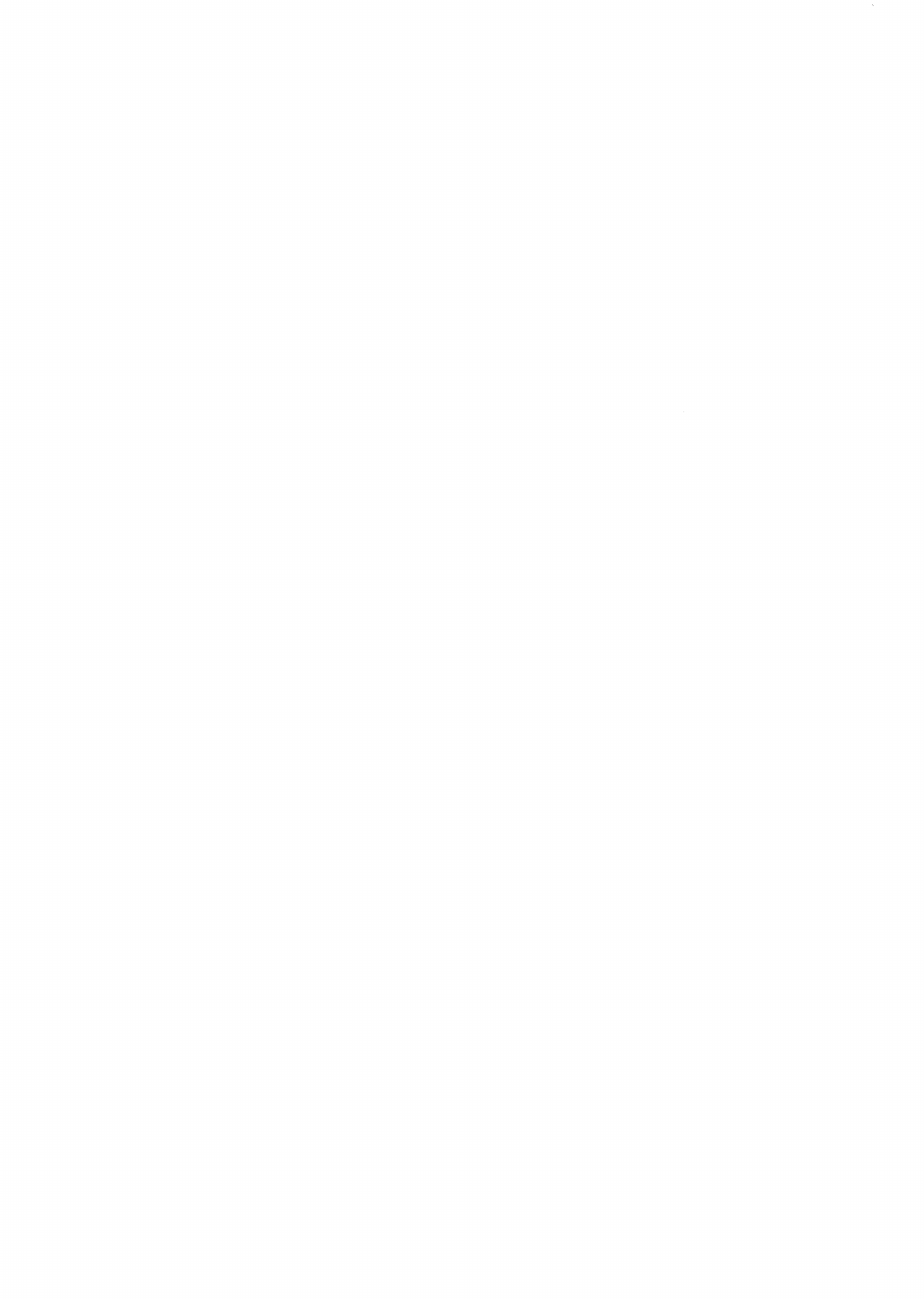## **THE THARAKA NITHI COUNTY ALCOHOLIC DRINKS CONTROL ACT, 2021**

#### **No. 1 of 2021**

*Date of Assent: 25th march, 2021 Date of Commencement: See Section 1*  **ARRANGEMENT OF SECTIONS** 

### *Section*

#### **PART I—PRELIMINARY**

- **1** Short title and commencement.
- 2 Interpretation.
- 3 Object and purpose of Act.

#### **PART II — ADMINISTRATION**

- 4 Establishment of a Directorate.
- 5 Functions of the Directorate.
- 6 Appointment and Establishment of Tharaka Nithi Liquor Licensing Committee.
- 7 Establishment of sub county committees.
- 8 Review Committee.
- 9 Establishment of rehabilitation facilities and programs

### **PART III — LICENCING**

- 10—Control of alcohol.
- 11— Application for license.
- 12—Objection to application of a licence
- 13— Grant of a licence.
- 14— Provisional licence.
- 15— Licence for premises.
- 16— Persons not eligible for a licence.
- 17— Validity and renewal of licences.
- 18— Review.
- 19— Right of review.
- 20— Appeal to Court.
- 21— Licences to body corporates.
- 22— Types of licences.
- 23— Transfer of licence.
- 24— Removal of licence.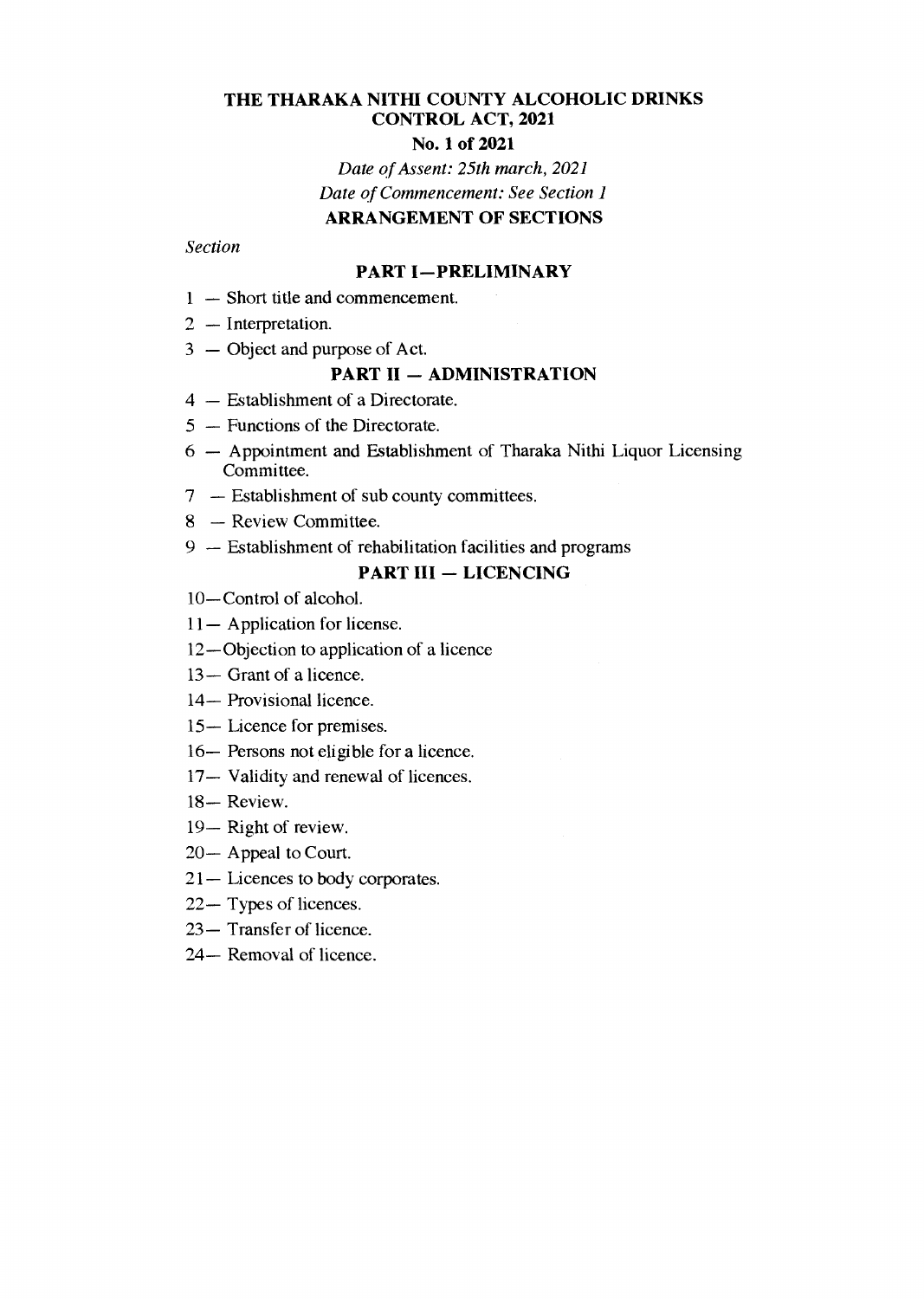- **No. 1** *Tharaka Nithi County Alcoholic Drinks Control* **2021**
- 25— Display of licence.
- 26— Employment for sale of alcohol.
- 27— Drunken behavior.
- 28— Debt from sale of alcohol.
- 29— Access by persons under the age of eighteen years.
- 30— Reports by Public Health officers and police officers.

### **PART IV — GENERAL REQUIREMENTS**

- 31 Conformity with requirements.
- 32— Supply to young persons.
- 33— Display of signs.
- 34— Vending machines.
- 35— Selling in sachets.

### **PART V — SALE AND CONSUMPTION**

- 36— Sale to intoxicated person.
- 37— Disorderly conduct.
- 38— Breach of licence.
- 39— Sale to authorized officer.
- 40— Non disclosure of conviction.
- 41— Sale without licence.
- 42— Sale of adulterated alcohol.
- 43 Proof of sale.
- 44— Burden of Proof.
- 45— Endorsement of conviction on licence.
- 46— Forfeiture of licences upon conviction.

### **PART VI — ADVERTISEMENT AND PROMOTION**

- 47— Prohibition of advertisement and promotion.
- 48— Promotion at underage events.
- 49— Encouraging consumption.

### **PART VII — ENFORCEMENT**

- 50— Authorized officers.
- 51 —Places authorized officers may enter.
- 52— Powers of officers.
- 53— Use of records.
- 54— Entry of dwelling place.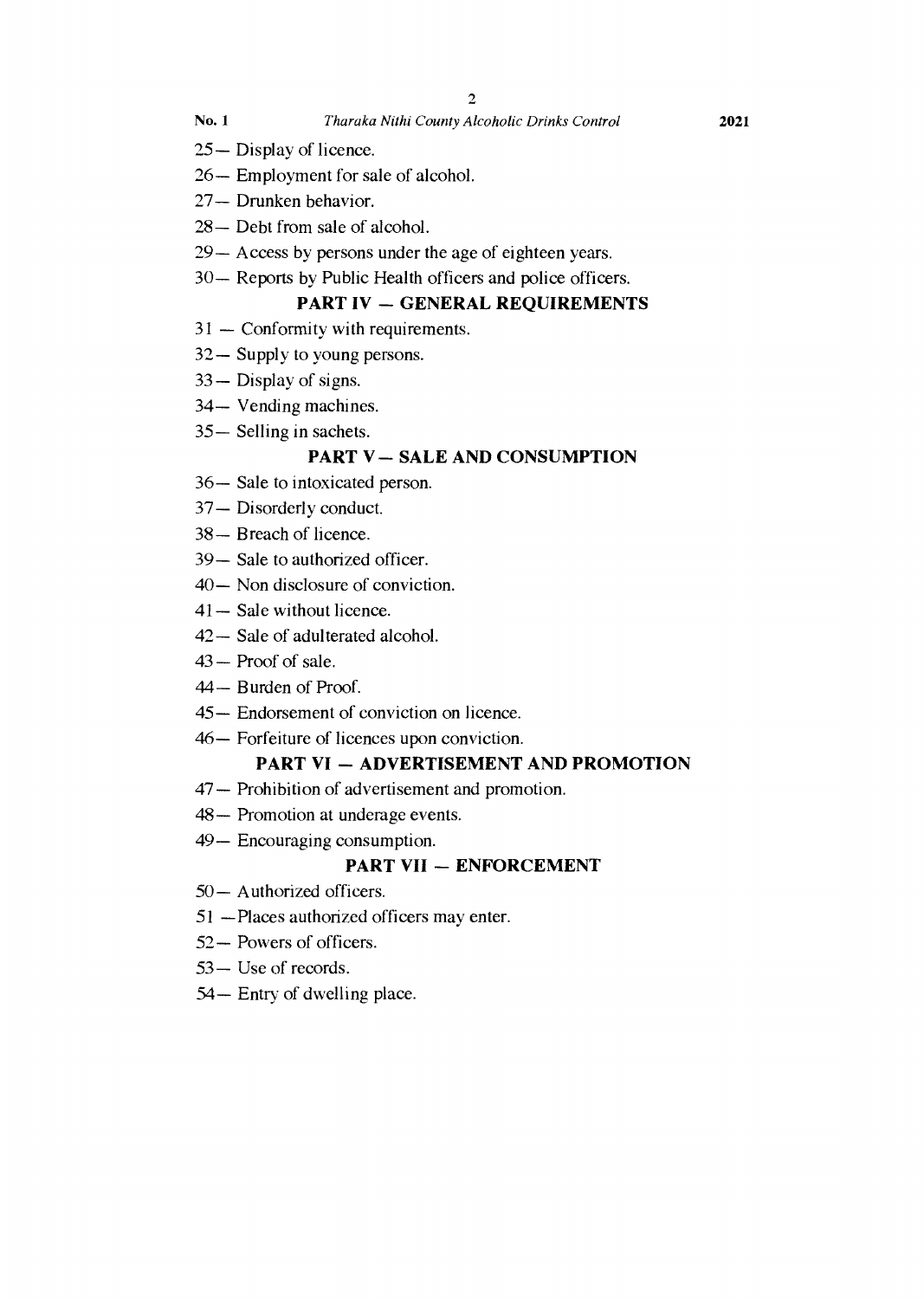55— Court to issue warrant.

- 56— Use of force.
- 57— Certificate of analysis.
- 58— Assistance of officers.
- 59— Obstruction.
- 60— Seizure.
- 61— Order for restoration of seized product or thing.
- 62— General penalty.
- 63— Nature of offences.
- 64— Nature of evidence in proceedings.

### **PART VIII — MISCELLANEOUS**

- 65— Regulations.
- 66— Transitional.

FIRST SCHEDULE — LICENCE HOURS SECOND SCHEDULE — TYPES OF LICENCES THIRD SCHEDULE — APPLICATION FOR LICENCES FOURTH SHEDULE — LICENCE FEES

 $\sim 3\%$  as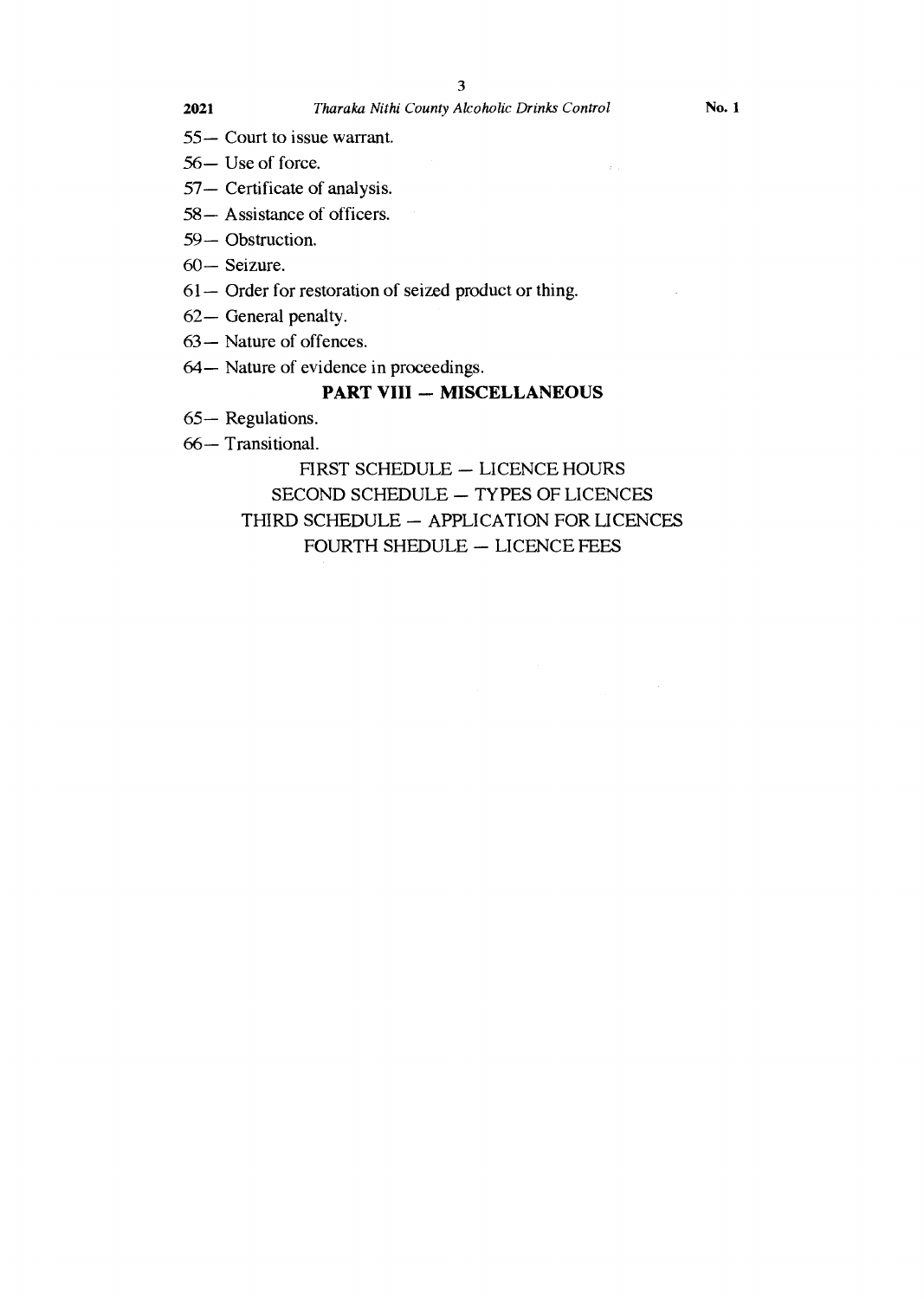#### **THE THARAKA NITHI COUNTY ALCOHOLIC DRINKS CONTROL ACT, 2020**

**AN ACT** of the County Assembly of Tharaka Nithi to repeal the Tharaka Nithi County Alcoholic Drinks Control Act, 2015 and enact the Tharaka Nithi County Alcoholic Drinks Control Act, 2021, and for connected purposes.

**ENACTED** by the County Assembly of Tharaka Nithi, as follows—

#### **PART I — PRELIMINARY**

1. This Act may be cited as the Tharaka Nithi County Alcoholic Drinks Control Act, 2021 and shall come into operation on the date of publication in the Gazette.

2. In this Act, unless the context otherwise requires —

"alcohol" means the product known as ethyl alcohol or any product obtained by fermentation or distillation of any fermented alcoholic product, rectified either once or more often, whatever the origin, and shall include synthetic ethyl alcohol, but shall not include methyl alcohol and alcohol completely denatured in accordance with the prescribed formulas;

"alcoholic drink" includes alcohol, spirit, wine, beer, liquor, traditional alcohol, and any one or more of such varieties containing one— half of one percent or more of alcohol by volume, including mixed alcohol, modified industrial alcohol blended for human consumption and every liquid or solid, patented or not, containing alcohol and capable of being consumed by a human being;

"Authority" means the National Authority for the Campaign Against Alcohol and Drug Abuse" established under the National Authority for the Campaign Against Alcohol and Drug Abuse Act, 2012;

"Authorized officer" means an authorized officer within the meaning of section 50;

"Cinema" has the meaning assigned to it in the Films and Stage Plays Act;

"Committee" means the Tharaka Nithi County Liquor

Short title and commencement

Interpretation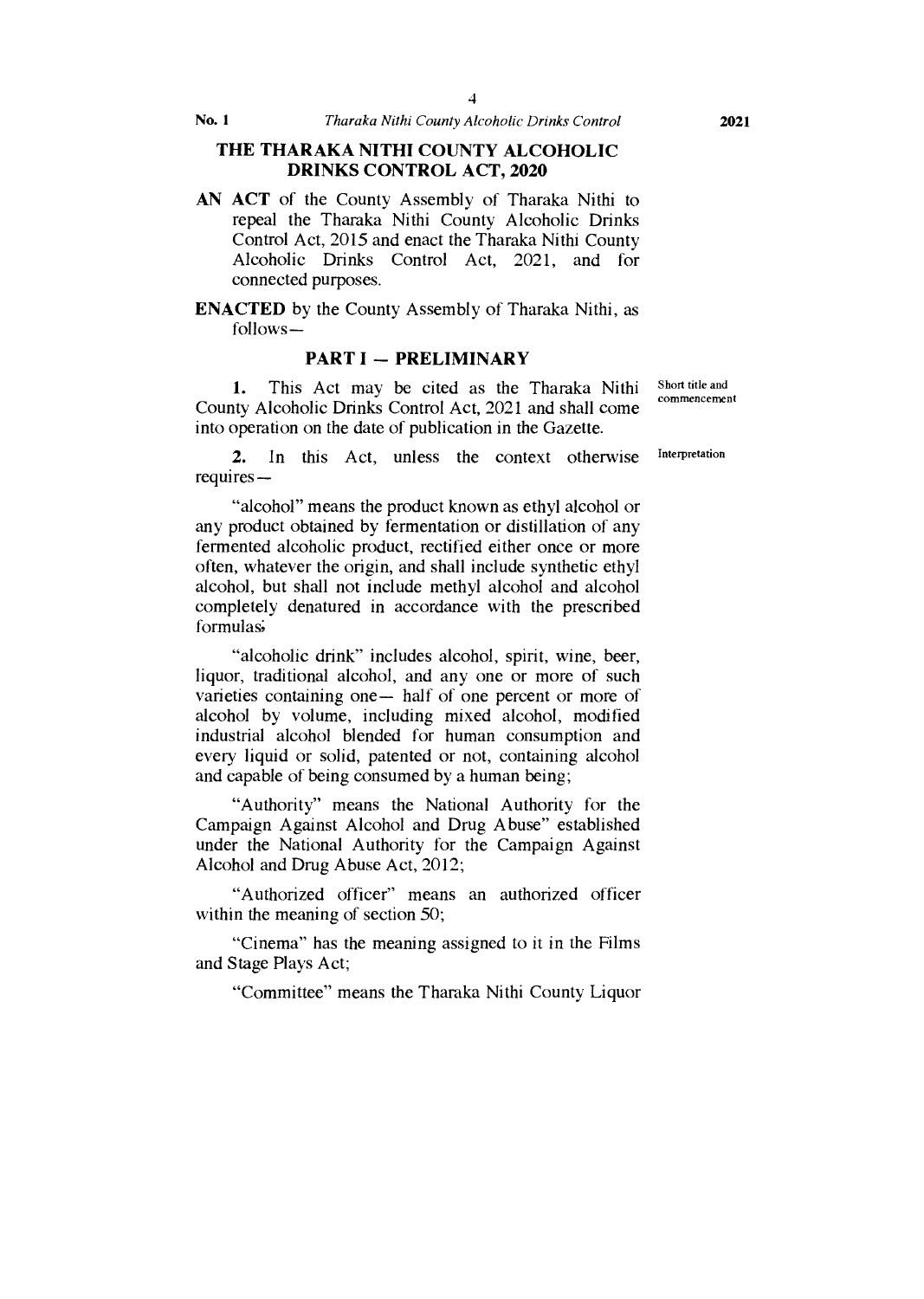Licensing Committee;

"Chief Officer" means the chief officer responsible for matters relating to alcohol control;

"County" means the Tharaka Nithi County;

"County Executive Member" means the county executive member responsible for alcoholic drinks control;

"bar area" in relation to a hotel premises means any part of the hotel in which alcoholic drink is ordinarily sold or supplied for consumption in the hotel and does not include a dining area of the hotel;

"dining area" in relation to licensed premises, means a part of the licensed premises used permanently and primarily for the consumption of meals at tables;

"Director" means the Director responsible for matters relating to alcohol control within the County;

"Entity" includes a company, corporation, firm, partnership, association, society, trust or other organization whether incorporated or not;

"Governor" means the Governor of Tharaka Nithi County;

"health institution" means a hospital, nursing home, convalescent home, maternity home, health centre, dispensary or other institution where health or other medical services are rendered free of charge or upon payment of a fee;

"hotel" means any premises or commercial establishment classified as such under any written law or any licensed premises whose sole purpose is to sell bed occupancy as primary and core business;

"illicit trade" means any practice or conduct prohibited by law and which relates to production, shipment, receipt, possession, distribution, sale or purchase of alcohol or its products, including any practice or conduct intended to facilitate such activity;

"Licensee" means a person who holds a licence granted under this Act;

"Executive member" means the County Executive Committee member at the time in charge of matters relating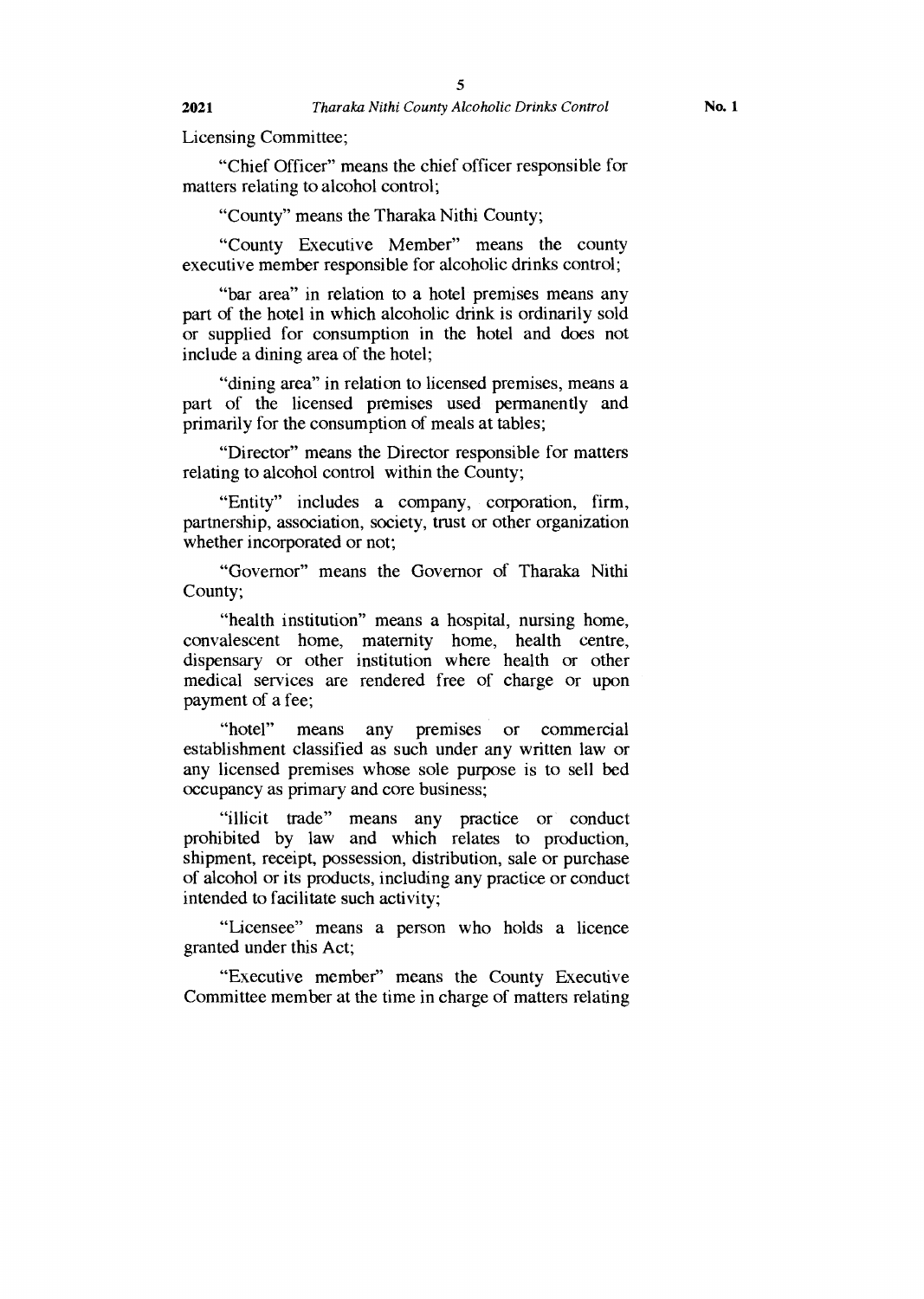to alcohol control;

"Locality" unless where context otherwise provides to the contrary, means a municipality, town, urban area, subcounty or ward as the case may be;

"Manager" in relation to —

- (a) a cinema or theatre, includes an assistant manager, a person holding an office analogous to that of a manager or assistant manager of the cinema or theatre or any person in charge or in control of the cinema or theatre;
- (b) a health institution includes the owner or a person in charge or in control of the health institution;
- (c) a specified building includes the owner, occupier, lessee or the person in charge or in control of the specified building;

"manufacture" means the brewing, distilling, tapping or any processing or intermediate processing of an alcohol and includes the packaging, labeling, distribution or importation of an alcohol for sale in the county or anywhere in Kenya;

"Manufacturer", in respect of an alcohol, includes any entity that is involved in its manufacture, including an entity that controls or is controlled by the manufacturer, or that is controlled by the same entity that controls the manufacturer;

"Package" means the container, receptacle or wrapper in which an alcohol sold or distributed and includes the carton in which multiple packages are stored;

"Retailer" means a person who is engaged in a business that includes the sale of any alcohol to consumers;

"Sell" includes —

- (a) barter or exchange without use of money;
- (b) offer or expose for sale, barter or exchange without use of money;
- (c) supply, or offer to supply, in circumstances in which the supplier derives or would derive, a direct or indirect pecuniary benefit;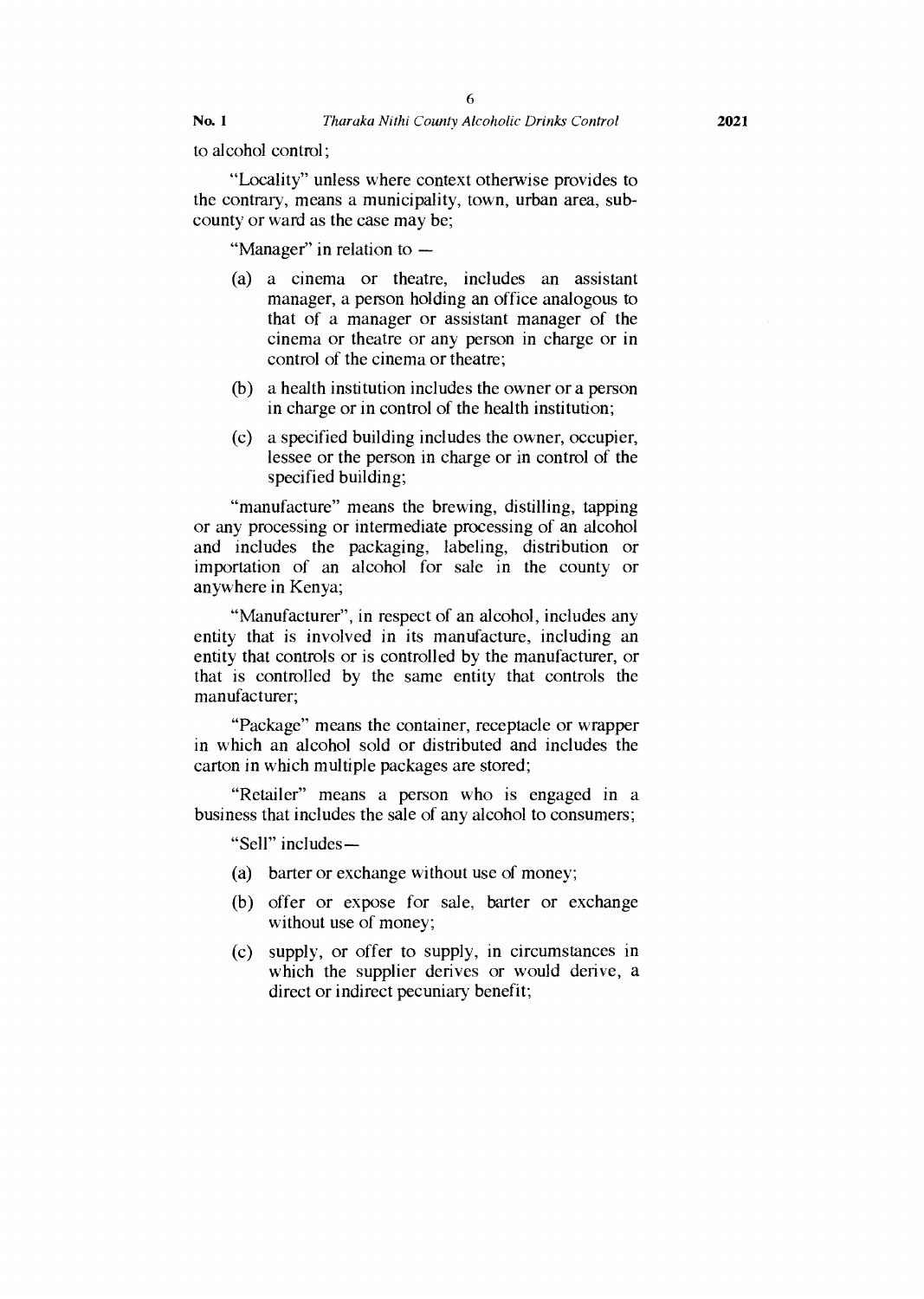(d) supply or offer to supply, gratuitously but with a view of gaining or maintaining custom, or otherwise with a view for commercial gain.

"Sub county committee" means the Sub-county Alcohol Regulations Committee appointed under section 7.

> Object and purpose of Act

**3.** The object and purpose of this Act is to provide for licensing of alcohol by the County government pursuant to Part Il of the Fourth Schedule to the Constitution so as to control of the production, sale, distribution, promotion and use of alcohol and the promotion of research, treatment and rehabilitation for persons dependent on alcohol in order  $to-$ 

- (a) protect the health of the individual in the light of the dangers of excessive consumption of alcohol;
- (b) protect persons under the age of eighteen years from negative impact on health and social development from exposure to advertisements of alcohol;
- (c) protect consumers of alcohol from misleading or deceptive inducements and inform them of the risks of consumption of Alcohol;
- (d) protect the health of persons under the age of eighteen years by preventing their access to alcohol;
- (e) inform and educate the residents in the county on the harmful health, economic and social consequences of the consumption of alcohol;
- (f) facilitate and enhance community participation in alcoholic drinks control;
- (g) adopt and implement effective measures to eliminate illicit trade in alcohol including<br>smuggling, illicit manufacturing and manufacturing and counterfeiting;
- (h) ensure fair and ethical business practices related to production, distribution, promotion and sale of alcohol; and
- (i) provide for coordination and collaboration with other government agencies and to support implementation of national policies on alcoholic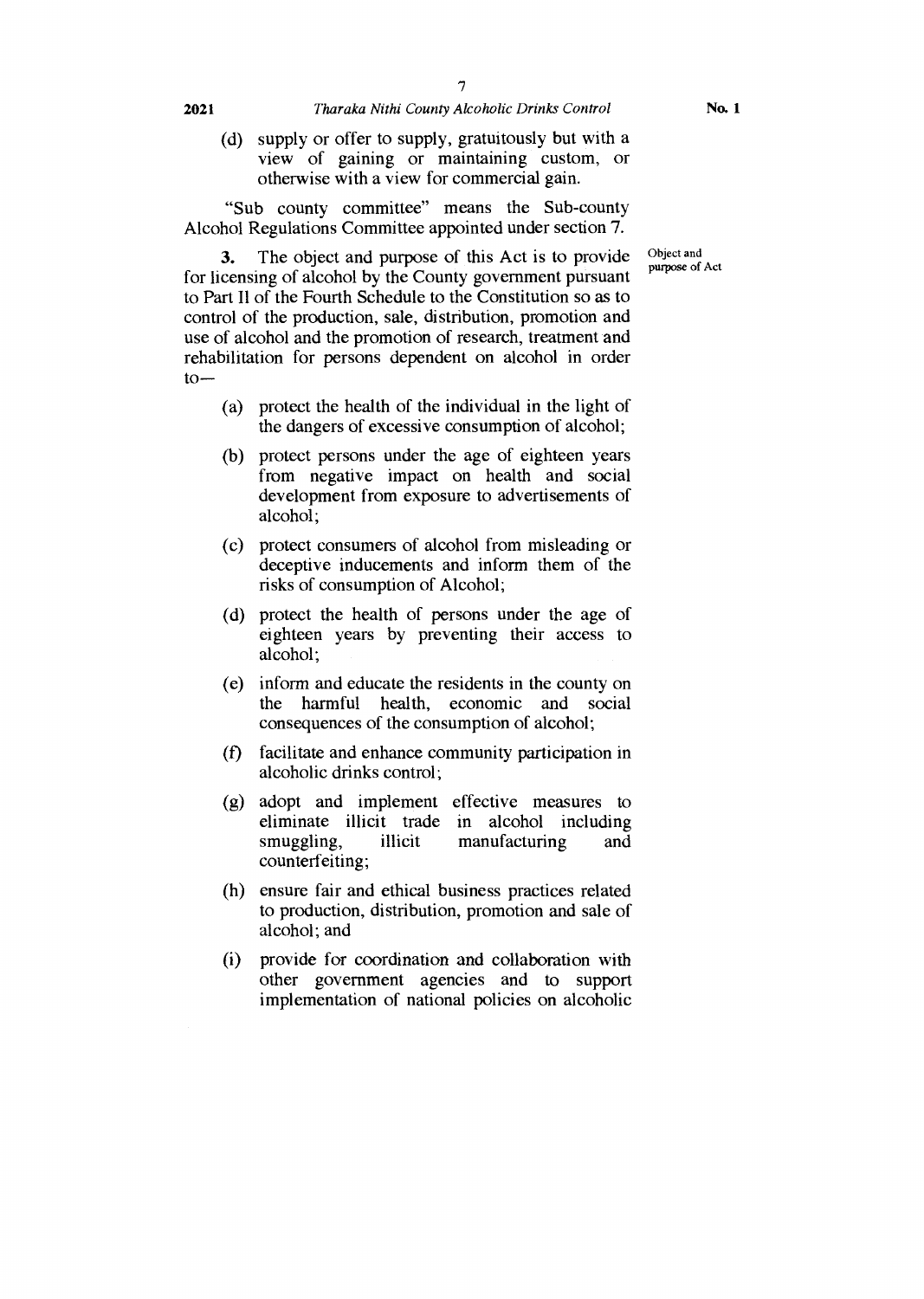drinks control in the county;

(j) reduce and mitigate the negative health, social and economic impact on communities resulting from production, sale and consumptions of alcohol.

### **PART II — ADMINISTRATION**

**4.** (1) There is established in the county department responsible for alcohol control, the Alcoholic Drinks Control Directorate. Establishment of a Directorate.

(2) The Directorate shall consist of-

- (i) The County Secretary;
- (ii) The County Executive Committee Member responsible for matters relating to alcohol control;
- (iii) The Chief Officer responsible for matters relating to alcohol control in the county;
- (iv) The director responsible for matters relating to alcohol control who shall be secretary to the Directorate;
- A representative from County Department of Public Health;
- A representative from County Department of Physical Planning ;
- A representative from County Department of Public Service; and
- (viii) A representative from the office of County Attorney.
- **5.** The functions of the directorate shall —

(1) be to provide overall strategic directions on matters relating to alcohol control in the county;

(2) receiving reviewing approving and granting licences in accordance with applications recommended by the sub-county committees;

**6.** (1) The Executive Committee Member in charge of matters relating to alcohol control in consultation with the Governor shall appoint the members of Liquor

Functions of the Directorate

Appointment and Establishment of Tharaka Nithi County Liquor Licensing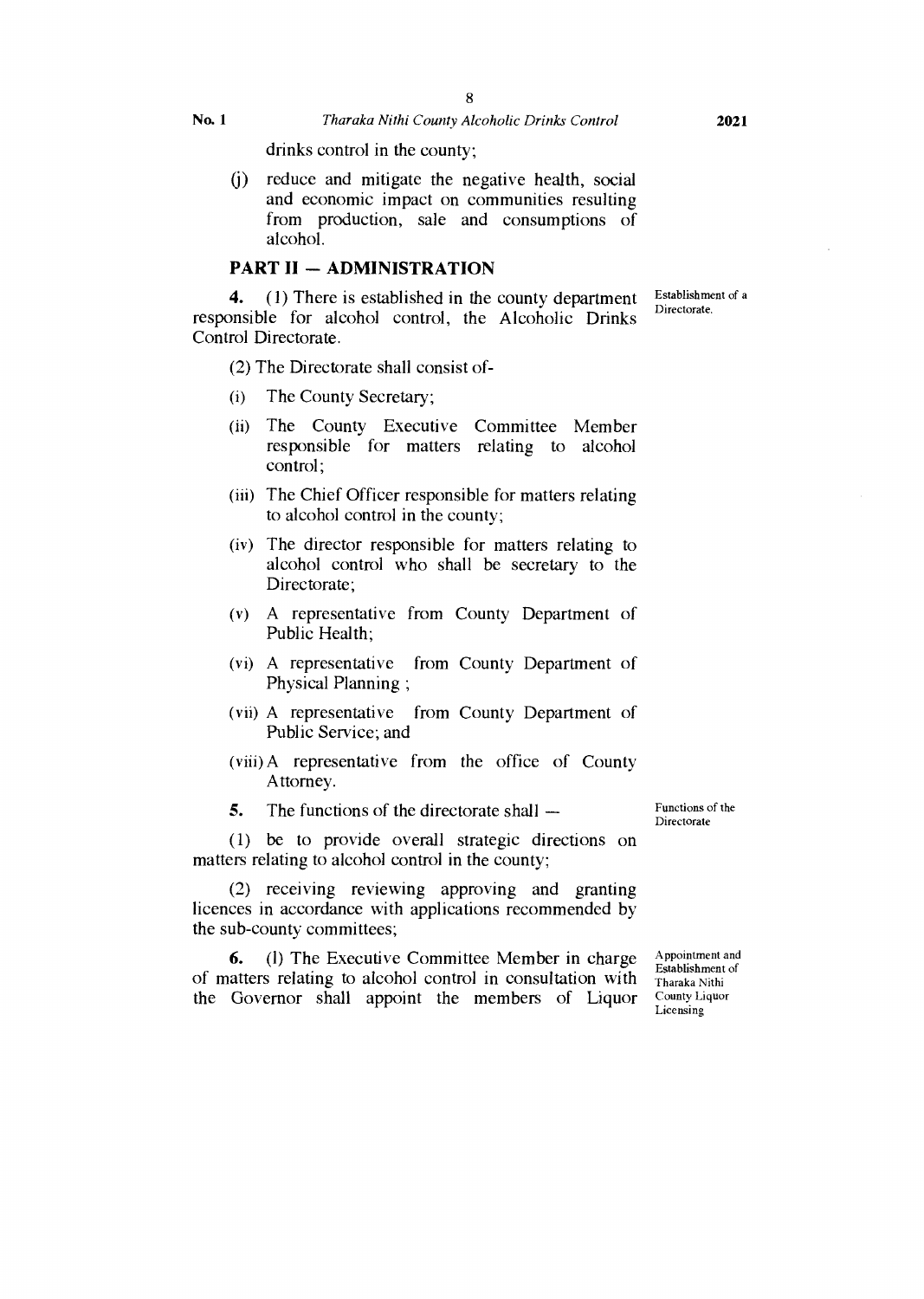Licensing committee with the approval of the County Committee Assembly.

(2)The Executive Committee Member shall cause to be established in the county, the Tharaka Nithi County Liquor Licensing Committee.

(3)The functions of the Committee shall be to—

- (a) carry out public education on alcohol control in the county directly and in collaboration with other public or private bodies and institutions;
- (b) facilitate citizen participation in matters related to alcohol control in accordance to framework for citizen participation established under the County Governments Act, the Urban Areas and Cities Act or any other relevant written law;
- (c) develop in collaboration with other county and national government departments' strategies and plans for implementing this Act and control of alcohol abuse and any other relevant national legislation and coordinate and support their implementation;
- (d) advise the Executive member generally on the exercise of his powers and performance of his functions under this Act, and in particular on county policy and laws to be adopted in regard to the production, manufacture, sale and consumption of alcohol;
- (e) in collaboration with other relevant county departments, prepare and submit an alcohol status report bi-annually in the prescribed manner to the Executive member which shall be transmitted to the County Cabinet and the county assembly;
- (f) recommend to the Executive member and participate in the formulation of laws and regulations related to alcohol;
- (g) monitoring and evaluating the implementation of this Act and advising the executive member on the necessary measures to be adopted;
- (h) carry out such other roles necessary for the implementation of the objects and purpose of this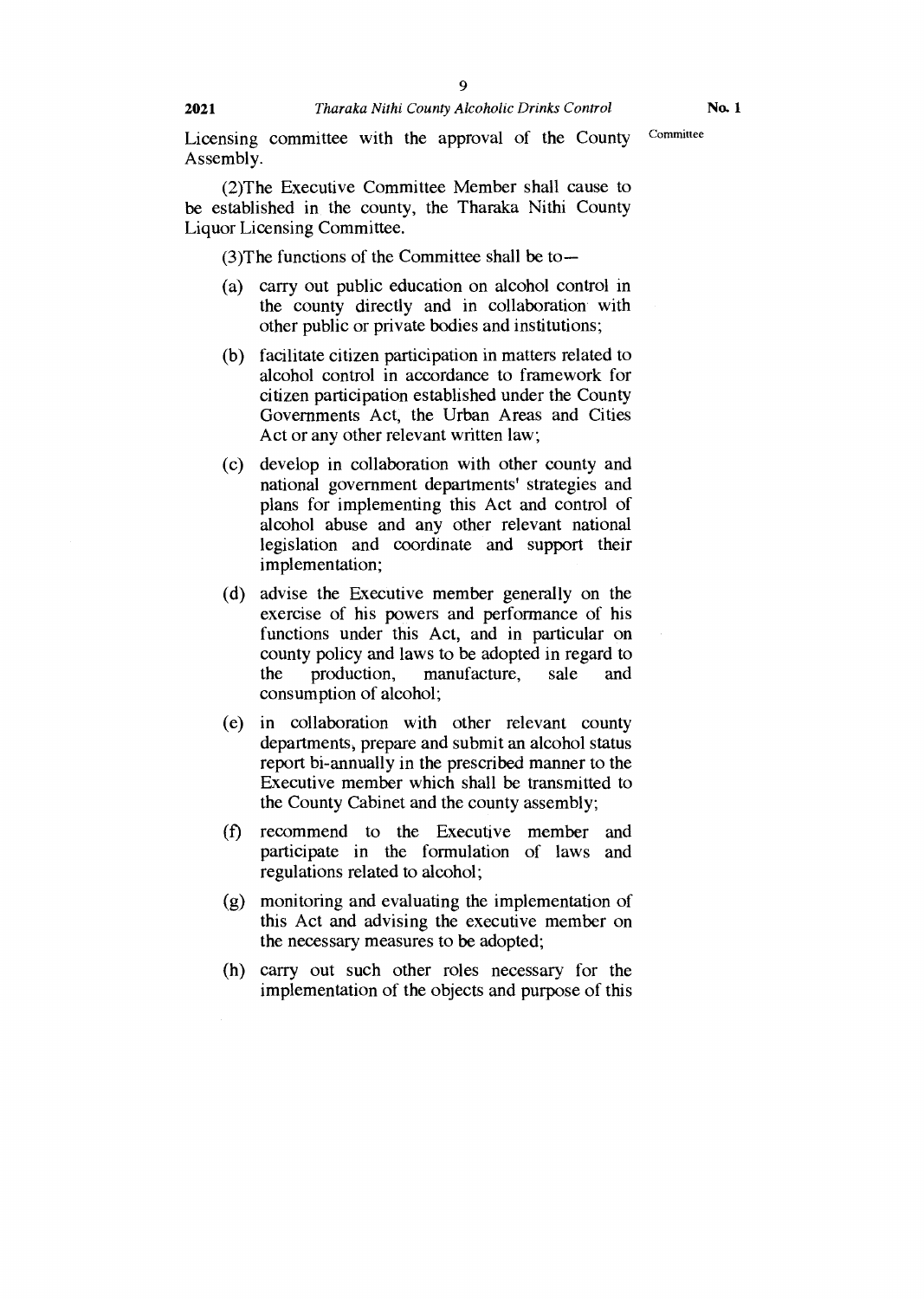Act and perform such other functions as may, from time to time, be assigned by the executive member.

- (1) collaborate with ward administrators and the officers in charge of coordination of national government functions in the wards and villages;
- (j) collaborate with similar committees in other counties for effective implementation of this Act.
- (4) The Committee shall consist of —
- (a) the County Secretary who shall be the chairperson;
- (b) A representative from the office of the County Commissioner;
- (c) the County Director Public Health officer;
- (d) the County Police Commander;
- (e) the County Director responsible for matters relating to alcohol control;
- (f) the Chief Officer in charge of matters relating to alcohol control who shall be the Secretary;
- (g) the County Chairperson of the Kenya National Chamber of Commerce & Industry;
- (h) the County Director physical planner;
- (i) The County Attorney;
- $(i)$ the representative of the liquor dealers appointed by the County Executive Committee Member in consultation with the registered liquor dealers association.
- (k) three residents of the county appointed by the Executive Member in consultation with the Governor, one of whom shall be a youth provided that not more than two persons shall be of the same gender.

(5) The term of office of the officers appointed in subsection  $(4)$   $(i)$  and  $(k)$  shall be three years only renewable once for a further term;

(6) A member of the Committee shall cease to be a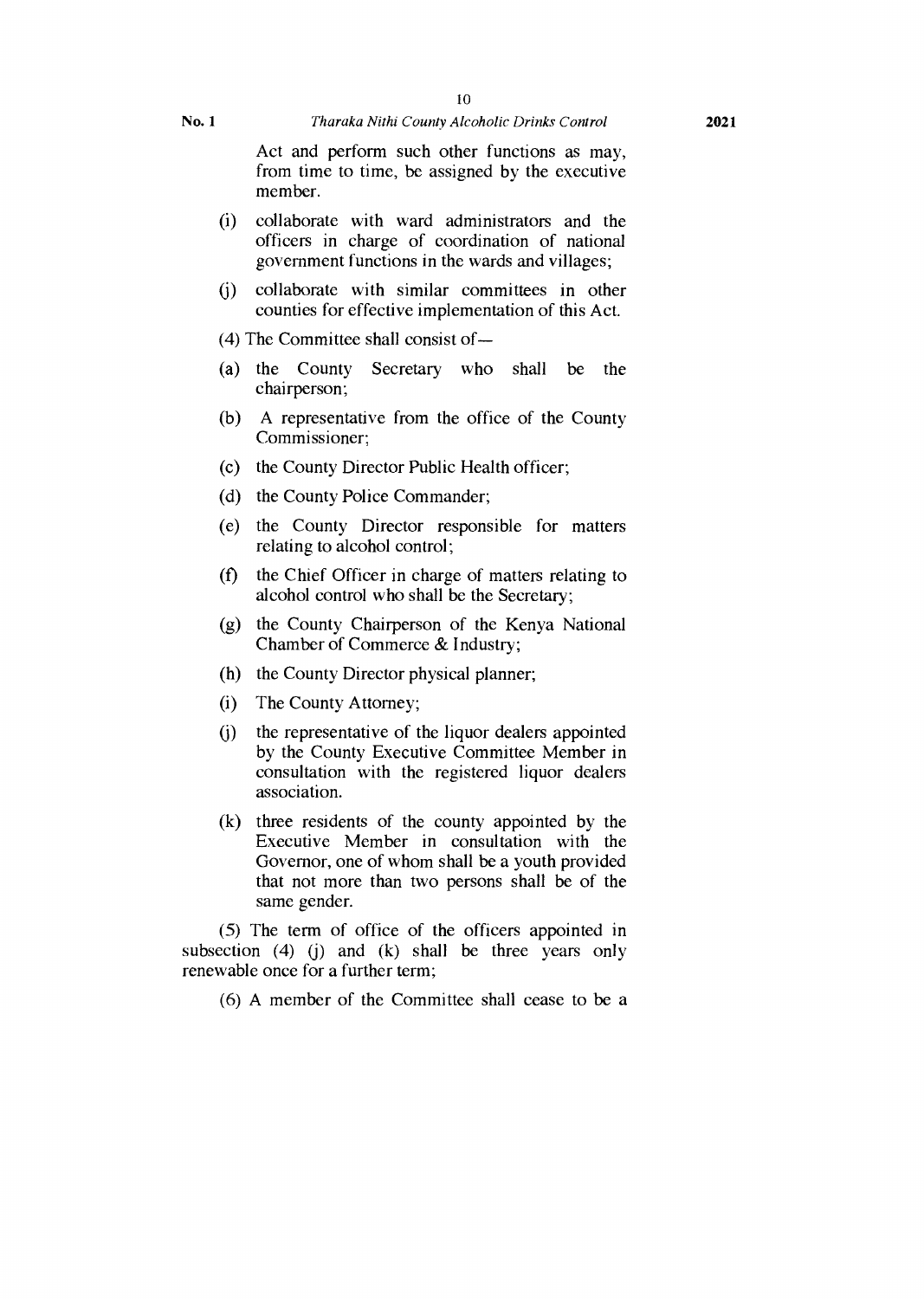member if —

- (a) He or she resigns upon giving one month's notice in writing to the appointing authority;
- (b) Is removed from office by the appointing<br>authority upon recommendation of the authority upon recommendation of the Committee to terminate *the appointment* of *the member on any of the following grounds—*

(i) has been absent from three consecutive meetings<br>of the Committee without the permission of the the Committee without the permission of the chairperson;

- (i) is convicted of a criminal offence and sentenced to imprisonment for a term exceeding six months or to a fine exceeding ten thousand shillings;
- (ii) is convicted of an offence involving dishonesty or fraud;
- (iii) violation of the constitution or any other law;
- (iv) Gross misconduct, whether in the performance of the member's functions or otherwise;
- (v) is adjudged bankrupt or enters into a composition scheme of arrangement with his creditors;
- (vi) is incapacitated by prolonged physical or mental illness or is deemed otherwise unfit to discharge his duties as a member of the Committee; or
- (vii) Fails to comply with the provisions of this Act relating to disclosure;
- (viii)Goes against or is deemed to have violated contractual agreement of his/her engagement as a committee member; or
- (ix) Violates the requirements of the conduct of a public officer as per the laid down rules and regulations

(7) Whenever the office of a member becomes vacant before the expiry of the term provided in subsection 5 the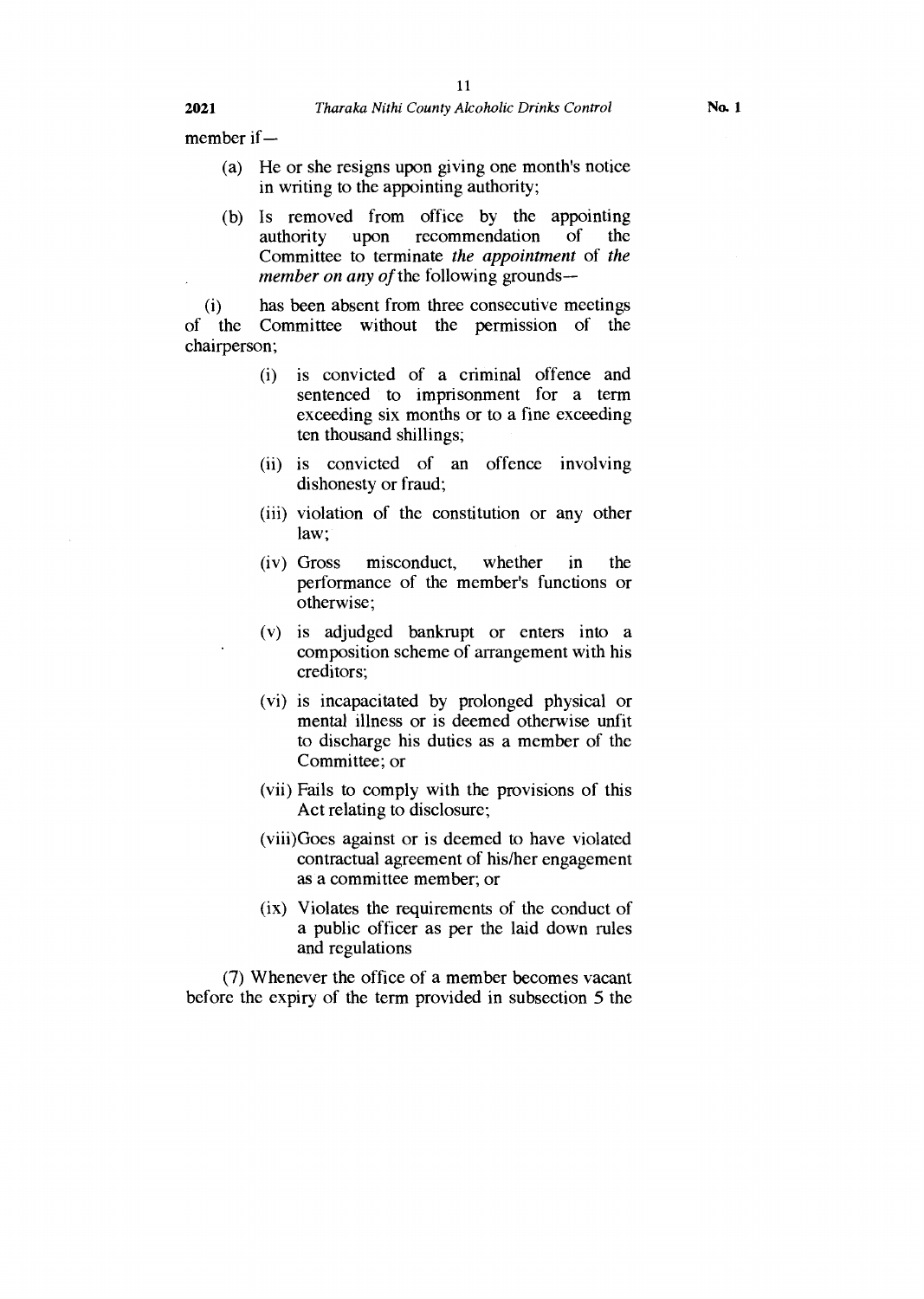12

appointing authority may within Twenty one days appoint another person to be a member and that other person shall hold office only for the unexpired term of office of the person who vacated such office .

(8) The Executive Member shall ensure that the Committee has adequate resources to enable it carry out the functions assigned under this Act.

(9) The Executive member shall cause to be kept proper books of account and other books and records in relation to the Fees as well as to all the various activities and undertakings of the Committee;

(10) The Executive member shall furnish such additional information as may be required for examination and audit by the Auditor-General or under any other law; and

(11) The conduct of business and affairs of the Committee shall be in such manner as may be prescribed.

**7.** (1) There shall be, for every Sub-county, a committee to be known as the sub-county Alcohol Regulation Committee which shall —

Establishment of the sub-county committee

- (a) receive, review and recommend or reject for approval, applications for licence in accordance with this Act;
- (b) perform such other functions as directed by the County Liquor Licensing Committee and the Directorate.

(2) The sub-county committee may, in the discharge of its functions under this Act, make inspection or other visits to premises at such times as it may deem appropriate.

(3) In carrying out its functions, the sub-county committee shall —

- (a) ensure that there is effective public participation in accordance with the framework for citizen participation established under the County Government Act, or any other relevant written law;
- (b) collaborate with the ward and the officers in charge of co-ordination of national government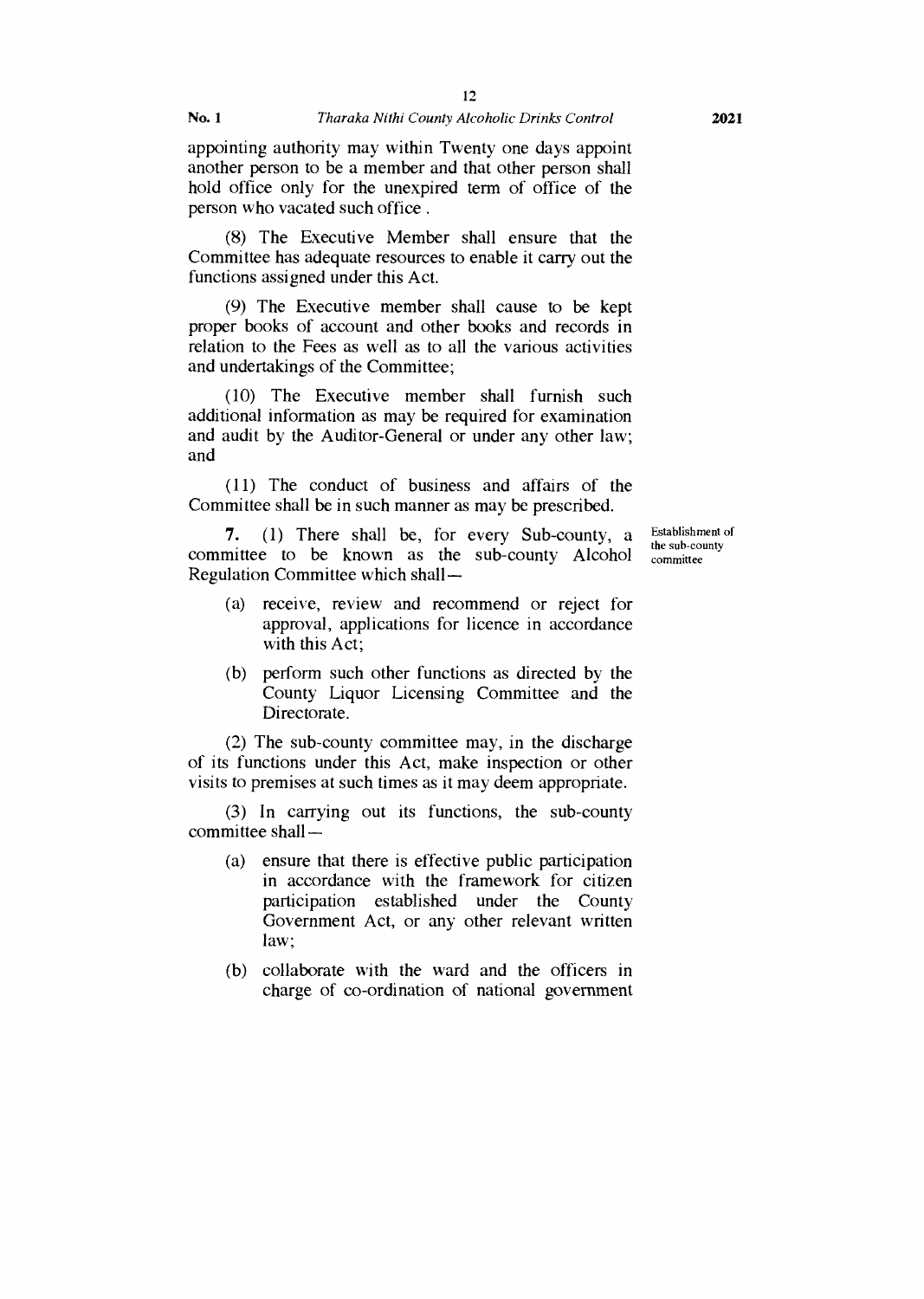#### **2021** *Tharaka Nithi County Alcoholic Drinks Control* **No. 1**

functions in the ward and villages;

- (c) for effective implementation of the Act;
- (4) The sub-county committee shall consist of —
- (a) sub-county administrator appointed under the County Governments Act who shall be the chairperson;
- (b) the officer responsible for coordination of national government functions in the sub county;
- (c) the sub-county public health officer;
- (d) the subcounty Police Commander;
- (e) the officer in charge of matters relating to alcohol control in the in sub-county who shall be the Secretary;
- (f) the Sub-County physical planner;
- (g) the representative of the liquor dealers appointed by the County Executive Committee Member in consultation with the registered liquor dealers association.
- (h) three residents of the sub-county appointed by the Executive Member, taking into account the youth and persons with disability provided that no more than two persons shall be of the same gender.

(5) Members appointed under subsection (g) and (h) above representative shall possess such qualifications as may be prescribed.

(6) The term of office of the officers appointed in subsection (5) (g) and (h) shall be three years only renewable once for a further term;

(7) The authorized officers specified under section (50) or any other person designated by the Authority shall attend the meetings of the subcounty Committee in an ex officio capacity.

(8) An officer who is a member of the sub-county committee under sub section (1) may be represented to the committee meetings by another officer who shall not be below the rank of the deputy to the officer being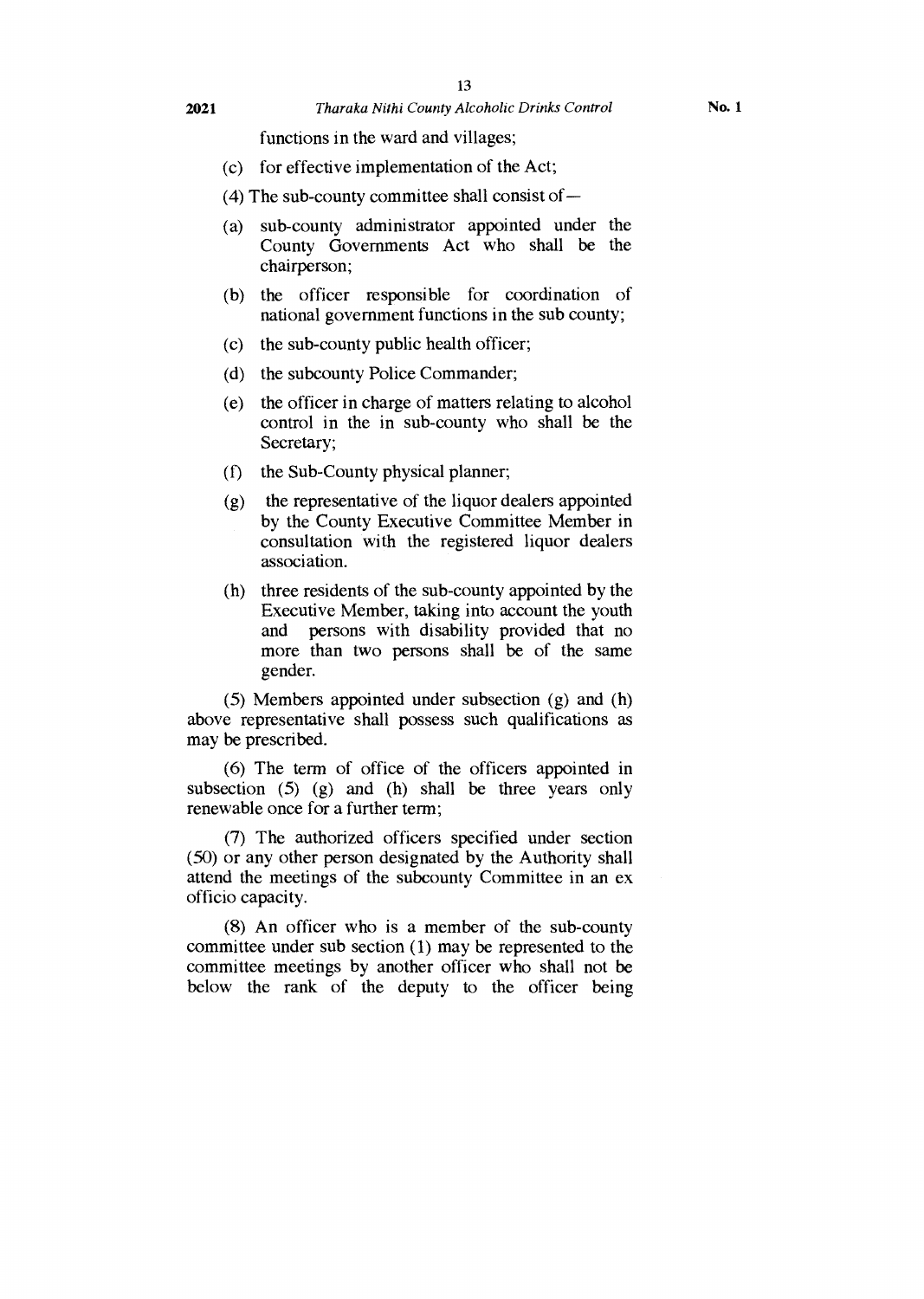represented.

(9) A person shall not be a member of the sub county Committee if such a person is —

- (a) undischarged bankrupt;
- (b) a person who has been convicted of an offence under this Act or. of a felony.

(10) The conduct of business and affairs of the subcounty committee shall be in such manner as may be prescribed.

**8.** (1) The Tharaka Nithi County Liquor Licensing Committee shall be the body responsible for review of any rejected or suspended licences.

(2) The Review Committee shall be responsible for reviewing on appeal decisions made by Directorate.

**9.** The county department responsible for Health may in collaboration with other relevant county departments, national government and programs agencies establish treatment and rehabilitation facilities and programs for—

- (a) persons dependent on alcohol;
- (b) ensure that the treatment and rehabilitation facilities have the necessary human resources for effective operation and service delivery;
- (c) ensure that the treatment and rehabilitation services are designed in a manner that is accessible and affordable to persons dependent on alcohol.

### **PART III — LICENSING**

- **10. (1)** No person shall—
- (a) manufacture or otherwise produce;
- (b) sell, distribute or dispose of, or deal with; any alcohol in the county except under and in accordance with a licence issued under this Act.

(2) Any person who contravenes the provisions of subsection (1) commits an offence.

(3) Subsection (I) shall not apply to—

Control of alcohol

Committee

Establishment of rehabilitation facilities and programs

Review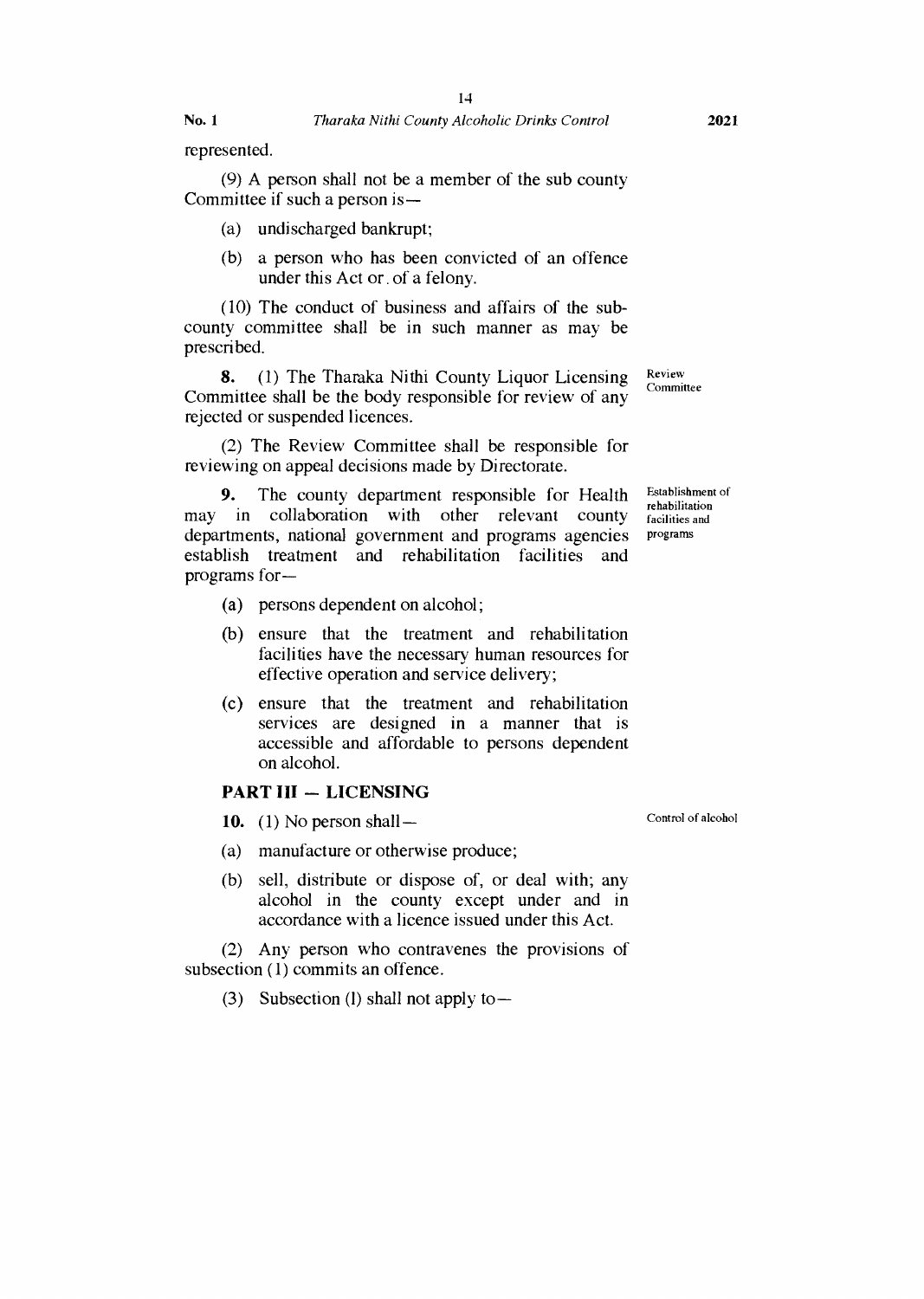#### **2021** *Tharaka Nithi County Alcoholic Drinks Control*

- (a) the bona fide administration or sale for purely medical purposes, and in accordance with any written law for the time being in force governing the administration and sale of medicine, by a medical practitioner, a veterinary surgeon registered under the Veterinary Surgeons Act or a pharmacist registered under the Pharmacy and Poisons Act, of a medicine containing alcohol;
- (b) the sale of spirituous or distilled perfume, or perfumery;
- (c) the sale of industrial alcohol;
- (d) the sale by auction by an auctioneer, licensed under the Auctioneers Act, 1996, of an alcohol in quantities not less than those authorized to be sold under a wholesale alcohol license belonging to a wholesale dealer, on the licensed premises of the dealer;
- (e) the sale by a deceased person's legal personal representative of an alcohol forming part of the estate of the deceased person;
- (f) the sale by a trustee in bankruptcy of an alcohol forming part of the bankrupt's estate;
- (g) the sale by the liquidator of a company of an alcohol forming part of the company's assets;
- (h) the sale of alcohol at the County Assembly Buildings, if sold with the written permission of the Speaker;
- (i) the sale of alcohol to the members of any canteen, club, institute, mess or similar institution of the disciplined forces for reasons other than for personal profit:

(4) A person shall not be a member of the Committee if such person is —

- (a) undischarged bankrupt;
- (b) a person who has been convicted of an offence under this Act or of a felony.

11. (1) A person intending to produce, manufacture, import, and or distribute any alcohol in the county or to

Application for a licence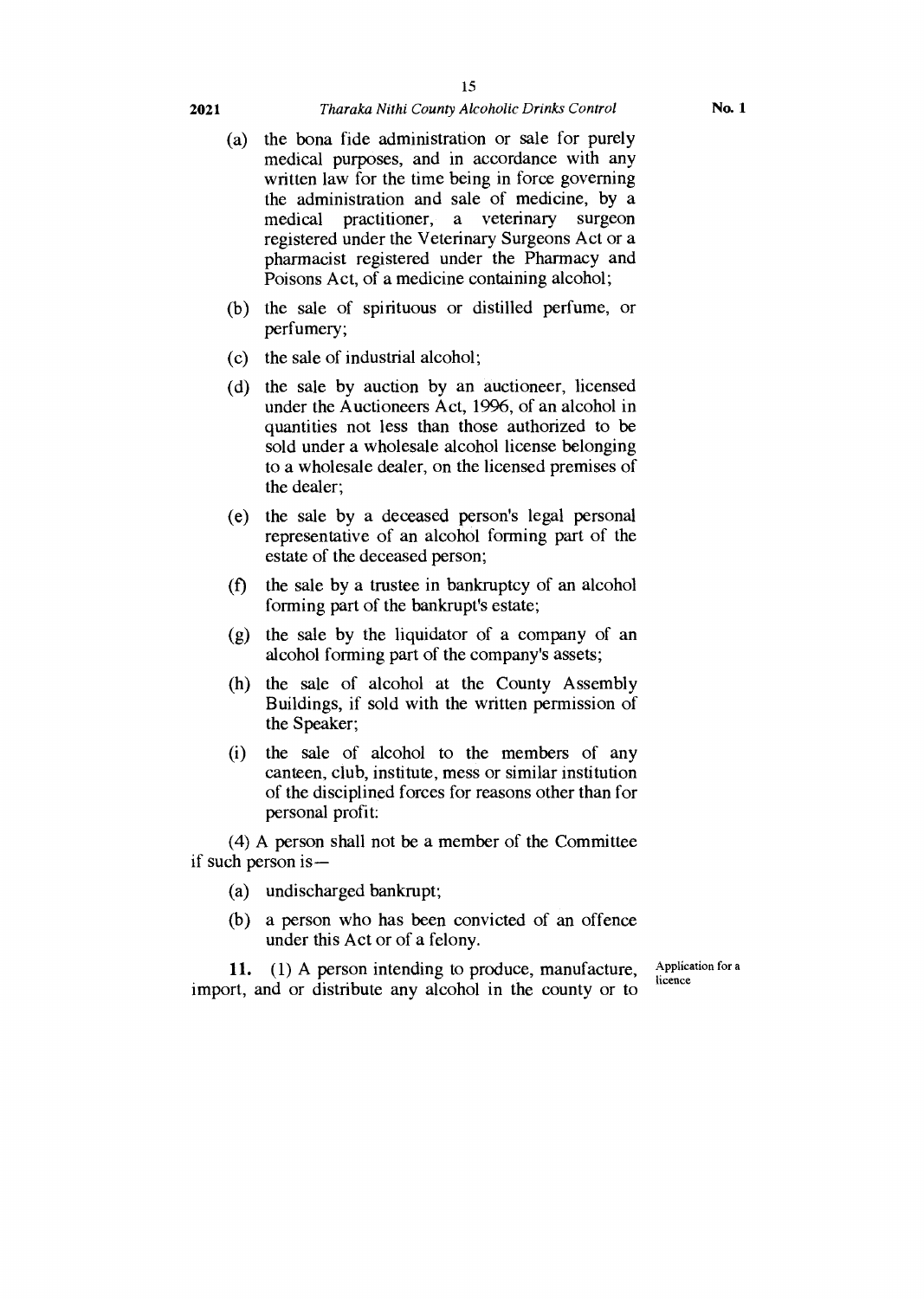operate an establishment for the sale of an alcohol shall make an application in a prescribed form to the Committee and shall pay the prescribed fee.

(2) The application under subsection (1) shall contain —

- (a) comprehensive information on the nature, orientation and other justification for the establishment of the manufacturing plant or establishment for sale;
- (b) an indication as to whether the manufacture or sale of the alcohol is licensed in another county and if so the evidence of such licensing;
- (c) for a manufacturer's licence, certification from Kenya Bureau of Standards;
- (d) such other matters as may be prescribed.

(3) The Committee shall, within twenty-one days after the submission of application for a licence, prepare a notice setting forth the names of all applicants, the types of licences applied for, the premises in respect of which the licences are applied for and shall forthwith cause a copy of the notice to be —

- (a) published at the office of the sub -county Administrator; and
- (b) posted in some conspicuous place;

**12.** (1) Any person may lodge objection to an Objection to application.

(2) Every objection to an application shall be made in writing to the Secretary to the Committee, and the objector shall serve notice of the grounds of the objection on the applicant, personally or by post, at least seven days before the hearing of the application and the onus of proof of such service shall be on the objector.

(3) The Committee may on its own motion take notice of any matter or thing which, in the opinion of the Committee, constitutes an objection to an application, whether or not any objection has been otherwise lodged.

(4) Where in respect of an application the Committee acts in pursuance of subsection (3), the Committee shall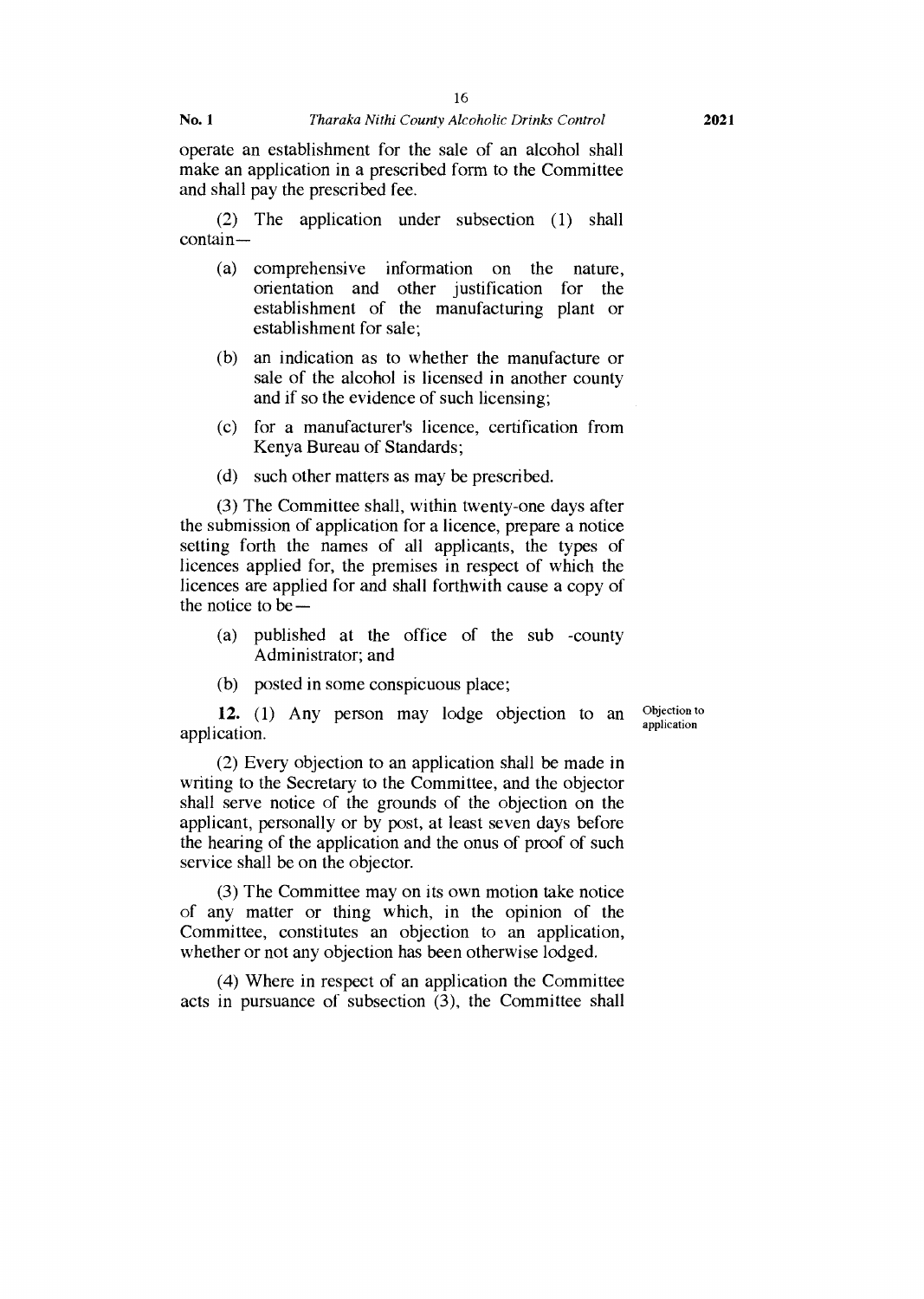inform the applicant of the nature of the objection, and shall, if the applicant so requests, remove that application from the list for such period, not being less than seven days, Committee considers necessary to enable the applicant to reply thereto.

(5) The Committee may require the personal appearance before it of the applicant, or of the manager of the premises to which the application relates, or of both of them and of any other person whose attendance is considered by the committee to be necessary.

(6) Any objector may appear personally or by an advocate at the hearing of the application.

(7) The Committee may authorize, in writing, any person to appear before it having jurisdiction in any part of the area within the jurisdiction of the local authority for the purpose of representing the inhabitants of that part in respect of any objection lodged to an application.

(8) Where the Committee considers it necessary to take evidence respecting any question to be determined by the Committee, such evidence shall be given on oath, and the chairman shall be empowered to administer oaths.

(9) For the purposes of Chapter XI of the Penal Code (which concerns offences relating to the administration of justice), all proceedings before the Committee shall be deemed to be judicial proceedings.

(10) The Committee shall maintain records of all its proceedings, and, in particular, of the purpose for which an application was made, and notes of the evidence given and of the arguments adduced and the decision thereon:

Provided that no decision shall be quashed on appeal solely by reason of any omission or error in such record, unless it appears that a substantial miscarriage of justice has thereby been occasioned.

(11) The Committee shall, within twenty-one days of receipt of the application under subsection (1), record the application and assess the same on the basis of the objections received if any and the interests of the subcounty, and shall ensure that—

(a) the available premises are suitable with regard to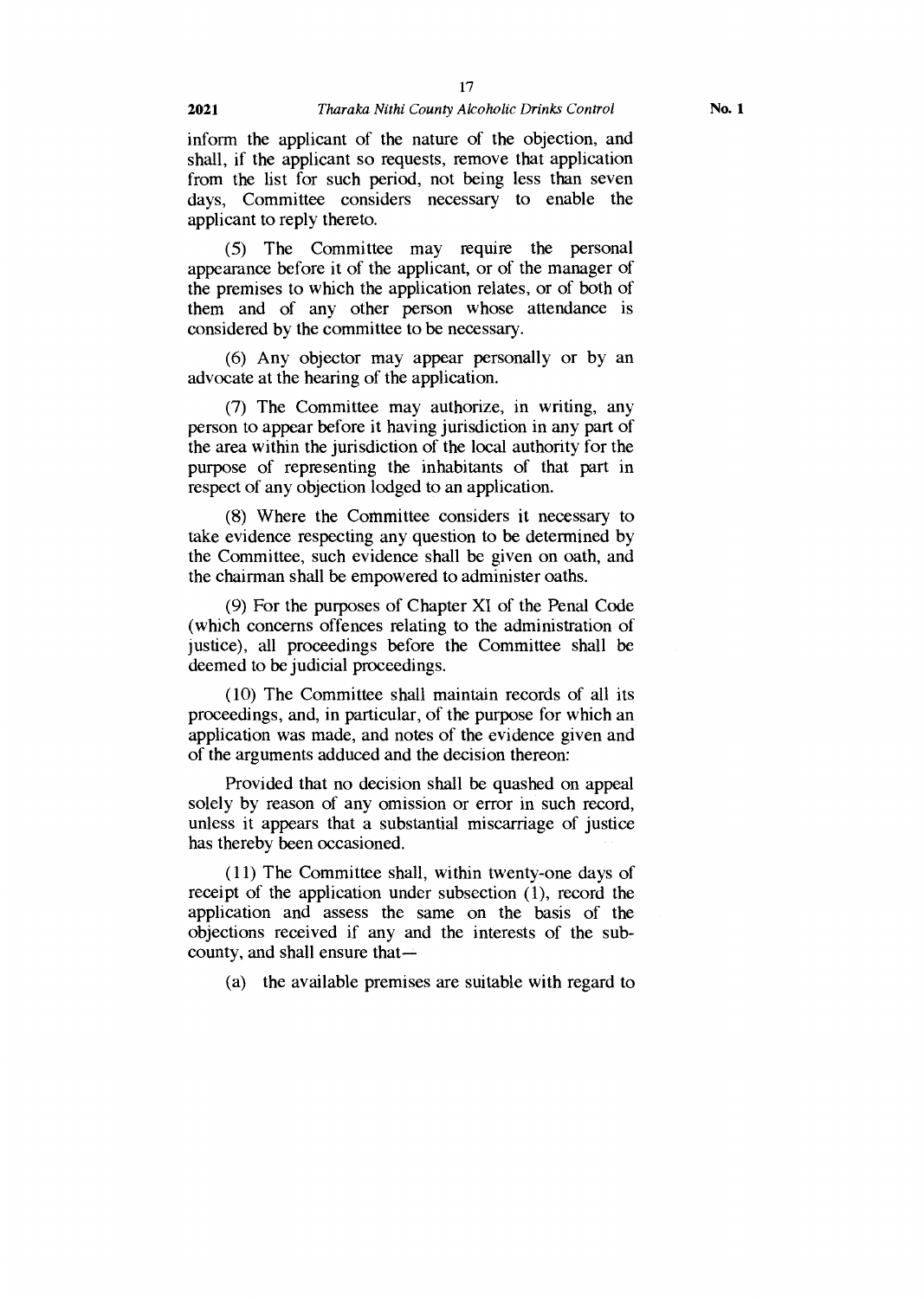the nature of the licences being sought;

- (b) the premises conform to the prescribed requirements of the occupational health and safety regulations;
- (c) the applicant possesses the infrastructure and equipment necessary to carry out the business applied for;
- (d) the applicant for a licence to brew, distill, bottle or manufacture an alcohol possesses necessary qualifications and relevant requirements stipulated under Standards Act or any other relevant written law; and
- (e) the premises have sufficient number of competent staff in line with such norms as may be prescribed.

13. (1) The Committee shall, after considering the Grant of a licence application under section 11, indicate in writing whether it objects to the grant of the licence applied for.

(2) Where the Committee has no objection to the application under section 11, it shall recommend for a licence to be granted the applicant upon payment of the prescribed fee.

(3) The licence issued shall be in such form as may be prescribed and subject to such conditions as the Committee may consider fit.

(4) Where the Committee is not satisfied with the application under subsection (1), it may—

- (a) reject the application giving reasons and notify the applicant accordingly within thirty days of the decision to reject; or
- (b) make comments and recommendations thereon and return it to the applicant within fourteen days.

(5) The applicant to whom the application is returned under subsection (4) (b) may re-submit a revised application within thirty days of the date of notification.

(6) On receipt of any revised application under subsection (5), the Committee shall, within thirty days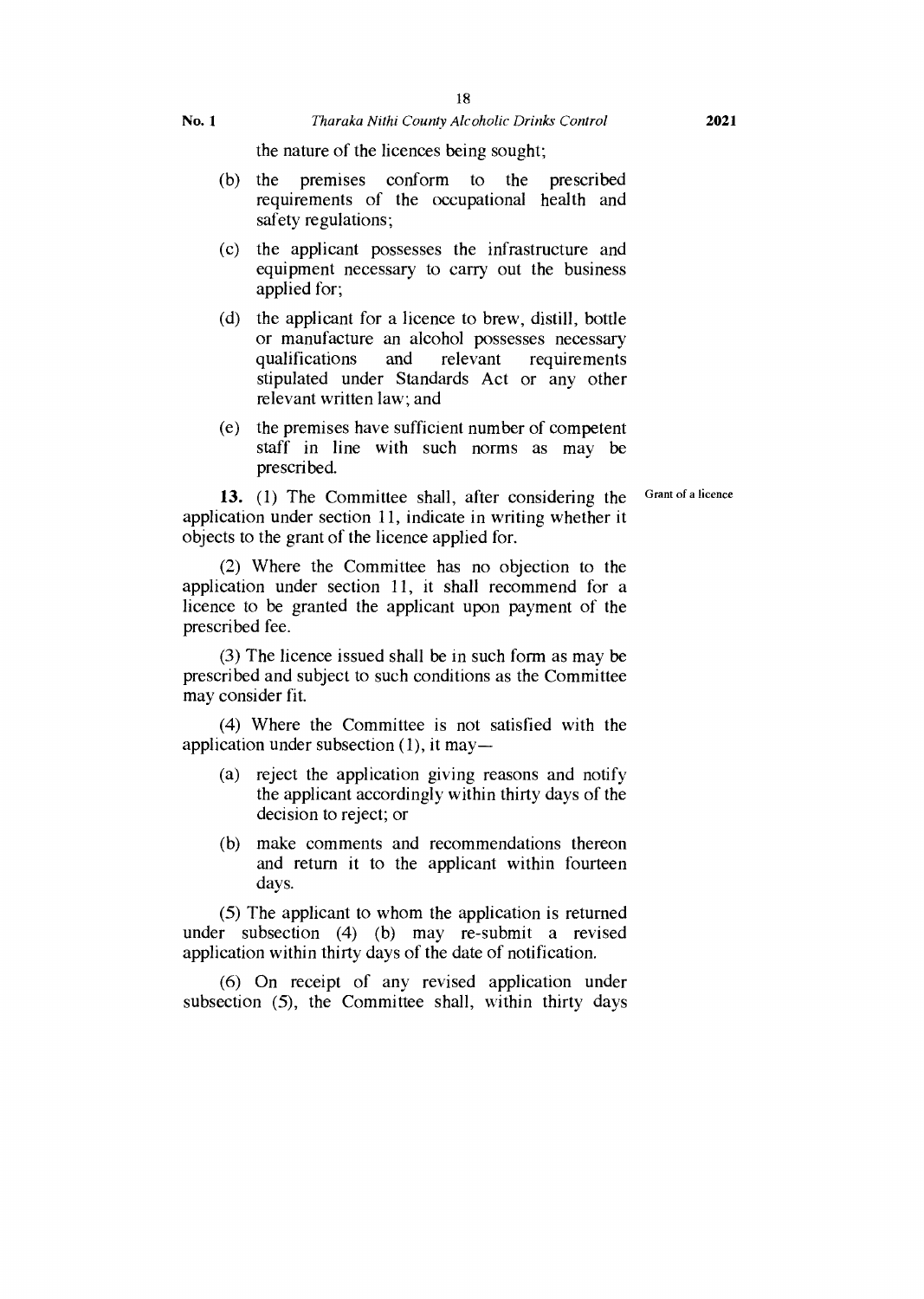**14.** (1) Despite the provisions of sections 11 and 13, the directorate may issue a provisional licence for the manufacture or sale of an alcohol for such period not exceeding six months as may be appropriate where the directorate is satisfied that the applicant for the licence has demonstrated to the satisfaction of the directorate that the manufacture or sale of the alcohol is licensed in another county but the issuance of the provisional licence shall be subject to the applicant complying with the provisions of sections 11 and 13 within the period of the provisional licence.

(2) Where premises are about to be constructed or reconstructed or are in course of construction or reconstruction for the purpose of being used for the sale of alcohol for consumption on such premises, any person having an interest in the premises may apply in the prescribed form to the directorate for an assurance that, on the completion of the construction or reconstruction, a licence of the type to be specified in the application will be granted in respect of such premises.

(3) The provisions of section 1 land 13 shall apply to such applications, which shall be accompanied by a signed copy of the plans of such premises.

(4)The directorate may, subject to such reasonable conditions as it may therein include, give to the applicant an assurance in the prescribed form that, on the completion of the premises, a licence of the type specified therein will be granted or it may refuse to give such an assurance.

(5)Where such an assurance has been given under subsection (4), the directorate may, on any date, on being satisfied that the premises have been completed in accordance with the signed plans submitted under sub section (3) and that any conditions which may have been imposed in the assurance have been complied with, issue to the applicant a licence of the type specified in the assurance in respect of the premises.

(6)Any assurance given under subsection (4) shall become ineffective and the Sub-county committee shall not Provisional licence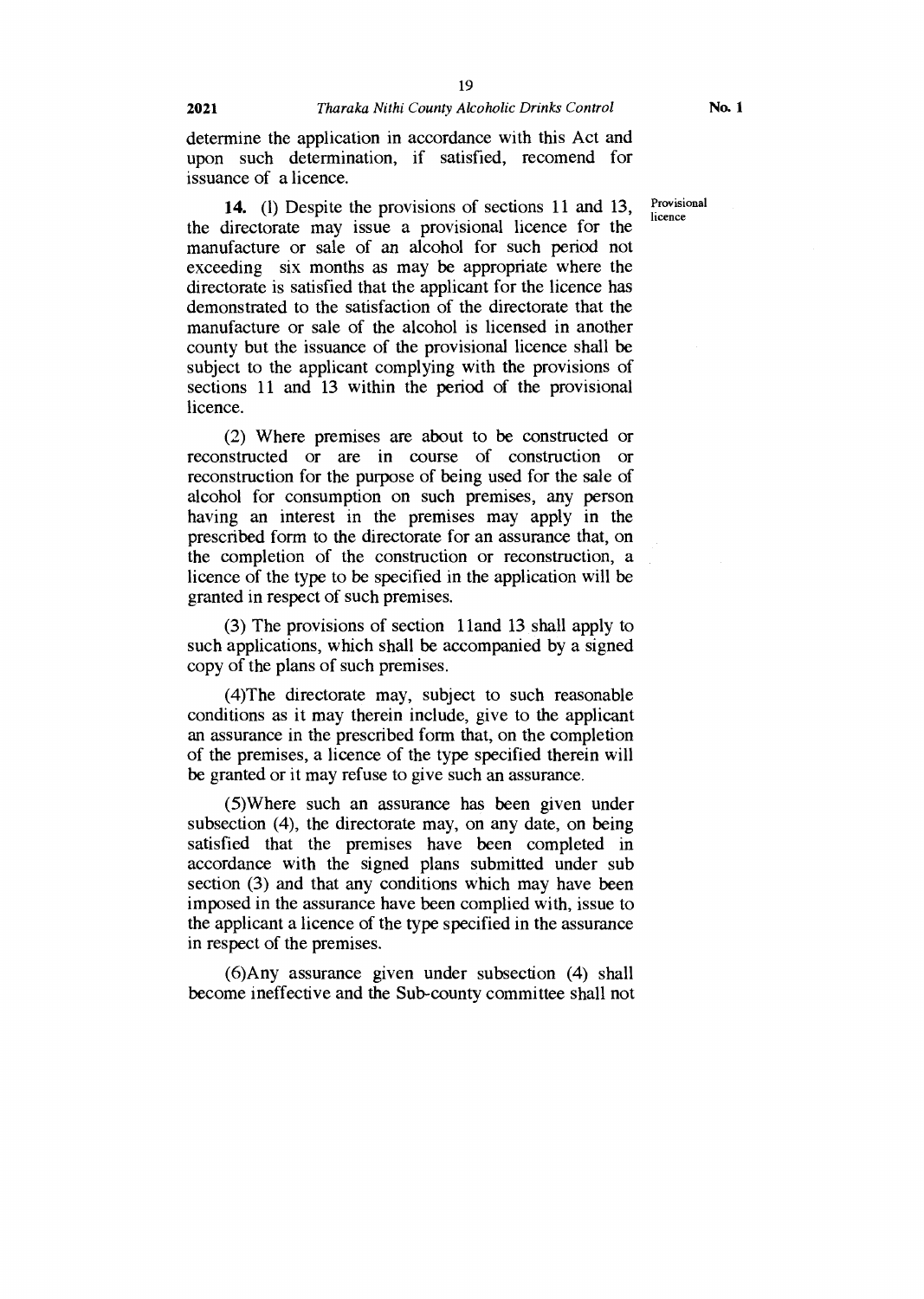issue a licence if, between the date of the giving thereof and the date of completion of the premises, the applicant becomes a person to whom in accordance with section 16, a licence may not be granted.

new licence for the sale of an alcohol to be consumed in 15. **(1)The Committee shall not recommend grant a** Licence for any institution of basic education including primary and secondary schools or any residential area as have been demarcated by or under the relevant written laws —

- (a) that the premises in respect of which the application is made are in good repair and are in a clean and wholesome condition, and are provided with adequate and proper sanitary arrangements;
- (b) that the premises in respect of which the application is made are located at least three hundred metres from any nursery, primary, secondary or other learning institutions for persons under the age of eighteen years.

(2) The Committee shall not recommend grant a licence for the sale of an alcohol in —

(a) a supermarket or such other related retail chain store unless it is satisfied that the applicant has taken measures to ensure that the premises in which the sale is to take place is not accessible to persons under the age of eighteen years;

(b) Despite subsection (1), the Committee may recommend issue a licence to a premise located within three hundred metres of any nursery, primary, secondary or other learning institution for persons under the age of eighteen years only if— .

- (i) the premises do not share a wall with the institution and are sealed off by a physical and non-transparent barrier that ensures zero visibility of the premise from the locality of the institution;
- (ii) the premises displays on its outside any of the prescribed health messages in a clear and visible manner;
- (iii) the applicant does not engage in activities that interfere with learning in the institution

premises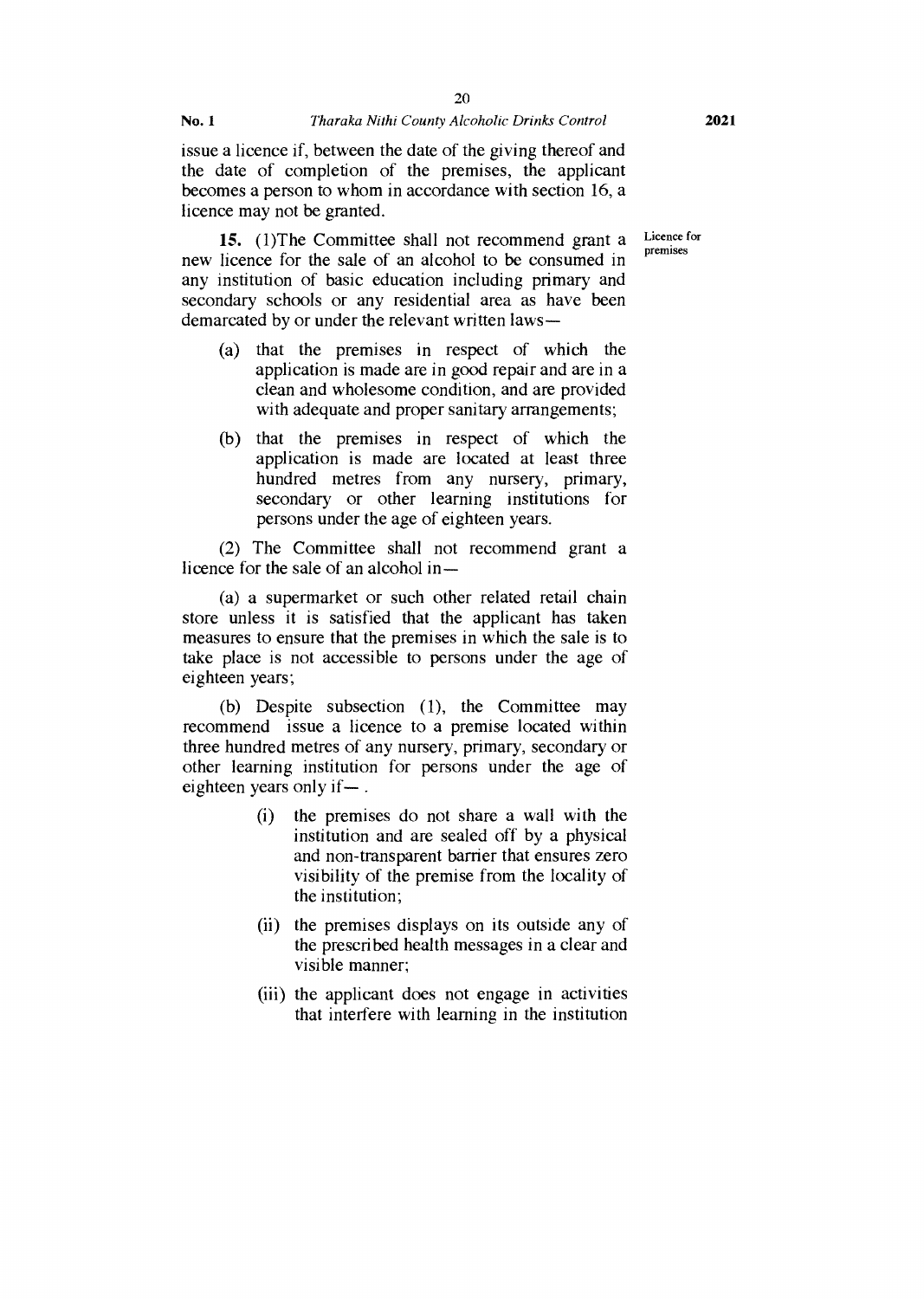#### **2021** *Tharaka Nithi County Alcoholic Drinks Control*

or activities that calculated to attract persons under the age of eighteen to the premises.

**16.** (1)The Committee shall not recommend for grant a new license or transfer a license to any person who—

- (a) has failed to satisfy the Committee, if called upon to do so, of his good character and standing in relation to the expectations in this Act; or
- (b) has been convicted of an offence under this Act or of any offence of which the sentence is imprisonment without the option of a fine in Kenya or elsewhere for a period in excess of six months; or
- (c) is under eighteen years of age; or
- (d) is an undischarged bankrupt.

(2) The Committee may recommend an existing licence not to be renewed only when the Committee is satisfied that—

- (a) the licensee is not a fit and proper person to hold the licence; or
- (b) the licensee has been convicted of an offence under this Act or any Act at any time in force regulating the manufacture, distillation, distribution sale of an alcohol for more than three times within one year; or
- (c) has been convicted of an offence and sentenced to imprisonment without the option of a fine in Kenya or elsewhere for a period in excess of six months; or
- (d) the business to which the licence relates is conducted in a manner that is in breach of this Act, or any other rules and regulations for the time being in effect, or conditions set by the Committee; or
- (e) the conditions of the licence have not been satisfactorily fulfilled; or
- (f) the premises to which the licence relates are not in a proper state of repair, or are not provided with proper sanitary arrangements, or do not

Persons not eligible for a license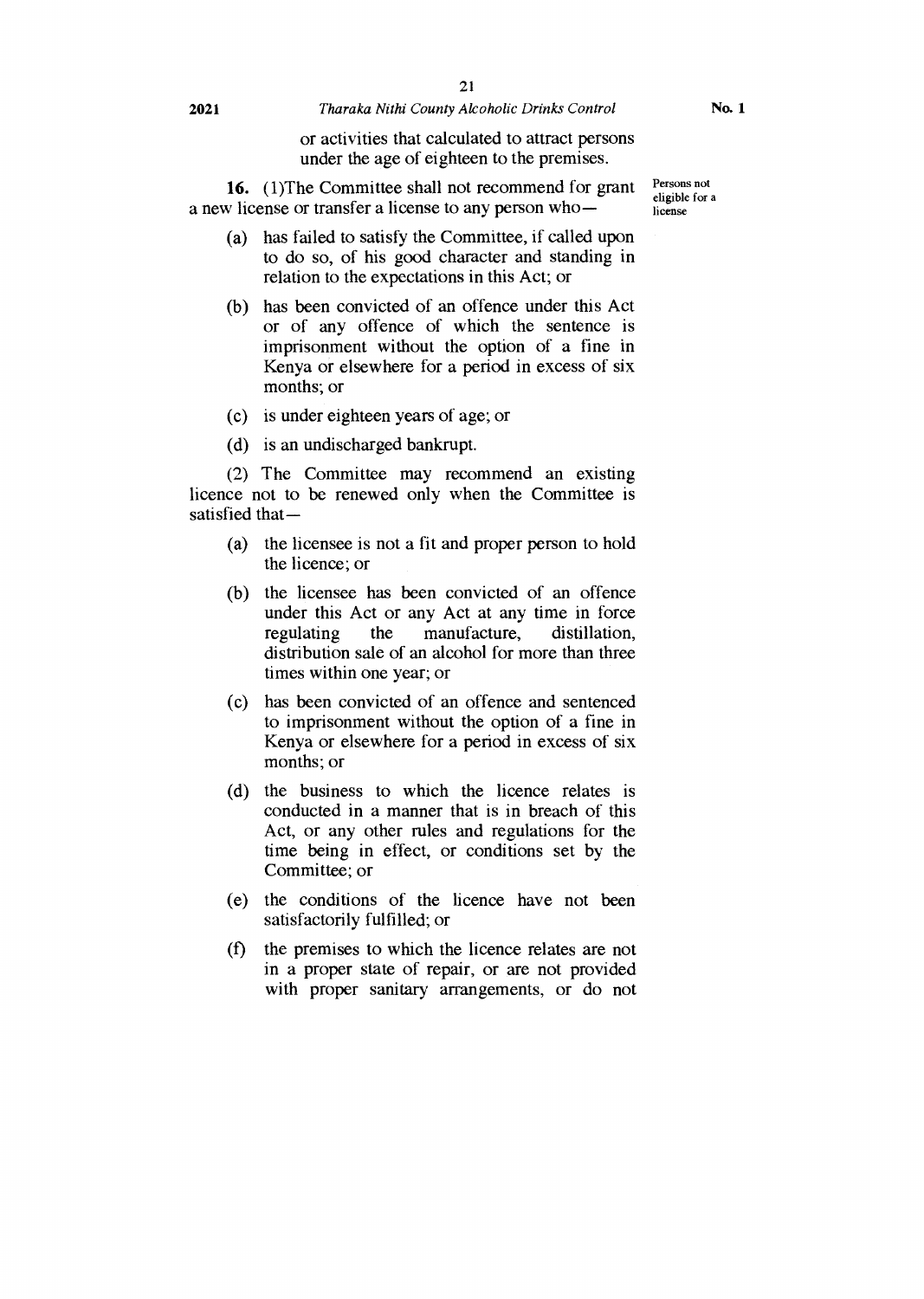#### No. 1 *Tharaka Nithi County Alcoholic Drinks Control*

comply with the reasonable requirements of the Subcounty Public Health officer and the owner of the premises or the licensee refuses or is unable to give satisfactory guarantees that the necessary repairs will be carried out, or due compliance effected, as the case may be, within a time specified by the Committee.

**17.** (1) Except as otherwise provided in this Act, Directorate may, subject to this Part, grant, renew, transfer or remove a licence, and may embody therein such conditions as it may deem appropriate, or it may refuse to grant, renew, transfer, withdraw or cancel a licence.

(2)Every licence and every renewal, transfer, withdrawal or cancellation thereof shall be sufficiently authenticated by the Directorate.

(3)Every grant of a licence or its every renewal or transfer shall —

- (a) be subject to the payment of such fee or fees as may be prescribed;
- (b) expire on thirty first day of December each year;
- (c) specify in the licence the hours stipulated under the First Schedule and as national legislation may provide within which the sale of alcohol is permitted and any other relevant condition.

(4)Where an application for the renewal of a licence has been made and the Committee has not by the date of expiration of the licence reached a decision thereon, such licence shall continue in force until the decision of the Committee is made known.

(5)Where an application for a licence has been rejected, or a licence has been cancelled, no subsequent application by the former applicant or licensee for a licence of the same description shall be considered by the Committee during the period of two months from the date of such refusal or cancellation, except at the discretion of the Committee.

18. **(1)** An applicant whose application for a new Review licence, to renew or transfer a licence has been refused or cancelled may within fourteen days of such refusal, request

Validity and renewal of licences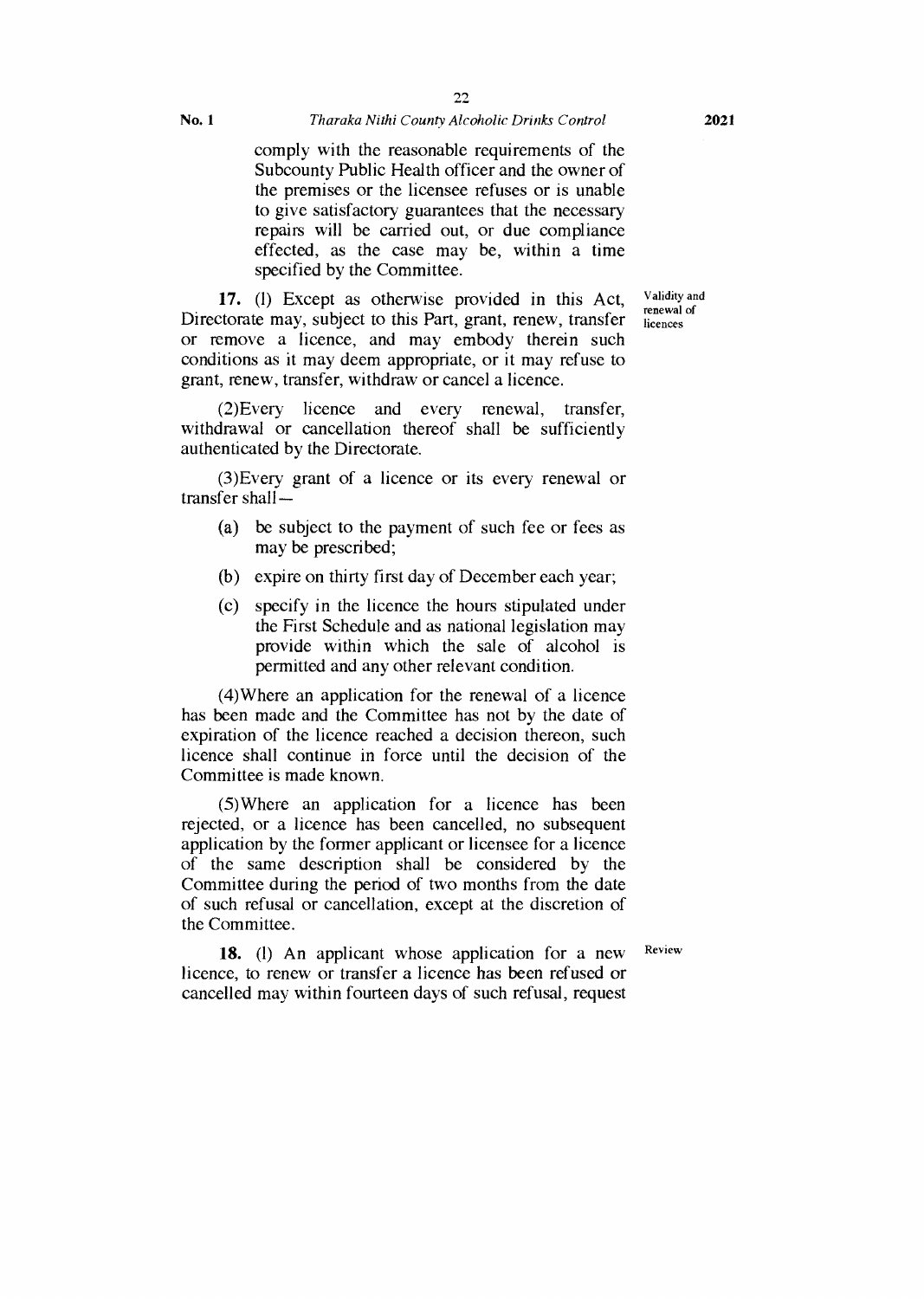in writing the review of such refusal by the Committee.

(2)A person aggrieved by the decision of the subcounty committee to grant a new licence or to renew a licence may request in writing the review of such decision.

(3)Upon receipt of a request under this section, the Committee shall undertake a review.

(4)The Committee shall within twenty-one days consider and make a final determination on the request for review.

(5) The Committee may —

- (a) dismiss the request for review if in its opinion, the request is frivolous or vexatious;
- (b) uphold the decision of the Committee;
- (c) annul the decision of the Committee
- (d) give directions to the sub-county committee with respect to any action to be taken;
- (e) make any other declaration as it may deem fit.

19. The right to request for review under section 16 does not prohibit a person from seeking any other legal remedy a person may have.

20. (1) Notwithstanding section 16, an applicant whose application for a new licence, to renew or transfer a licence has been refused may within twenty-one days of such refusal appeal against such refusal to Court.

(2) An applicant under section 16 who is not satisfied with the decision of the Committee may within twenty-one days appeal to the High Court.

21. (1) A licence issued to a body corporate shall be issued in the name of the body corporate: Provided that the Committee may require prior disclosure of the directorship of the body corporate or refuse to grant a licence to the body corporate if any of the directors does not qualify to be granted the licence individually.

(2) No transfer of a licence issued to a body corporate shall be necessary on any change in the office of secretary, but any person for the time being holding such office shall be entitled to the privileges granted by, and shall be subject Right of review

Appeals to Court

Licences to body a corporate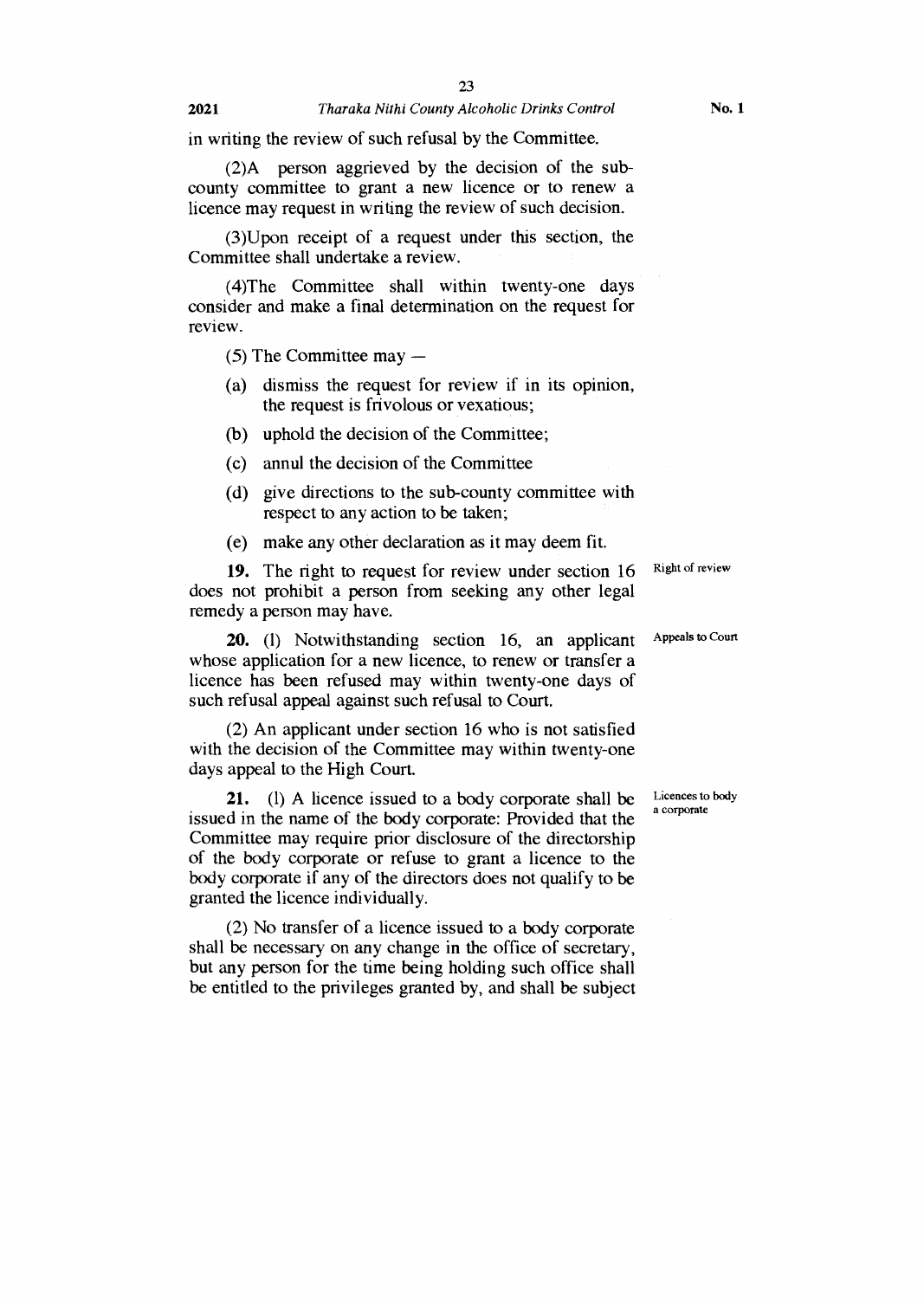such licence

22. (1) The licences which may be granted under this Types of licences Act shall be those specified in the Second Schedule, and the provisions of that Schedule and of any rules made under this Act shall have effect in relation to the respective licences therein specified.

(2) Save as otherwise provided in this Act, no licence may be granted so as to be applicable to more premises than one.

(3) The Committee shall, when a licence is granted, renewed, withdrawn or cancelled, include in the licence a sufficient description of the licensed premises.

(4) A licence may be granted to apply to more than one premise, subject to such conditions as may be specified in the licence and to specification of the addresses of all such premises in the licence.

**23.** (1) Where a licensee sells or leases or otherwise disposes of the premises or business specified in his licence, he may apply in writing to the Committee or the transfer of his licence to the purchaser or lessee or otherwise of such premises, and the Committee may recommend , if it thinks fit, grant a transfer of such licence.

(2) No further fee shall be payable in respect of a licence granted under subsection (1) if, at the date of the grant, the licence which was temporarily transferred was valid for a period of more than six months.

(2) In the event of the death, bankruptcy or unsoundness of mind of a licensee, or in any similar event to which the Committee declares in writing that this section should be applied, it shall be lawful, for the purposes of this Act for the executor, administrator, trustee or manager of the estate, as the case may be or any other person approved by the Sub-county committee, to carry on the business of the licensee without any transfer or grant of a licence either personally or by an agent approved by the Committee

(3) Every person to whom a licence may have been transferred under subsection (1), and every person permitted to carry on a business without a transfer or grant of a licence in pursuance of subsection (3), shall possess all

Transfer of licence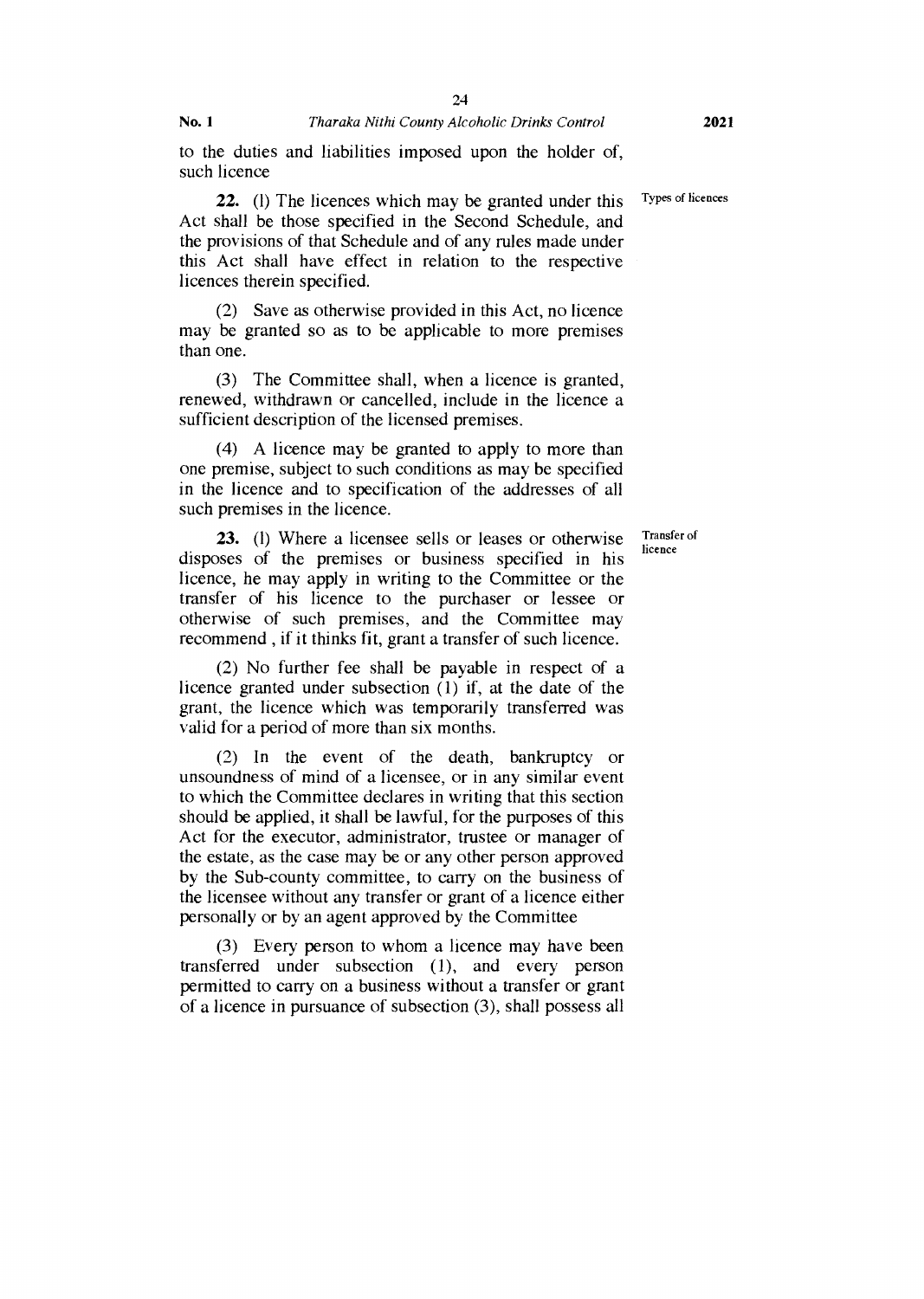the rights and be liable to all the duties and obligations of the original licensee.

24. If the renewal of a licence is refused, the licensee shall, on payment of the proportionate part of the fee for the appropriate licence, be entitled to a licence of such description and for such period, not exceeding three months, as the Committee may consider necessary for the purpose of disposing of the alcohol or apparatus on the premises, such period to commence on the day after the last sitting of the Committee at which the renewal of his licence has been refused, or on the day after the termination of his existing licence, whichever day is the later.

25. (1) Every license shall be prominently and conspicuously displayed on the premises to which it relates, and any licensee who fails or neglects so to display his licence commits an offence.

(2)Where a wholesale alcohol license is granted so as to be applicable to more premises than one, it shall be displayed in the premises first named therein and copies thereof displayed in the other outlets.

(3)Any person causing or permitting to be on his premises or on premises under his control any words, letters or sign falsely purporting that he is a licensee commits an offence.

26. (1) Notwithstanding the provisions of any other written law, no licensee shall employ a person under the age or apparent age of eighteen years, to sell, control or supervise the sale of alcohol or to have the custody or control of alcohol on licensed premises.

(2)Where a licensee permits another person to manage, superintend or conduct the day-to-day business of the premises in respect of which he is licensed, the licensee shall not be relieved of his duties and obligations under this Act.

(3)Any person who contravenes the provisions of this section commits an offence.

27. (1) A licensee or an agent or employee of a licensee may refuse to admit to, and shall expel from, the premises to which his licence relates any person who is drunk and disorderly, violent, or quarrelsome, or whose

Removal of licence

Licence to be Displayed

Employment for sale of alcohol

Drunken behavior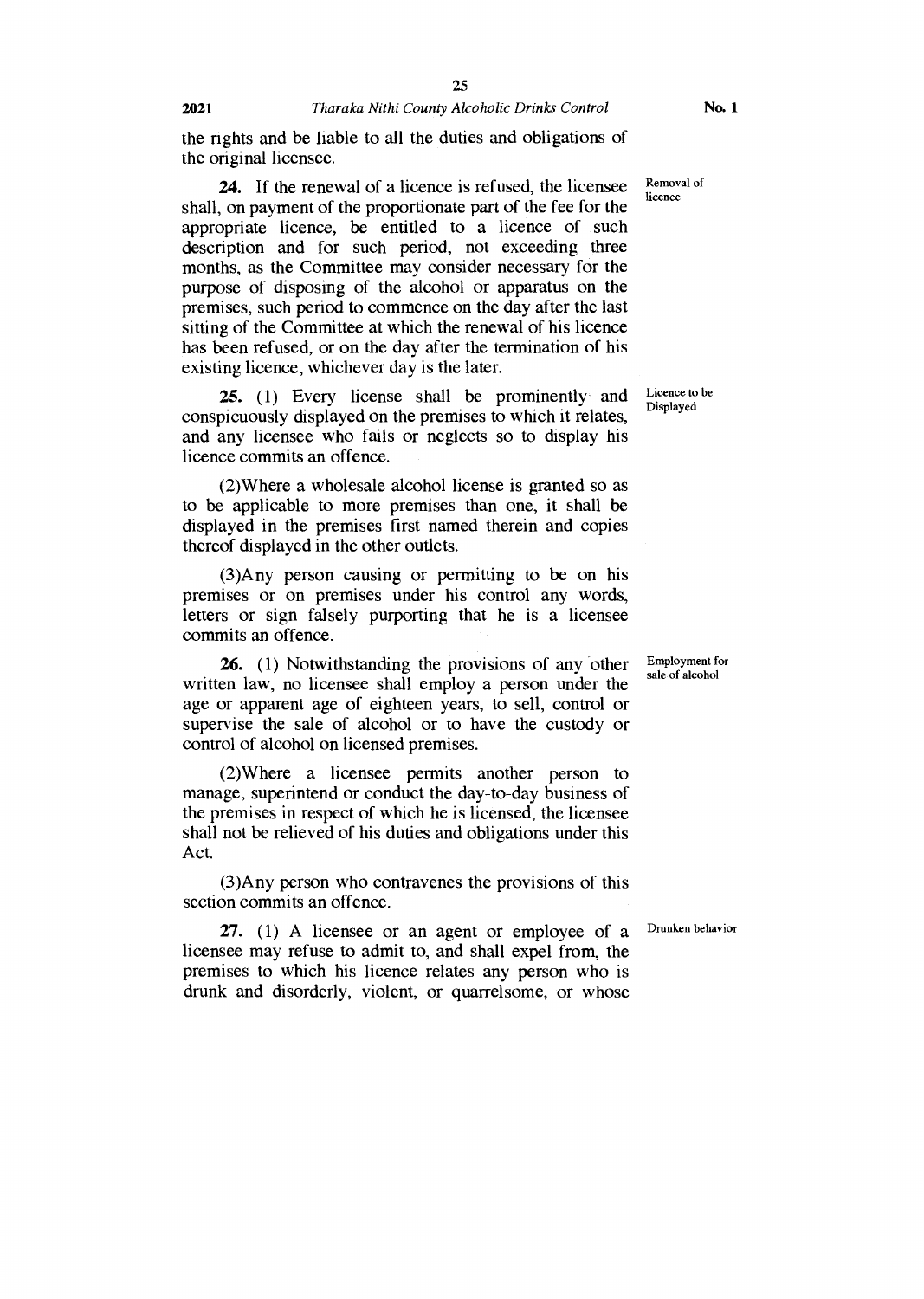26

presence would subject the licensee to a fine or penalty under this Act.

(2) Any person referred to in subsection (1) who, on being requested by the licensee or his agent or employee, or by a police officer, to quit the licensed premises, refuses to do so, commits an offence.

(3) On the demand of a licensee or his agent or employee, a police officer shall expel or assist in expelling from the licensed premises the person referred to in subsection (1).

(4) A licensee who permits any drunkenness leading to violent, quarrelsome or riotous conduct to take place on the premises to which the licence relates commits an offence.

28. No suit shall be maintainable to recover any debt alleged to be due in respect of the sale of any alcohol which was delivered for consumption on the premises where it was sold unless it was sold for consumption with a meal supplied at the time of sale or unless the person to whom it was sold or supplied was at the time of the sale a lodger on such premises.

29. (1) No person holding a licence to manufacture, store or sell alcohol under this Act shall allow a person under the age of eighteen years to enter or gain access to the area in which the alcohol is manufactured, stored, sold or consumed.

(2)A person shall not enter or gain access to an area referred to under subsection (1) if such a person is in custody or accompanied by a person under the age of eighteen years.

(3) Any person who contravenes the provisions of subsection (1) and (2) commits an offence.

30. (1) A Public Health officer within whose jurisdiction the premises fall shall report to the Committee any licensed premises which are deficient in their state of sanitary or drainage conditions, or which are in bad repair.

(2)A Public Health officer or any person authorized by him in writing may enter and inspect any licensed premises for the purpose of ascertaining whether a report under

Debt from sale of alcohol

Access by persons under age of eighteen

Reports by Public Health officers and police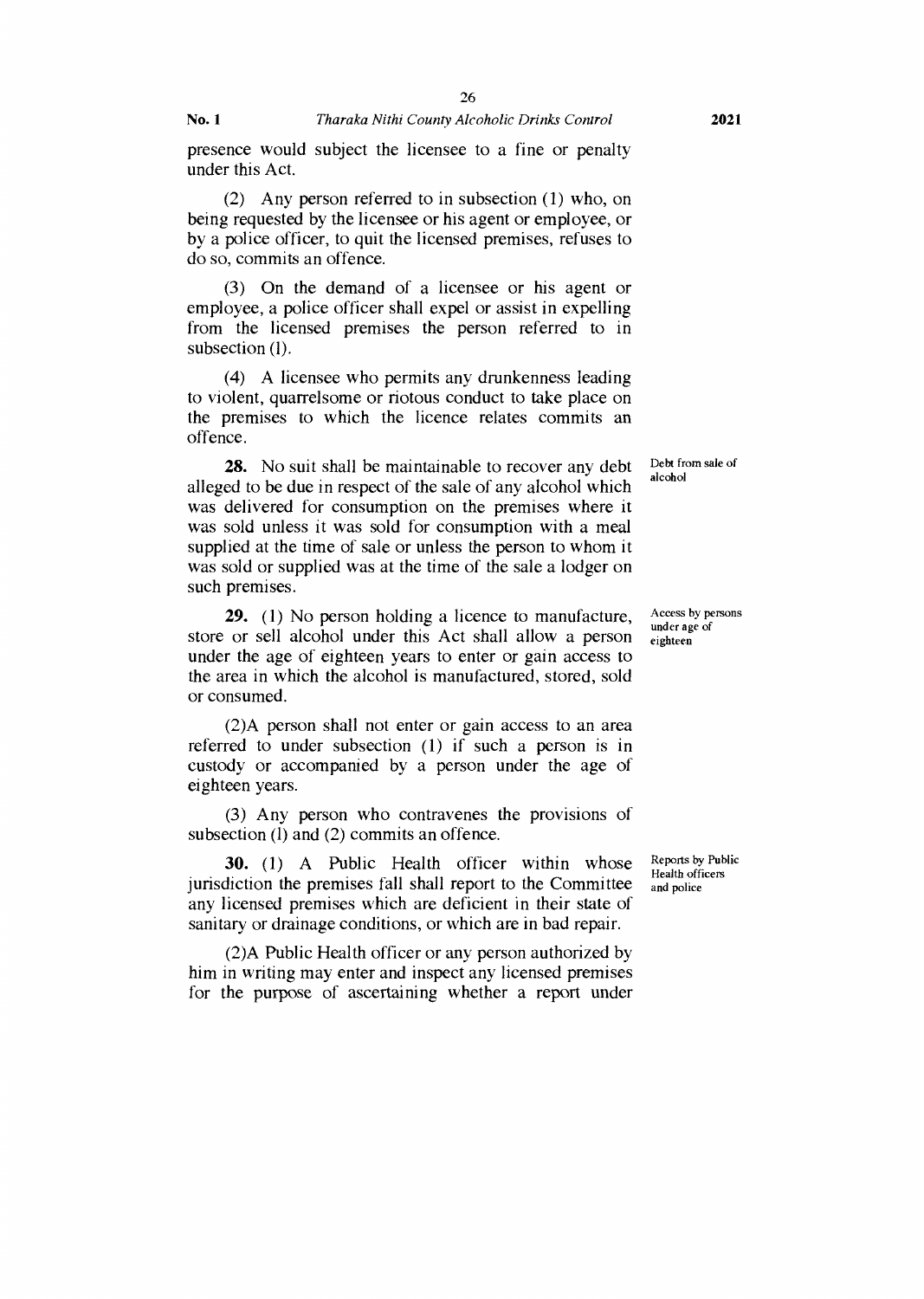subsection (1) is required.

(3)A police officer not below the rank of Inspector shall report in writing to the chairperson of the Committee every case in which a licensee is of drunken habits or keeps a disorderly house, or commits any breach of any of the provisions of this Act or of his licence.

(4)A police officer not below the rank of Inspector may without written authority enter and inspect any licensed premises for the purpose of ascertaining whether a report under subsection (1) is required.

#### **PART IV — GENERAL REQUIREMENTS**

31. (1) No person shall manufacture, or distribute or sell an alcohol in the county that does not conform to the requirements of this Act or any other written law regulating alcohol.

(2)A person who contravenes the provisions of this section in relation to manufacture, distribution and importation of an alcohol commits an offence and shall be liable to a fine not exceeding two million shillings, or to imprisonment for a term not exceeding five years, or to both.

(3)A person who contravenes the provisions of this section in relation to sale of an alcohol commits an offence and shall be liable to a fine not exceeding one hundred and fifty thousand shillings, or to imprisonment for a term not exceeding one year, or to both.

**32. (1)** No person shall sell, supply or provide knowingly an alcohol to a person under the age of eighteen years.

(2)Subject to subsection (3), a person who contravenes the provisions of subsection (1) commits an offence and shall be liable to a fine not exceeding one hundred and fifty thousand shillings, or to imprisonment for a term not exceeding one year, or to both.

(3)Notwithstanding the provisions of subsection (1), it shall be a defence to an offence under this section if it is established that the accused person attempted to verify that the young person was at least eighteen years of age by asking for and being shown any of the documents specified in subsection (4) for the purpose of verifying the age of the

Conformity with Requirements

Supply to young persons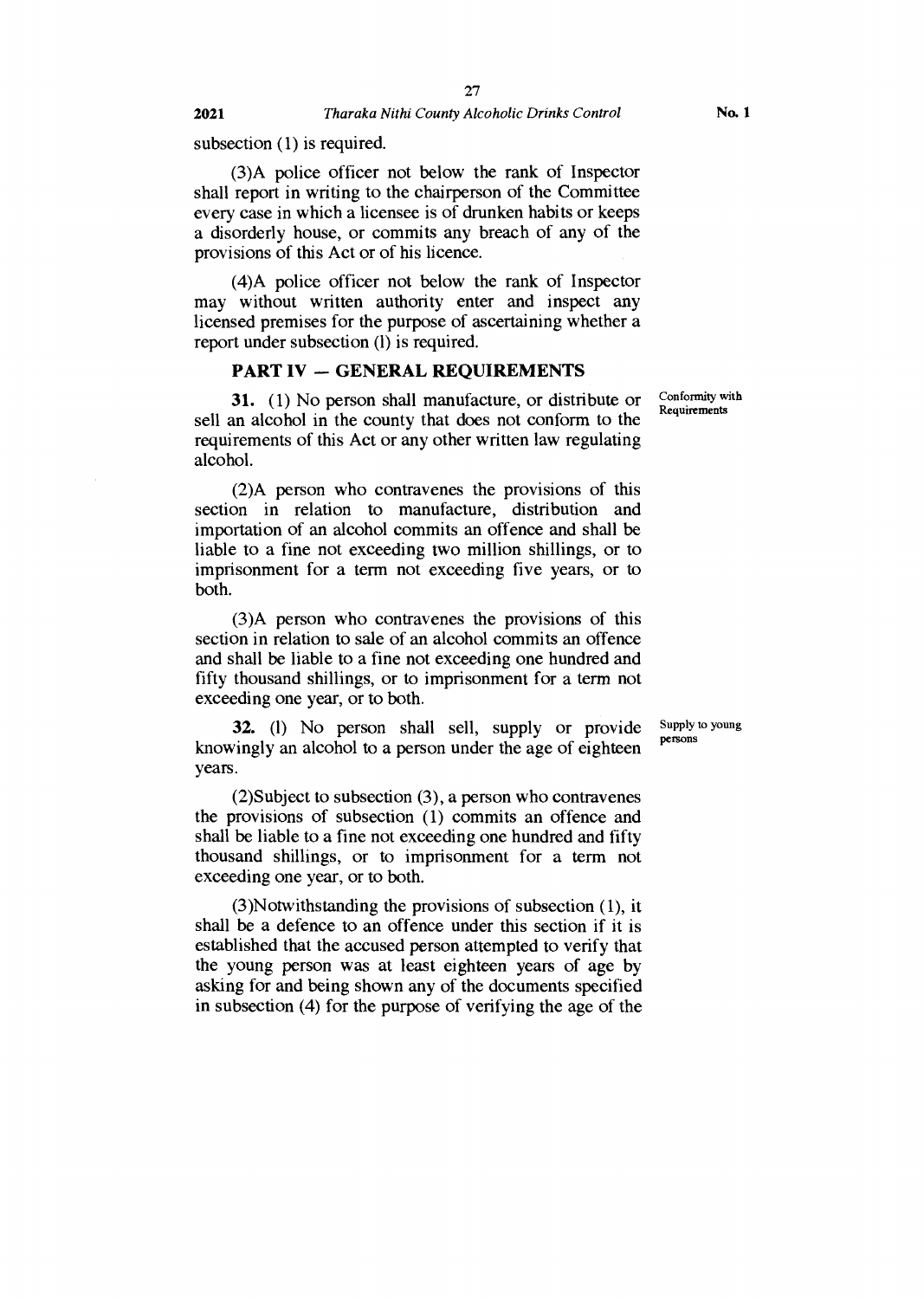**No. 1** *Tharaka Nithi County Alcoholic Drinks Control* **2021** 

(4)For the purposes of this section, the following documentation may be used to verify a person's age —

- (a) a national identity card issued by the Republic of Kenya;
- (b) a passport issued by the Republic of Kenya or any other country; or
- (c) any other documentation as the Executive Member may prescribe

33. (1) Every retailer shall post, in the prescribed Display of signs place and manner, signs in the prescribed form and with the prescribed content, that inform the public that the sale or the availing of an alcohol to a person under the age of eighteen years is prohibited by law.

(2) Every sign required to be posted under subsection  $(1)$  shall  $-$ 

- (a) be displayed on a surface measuring not less than 12 inches by 8 inches in size;
- (b) bear the word "WARNING" in capital letters followed by the prescribed health warning which shall appear in conspicuous and legible type and shall be black on a white background or white on a black background and shall be enclosed by a rectangular border that is the same colour as the letters of the statement;
- (c) be in English or in Kiswahili.

(3) A retailer who contravenes any of the provisions of this section commits an offence and shall be liable to a fine not exceeding fifty thousand shillings, or to imprisonment for a term not exceeding six months

**34.** (1) No person shall sell or permit an alcohol to be Vending machines sold by way of an automatic vending machine.

(2) A person who contravenes this section commits an offence and shall be liable to a fine not exceeding one hundred thousand shillings, or to imprisonment for a term not exceeding twelve months, or to both.

**35.** (1) No person shall sell, manufacture, pack or Selling in sachets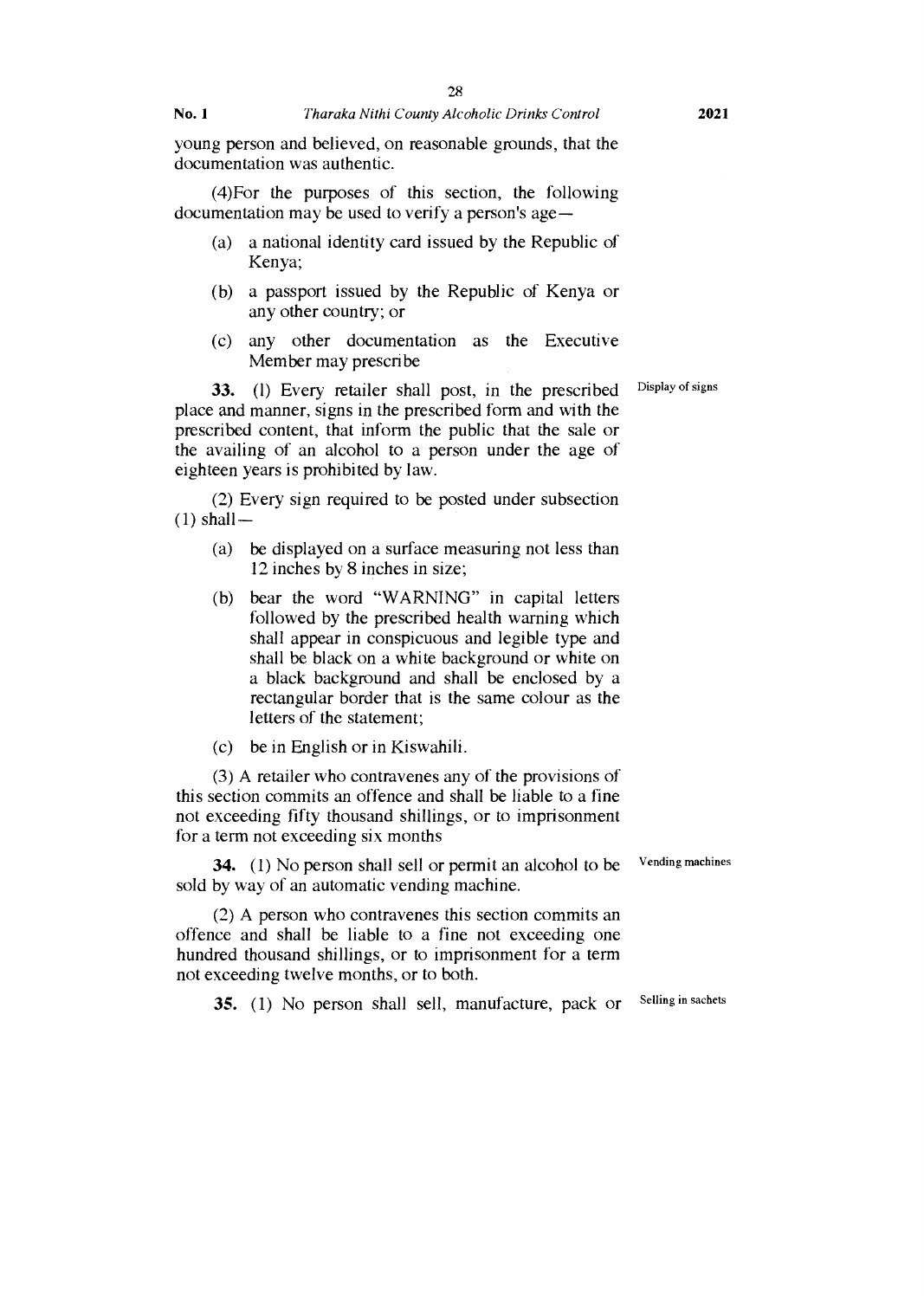distribute an alcohol in sachets or such other form as may be prescribed under this Act or any other relevant written law.

(2)Notwithstanding the provisions of subsection (1),

- (a) no person shall manufacture, pack, distribute or sell in the county an alcohol in a container of less than 250 millilitre;
- (b) any other distilled or fortified alcohol shall only be manufactured, packed, sold or distributed in glass bottles of the kind specified in paragraph (a) or as may be prescribed in the national legislation related to control of alcohol.

(3) A person who contravenes this section commits an offence and shall be liable to a fine not exceeding fifty thousand shillings, or to imprisonment for a term not exceeding six months, or to both.

#### **PART V— SALE AND CONSUMPTION**

36. Any licensee who sells an alcohol to a person already in a state of intoxication or by any means encourages or incites him to consume an alcohol commits an offence.

37. (1) Any person found by a police officer to be drunk and incapable or drunk and disorderly in or near a street, road, licensed premises, shop, hotel or other public place may be arrested without warrant and brought without unreasonable delay before a Magistrate.

(2) Any person convicted of being drunk and incapable or drunk and disorderly in or near a place referred to in subsection (1) shall be liable to a fine not exceeding one thousand shillings or to imprisonment for a term not exceeding three months or to both.

(3) Upon conviction under subsection (2), the convicting Magistrate may issue an order for community service to any person convicted of the offence under this section for more than one time in accordance with provisions of the Community Service Orders Act, 1998.

(4) Despite subsection (3), any person convicted under subsection (2) on more than three occasions in any period of twelve months shallSale to intoxicated persons

Disorderly conduct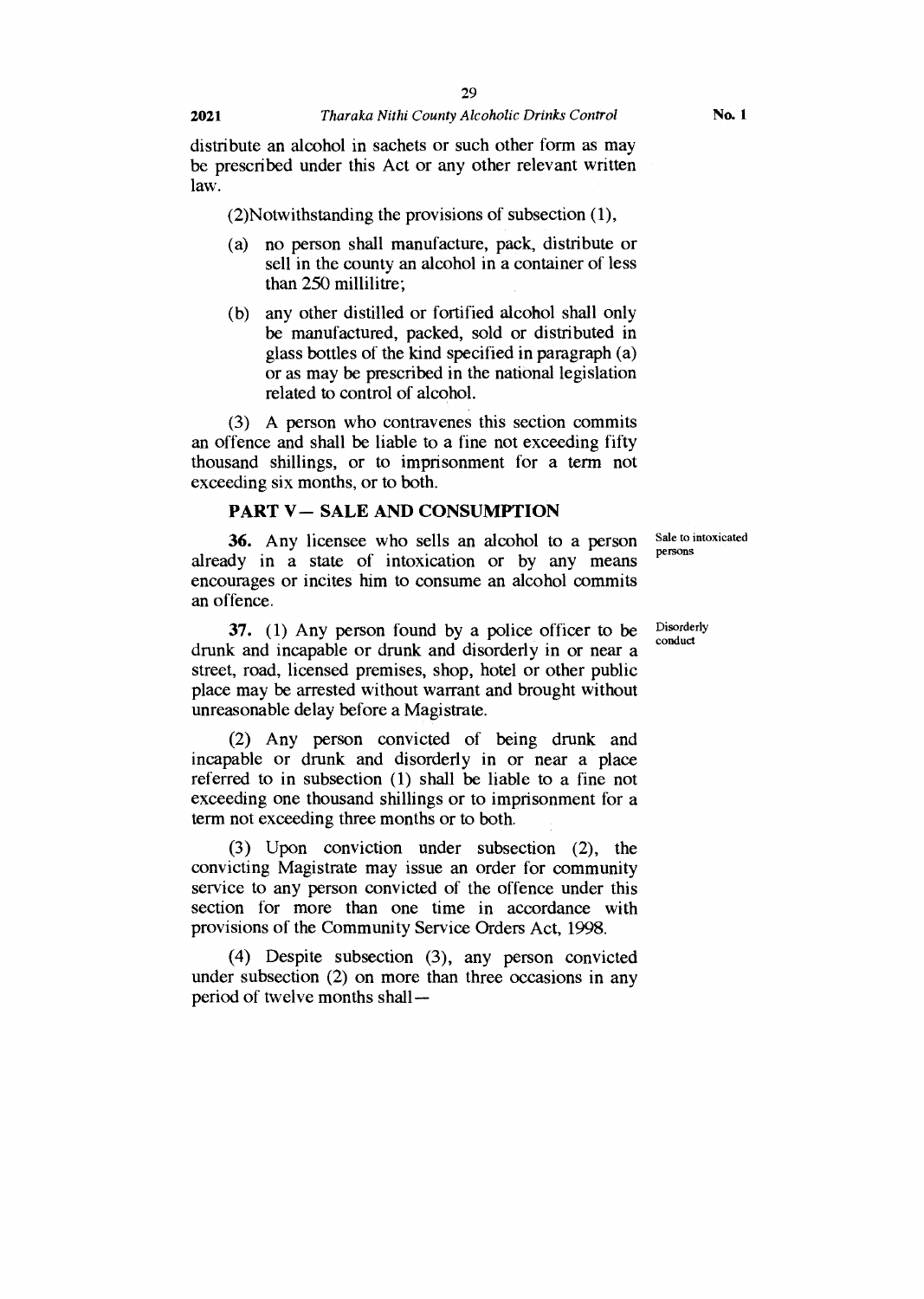- (a) be ordered by the convicting Magistrate to undergo at his own cost, such rehabilitation programme as may be appropriate in a Public Health institution;
- (b) be forthwith reported by the convicting Magistrate to the Committee, which shall inform such licensees as he deems desirable of such convictions, and thereupon, and until a period of twelve months has passed without any further such conviction in respect of that person, any licensee so informed who knowingly sells or supplies alcohol to or for delivery to that person commits an offence, and it shall furthermore be an offence for that person to be in possession of any alcohol.

(5) Any licensee who sells an alcohol to a person already in a state of intoxication or by any means encourages or incites him to consume an alcohol

Breach of licence

**38.** (1) Any person who sells an alcohol or offers or exposes it for sale or who bottles an alcohol except under and in accordance with, and on such premises as may be specified in a licence issued in that behalf under this Act commits an offence and is liable—

- (a) for a first offence, to a fine not exceeding fifty thousand shillings or to imprisonment for a term not exceeding nine months, or to both;
- (b) for a second or subsequent offence, to a fine not exceeding one hundred thousand shillings or to imprisonment for a term not exceeding one year or to both, and in addition to any penalty imposed under paragraph (a) or (b), the court may order, the forfeiture of all alcohol found in the possession, custody or control of the person convicted, together with the vessels containing the Alcohol.

(2) Except as may be provided for in this Act, no person shall—

(a) sell, an alcohol in any workplace, office, factory, public park or any public recreational facility, public transport vehicle, public beach, sports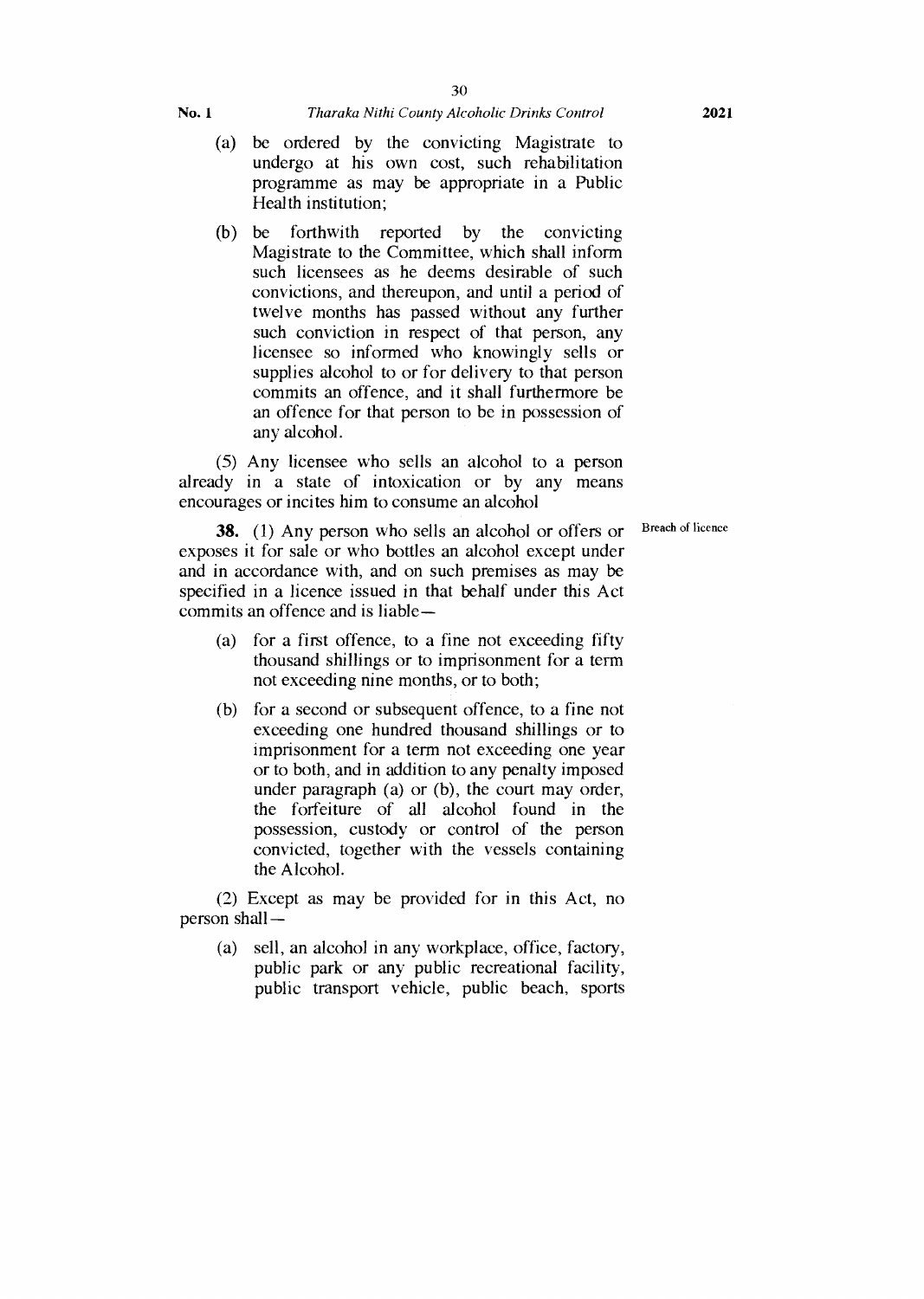stadium or public street;

(b) sell, purchase or consume an alcohol in an alcohol selling outlet after the expiry of the hours for which the outlet is licensed to sell the alcohol.

(3) Any person who contravenes the provisions of subsection (2) commits an offence and shall be liable to the penalties specified under subsection (1).

**39.** (1)Any person who knowingly sells, supplies or offers an alcohol to a police officer in uniform or who harbors or suffers to remain on licensed premises any such police officer except for the purpose of keeping or restoring order or otherwise in the execution of his duty, commits an offence and is liable to a fine not exceeding fifty thousand shillings or to imprisonment for a term not exceeding three months or to both.

40. Any person who is required by any provision of this Act to disclose any conviction and fails to do so when making any application commits an offence.

41. (1) If any person purchases any alcohol from a licensee whose licence does not cover the sale of that alcohol for consumption on the premises, and drinks the alcohol on the premises where it is sold, or in any premises adjoining or near to those premises, if belonging to the seller of the alcohol or under his control or used by his permission, or on any highway adjoining or near any such premises, and it is proved to the court that the drinking of the alcohol was with the privities or consent of the licensee who sold the alcohol, the licensee commits an offence.

(2) If a licensee whose licence does not cover the sale of alcohol to be consumed on his premises himself takes or carries, or employs or suffers any other person to take or carry, any alcohol out of or from his premises for the purpose of being sold on his account, or for his benefit or profit, and of being drunk or consumed in any place (whether enclosed or not, and whether or not a public thoroughfare) other than the licensed premises, with intent to evade the conditions of the licence, the licensee commits an offence, and, if the place is any house, tent, shed or other building belonging to the licensee or hired, used or occupied by him, the licensee shall be deemed, unless the contrary is proved, to have intended to evade the conditions

Sale to authorized officer

Non-disclosure of

Sale without a Licence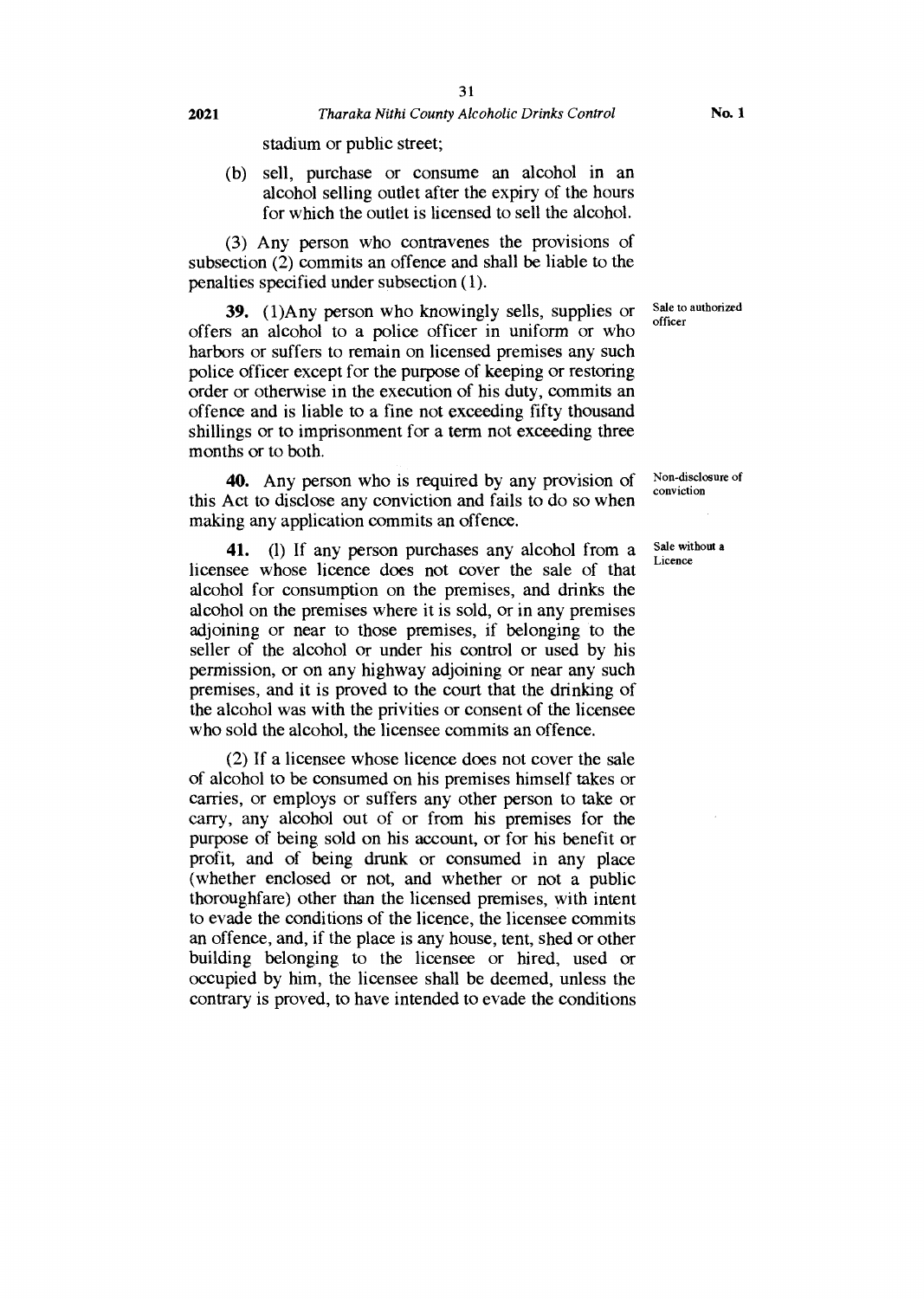of the licence.

**42.** (1) No person shall keep for sale, offer for sale or sell —

- (a) any alcohol which has been in any way adulterated, or diluted by any person;
- (b) any non-alcohol which has been in any way adulterated with alcohol, or which contains any of the substances prohibited under the Alcohol Control Act, 2010.

(2) Any person who contravenes the provisions of this section commits an offence and shall be liable to a fine not exceeding ten million Kenya shillings or to imprisonment for a term not exceeding ten years, or to both.

(3) On the conviction of a licensee of an offence under subsection (2), the court may, in addition to any other penalty it may lawfully impose, if it finds that the drink in respect of which the offence was committed was adulterated by a substance or substances which rendered the drink unfit for human consumption, and unless the licensee proves to the satisfaction of the court that he took all reasonable precautions against such adulteration and that such adulteration took place without his knowledge or consent, order that his licence be forfeited, and no licence shall thereafter be granted or transferred to him.

**43.** (1) In any proceedings under this Act relating to the sale or consumption of an alcohol, such sale or consumption shall be deemed to be proved if the court is satisfied that a transaction in the nature of a sale took place, whether or not any money has been shown to have passed, or as the case may be, if the court is satisfied that any consumption was about to take place.

(2) Evidence of consumption or intended consumption of an alcohol, on licensed premises by some person other than the licensee or a member of his family or his employee or agent shall be prima facie evidence that the alcohol was sold by or on behalf of the licensee to the person consuming or about to consume the alcohol.

**44.** (1) The onus of proving that a person is licensed under this Act shall lie on that person.

Sale of adulterated drinks

Proof of sale

Burden of proof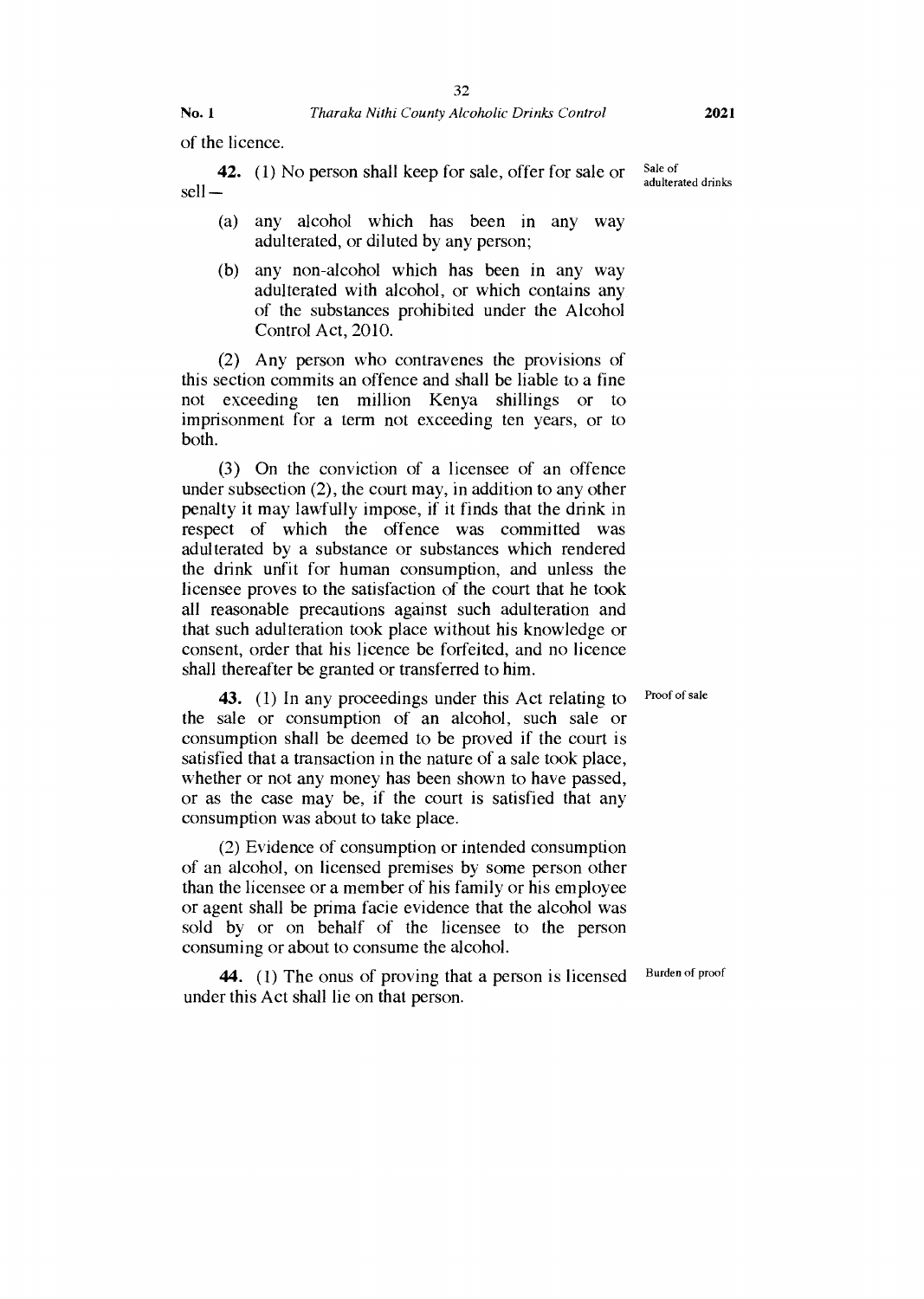#### **2021** *Tharaka Nithi County Alcoholic Drinks Control*

(2) The fact that a person not licensed under this Act to sell alcohol has a signboard or notice upon or near his premises fitted with a bar or other place containing bottles, casks or vessels so displayed as to induce a reasonable belief that alcohol is sold or served therein, or having alcohol concealed, or more alcohol than is reasonably required for the person residing therein, shall be deemed to be prima facie evidence of the unlawful sale of alcohol by that person.

(3) In any proceedings under this Act, where a person is charged with selling alcohol without a license or without an appropriate license, such alcohol being in a bottle and appearing to be unopened and labeled by its bottler, the contents of such bottle shall be deemed, unless the contrary is proved, to be alcohol of the description specified on the label thereof.

45. Every licensee who is convicted of an offence under this Act shall produce his licence to the court convicting him, and the court shall endorse every such conviction on the licence and the relevant administrative officer of the court shall inform the relevant Sub-county committee.

46. If in any proceedings before a court it appears that a licensee —

- (a) whether he was present in the licensed premises or not, has permitted an unlicensed person to be the owner or part owner of the business of the licensed premises or to have a substantial interest in that business, except with the consent of the Subcounty committee; or
- (b) is convicted of an offence under this Act and a previous conviction within the preceding twelve months of the same or any other offence under this Act or three such previous convictions within the preceding five years is or are proved; or
- (c) is twice convicted within twelve months of selling, offering or keeping for sale any adulterated alcohol, then the court may, in addition to any other penalty which it may lawfully impose, order that his licence be forfeited, and that no licence shall be issued or

Forfeiture of licence upon conviction

Endorsement of Conviction on licence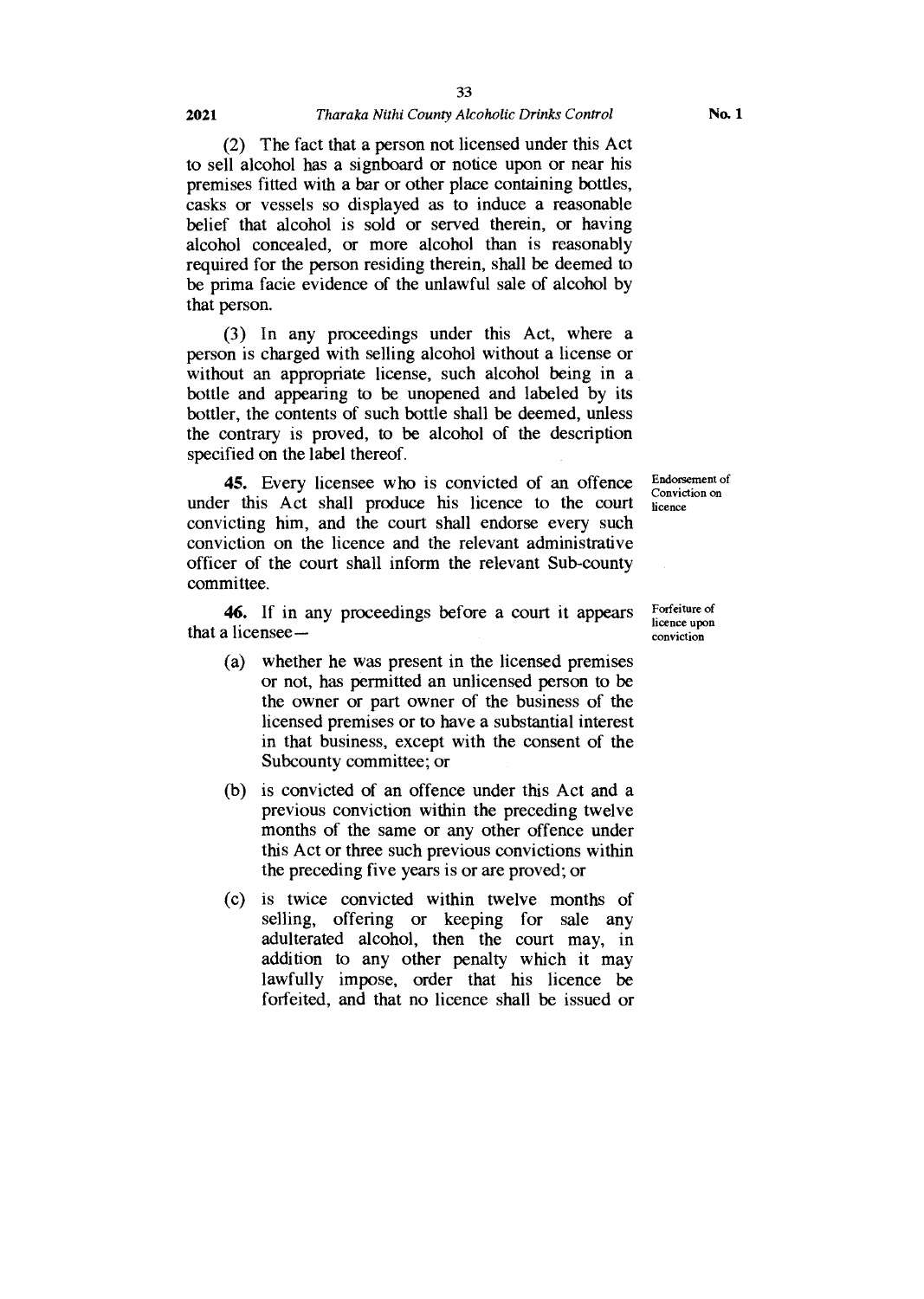transferred to him for such period as the court may order.

#### **PART VI—ADVERTISEMENT AND PROMOTION**

**47.** (1) No person shall promote an alcohol by way of outdoor advertisement —

- (a) in a manner that is false, misleading or deceptive or that are likely to create an erroneous impression about the characteristics, health effects, health hazards or social effects of the alcohol;
- (b) through painting or decorating a residential building with the name of the alcohol or manufacturer, colour and brand images or logos associated with a manufacturer or an alcohol or any other related form: and
- (c) in places demarcated under any written law as residential areas or within a distance of three hundred metres from nursery, primary, secondary school, or other institution of learning for persons under the age of eighteen years or a place of worship, health facility or a public property.

(2) A person who contravenes the provisions of this section commits an offence and shall be liable to a fine not exceeding five hundred thousand shillings, or to imprisonment for a term not exceeding three years, or to both.

(3) Pursuant to Article 34 (2) of the Constitution, the right to freedom of expression set out in Article 33 of the Constitution is limited to the extent specified in this section for the purpose of —

- (a) protecting consumers of alcohol from misleading or deceptive inducements to use alcohol; and
- (b) protecting persons under the age of eighteen years from negative impact on health and social development from exposure to advertisements of alcohol
- **48.** (1) No person shall promote an alcohol —

Promotion at underage *events* 

(a) at any event or activity associated with persons

Prohibited Advertisement and Promotion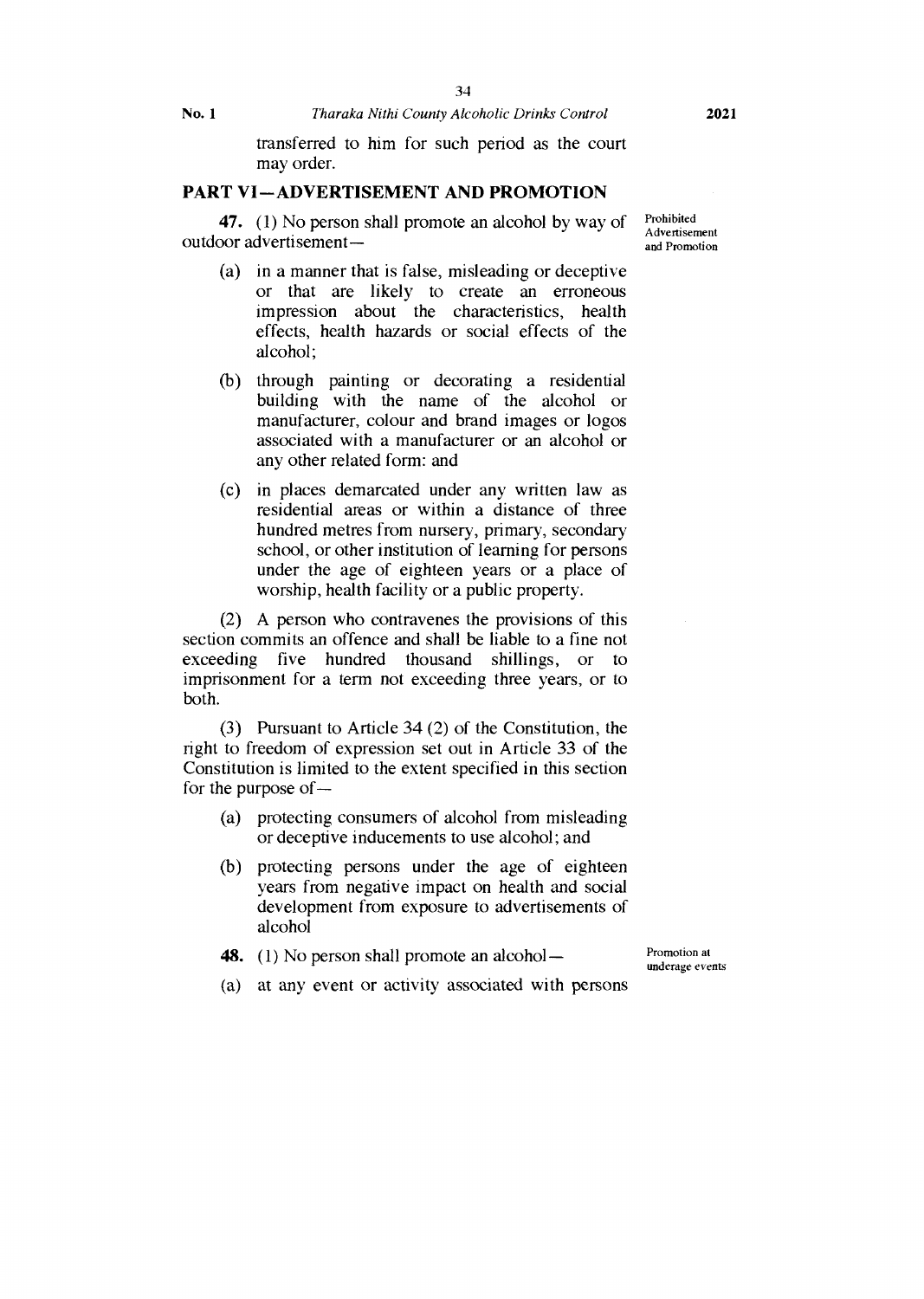under the age of eighteen years;

(b) using such things or materials that are associated with persons under the age of eighteen years.

(2) Any person who contravenes the provisions of this section commits an offence and shall be liable to a fine not exceeding five hundred thousand shilling or imprisonment for a term not exceeding three years or to both such fine and imprisonment.

(3) Pursuant to Article 24(2) of the Constitution, the right to freedom of expression set out in Article 33 of the Constitution is limited to the extent specified in this section for the purpose of protecting persons under the age of eighteen years from negative impact on health and social development from exposure to advertisements of alcohol.

49. (1) No person shall promote any alcohol in such a manner as to encourage more consumption of an alcohol in order to win an award or prize.

(2) A person who contravenes any of the provisions of this section commits an offence and shall, on conviction, be liable to a fine not exceeding five hundred thousand shillings, or to imprisonment for a term not exceeding three years, or both. The county committee may also institute other stiff penalties including withdrawal of licence to the contravener of this subsection of the Act.

#### **PART VII —ENFORCEMENT**

50. (1) The Executive Committee Member shall, upon recommendation by the Committee, appoint for each Subcounty, any person or class of persons to be authorized officers for purposes of this Act.

(2) The Executive Committee Member shall issue a certificate of appointment to every person appointed under this section.

(3) Notwithstanding the provisions of this section, the following officers shall be deemed to be authorized officers for the purposes of this Act—

- (a) public Health officers appointed under the Public Health Act; and
- (b) officers appointed as enforcement officers; .

Encouraging consumption

Authorized officers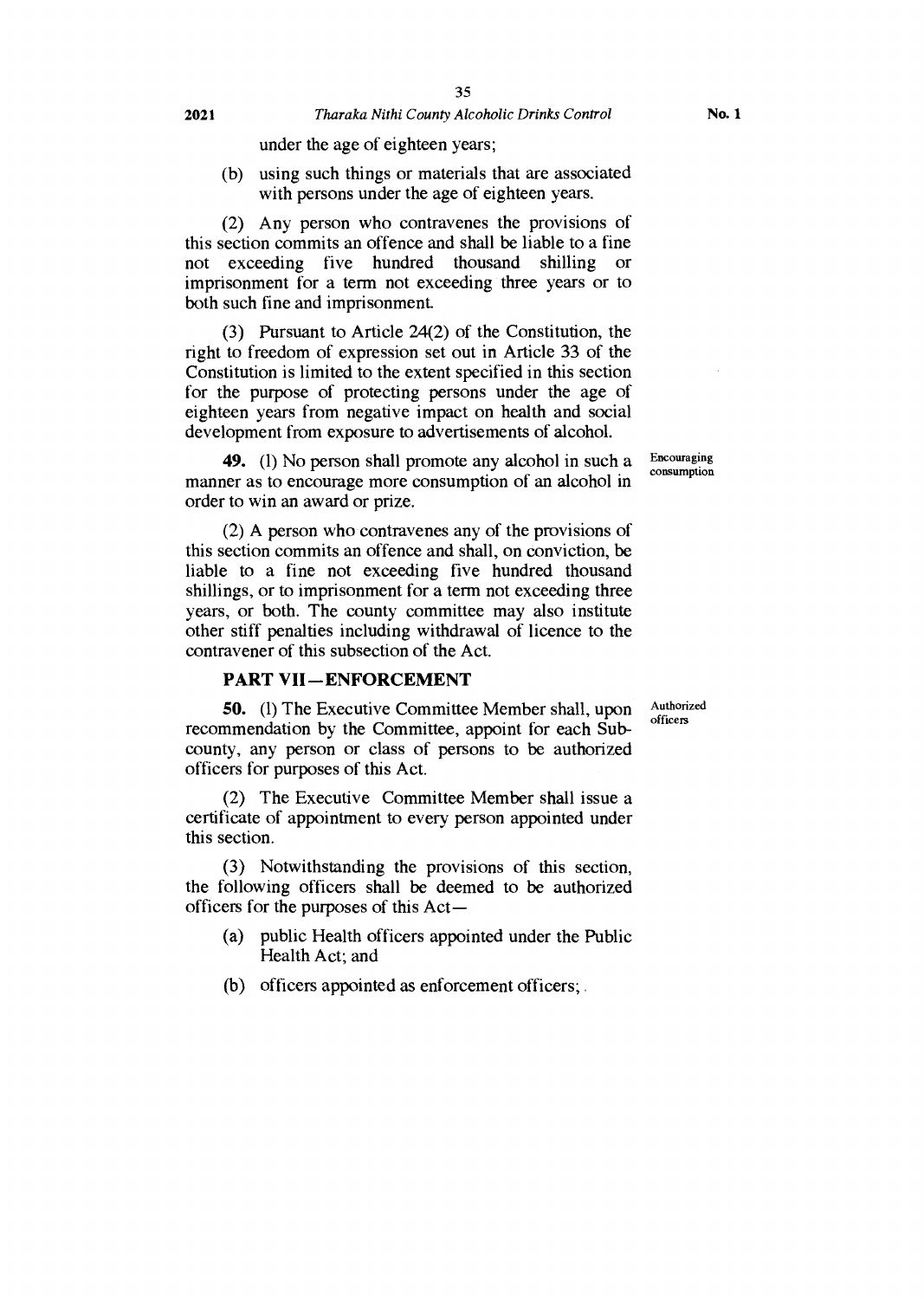- (c) national Police Service Act, Standards Act, Weights and Measures Act and Anti-counterfeit Act
- (d) any other person whom the Executive Member shall appoint
- (e) any other officer appointed underwritten law whose functions are the maintenance of law and order.

51. (1) For the purposes of ensuring compliance with this Act, an authorized officer may, at any reasonable time, enter any place in which the officer believes on reasonable grounds that any person or persons is in any way contravening the provisions of this Act.

(2)An authorized officer entering any premises under this section shall, if so required, produce for inspection by the person who is or appears to be in charge of the premises the certificate issued to him under section 50 (2).

(3)Pursuant to Article 24 (2) of the Constitution, the right to privacy set out in Article 31 of the Constitution is limited to the extent specified in this section for the purpose of protecting consumers of alcohol by ensuring fair and ethical business practices related to production, distribution, promotion and sale of alcohol as specified in this Act.

52. (1) In carrying out an inspection in any place pursuant to section 50, an authorized officer may—

- (a) examine an alcohol or anything referred to in that section;
- (b) require any person in such place to produce for inspection, in the manner and form requested by the officer, the alcohol or thing;
- (c) open or require any person in the place to open any container or package found in the place that the officer believes on reasonable grounds contains the alcohol or thing;
- (d) conduct any test or analysis or take any measurements; or
- (e) require any person found in the place to produce for inspection or copying, any written or

Places authorized officers may enter

Powers of officers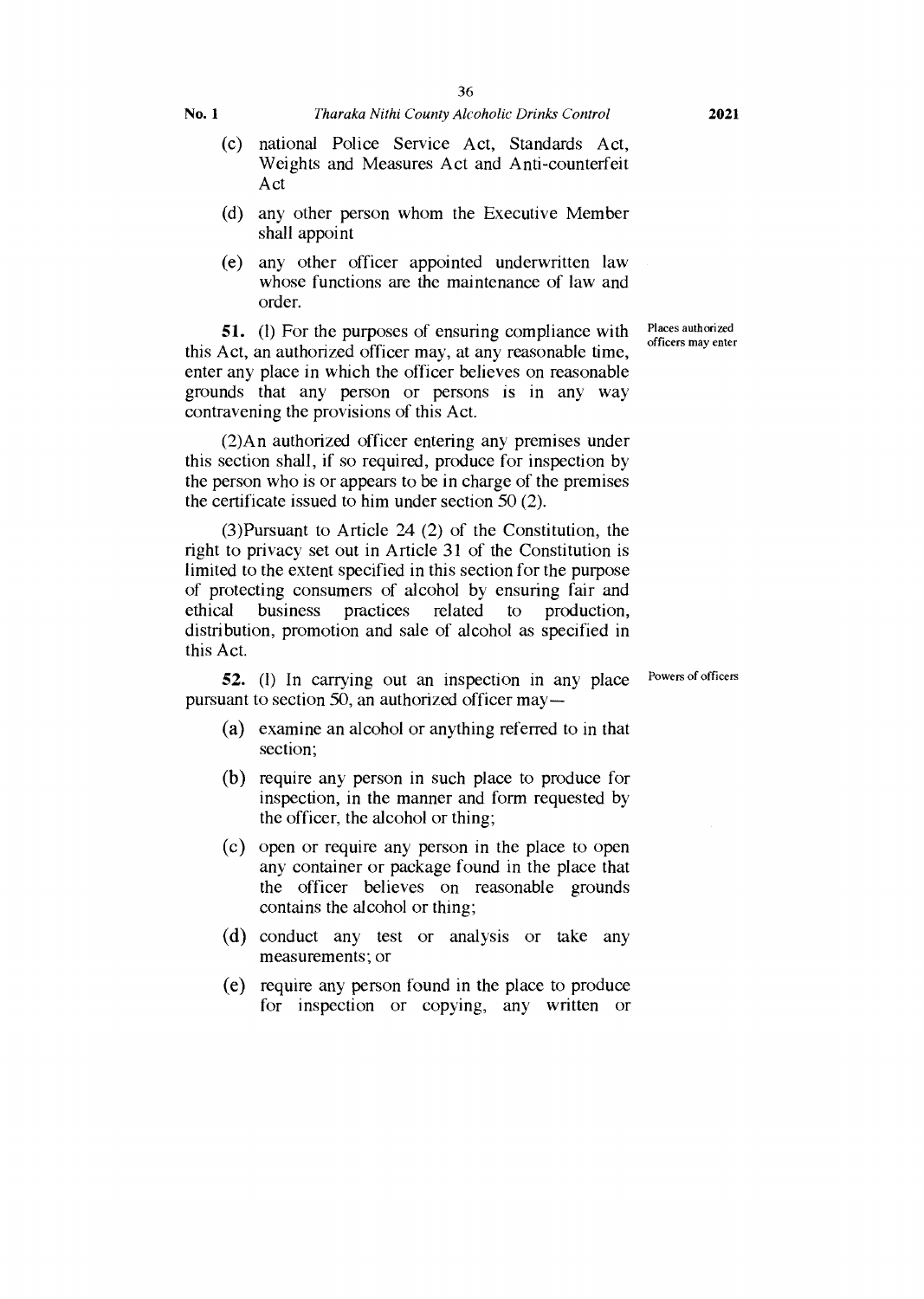#### **2021** *Tharaka Nithi County Alcoholic Drinks Control*

electronic information that is relevant to the administration or enforcement of this Act.

(2) Pursuant to Article 24 (2) of the Constitution, the rights to privacy and property set out in Articles 31 and 40 of the Constitution are limited to the extent specified in this section for the purpose of enforcement of this Act and for protecting consumers of alcohol by ensuring fair and ethical business practices related to production, distribution, promotion and sale of alcohol as specified in this Act.

**53.** (1) In carrying out an inspection in a place, an authorized officer may —

- (a) use or cause to be used any computer system in the place to examine data contained in or available to the computer system that is relevant to the administration or enforcement of this Act;
- (b) reproduce the data in the form of a print-out or other intelligible output and take it for examination or copying;
- (c) use or cause to be used any copying equipment in the place to make copies of any data, record or document;
- (d) scrutinize any other record system in use in that place.

(2) Pursuant to Article 24 (2) of the Constitution, the rights to privacy and property set out in Articles 31 and 40 of the Constitution are limited to the extent specified in this section for the purpose of protecting consumers of alcohol by ensuring fair and ethical business.

**54.** An authorized officer may not enter a dwelling place except with the consent of the occupant or under the authority of a warrant issued under section 55.

**55.** (1) Upon an ex-parte application, a magistrate or judge of the High Court, may issue a warrant authorizing the authorized officer named in the warrant to enter and inspect a dwelling place, subject to any conditions specified in the warrant, if the magistrate or judge is satisfied by information on oath that—

(a) the dwelling place is a place referred to in section

Entry of dwelling place

Court to issue warrant

Use of records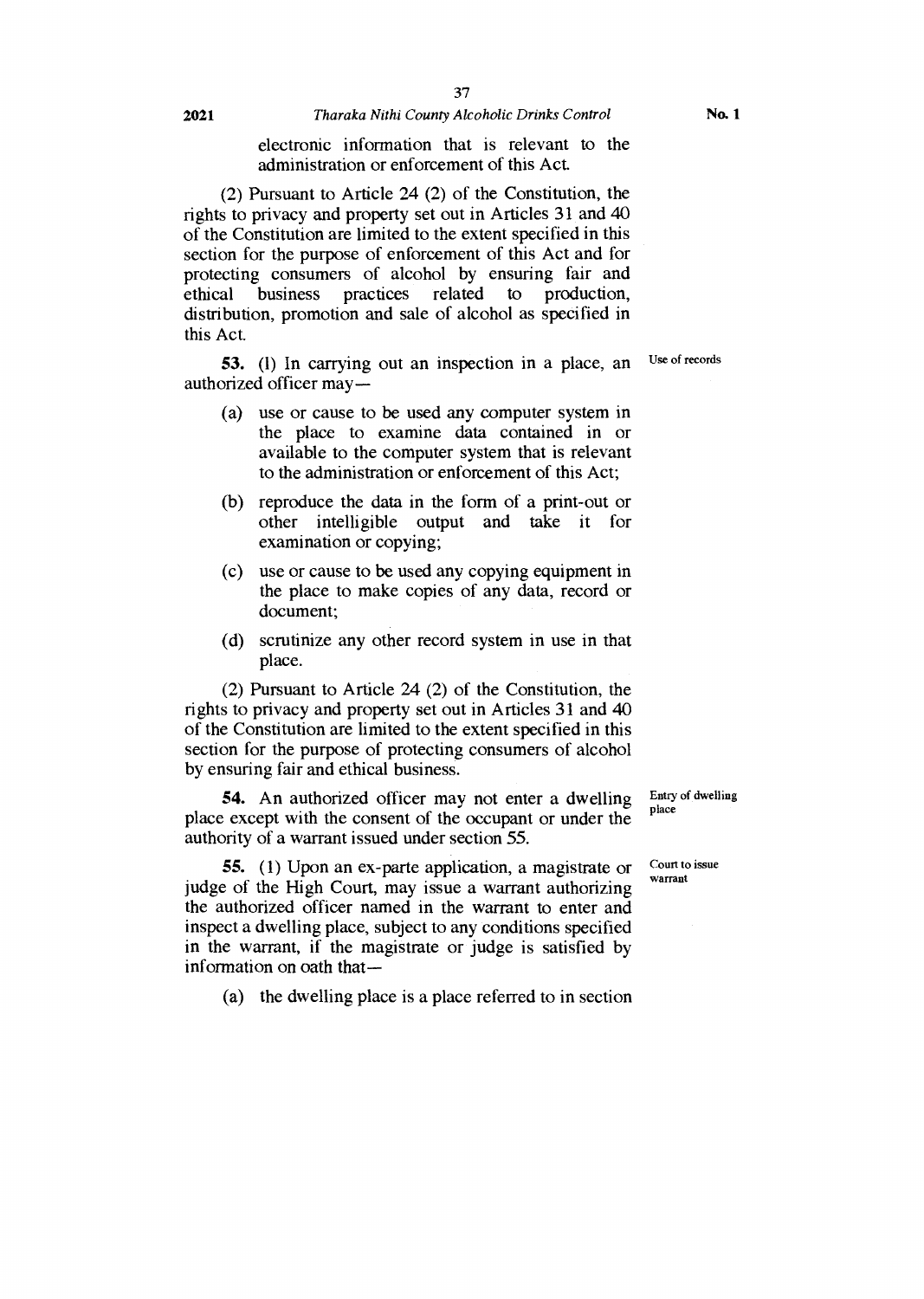51;

- (b) entry to the dwelling place is necessary for the administration or enforcement of this Act;
- (c) the occupant does not consent to the entry, or that entry has been refused or there are reasonable grounds for believing that it will be refused.

(2) The time of such entry shall be between six o'clock in the forenoon and six o'clock in the afternoon of any day of the week.

Use of force **56.** An authorized officer executing the warrant issued under section 55 shall not use force unless such officer is accompanied by a police officer and the use of force is specifically authorized in the warrant.

**57.** An authorized officer who has analyzed or examined an alcohol or thing under this Act, or a sample of it, shall issue a certificate or report setting out the results of the analysis or examination.

**58.** (1) The owner of a place inspected by an authorized officer under this Act or the person in charge of the place and every person found in the place shall —

- (a) provide all reasonable assistance to enable the authorized officer to carry out his duties under this Act;
- (b) furnish the authorized officer with such information as the officer reasonably requires for the purpose for which entry into the place has been made.

(2) The inspecting agent in subsection (1) shall issue the respective inspection completion and certification certificate once satisfied with the inspection.

**59.** No person shall obstruct or hinder, or knowingly make a false or misleading statement to an authorized officer who is carrying out duties under this Act.

**60.** (1) During an inspection under this Act, an authorized officer may seize any alcohol or thing by means of which or in relation to which the officer believes, on reasonable grounds, that this Act has been contravened and a full inventory thereof shall be made at the time of such

Certificate of analysis

Assistance of officers

Obstruction

Seizure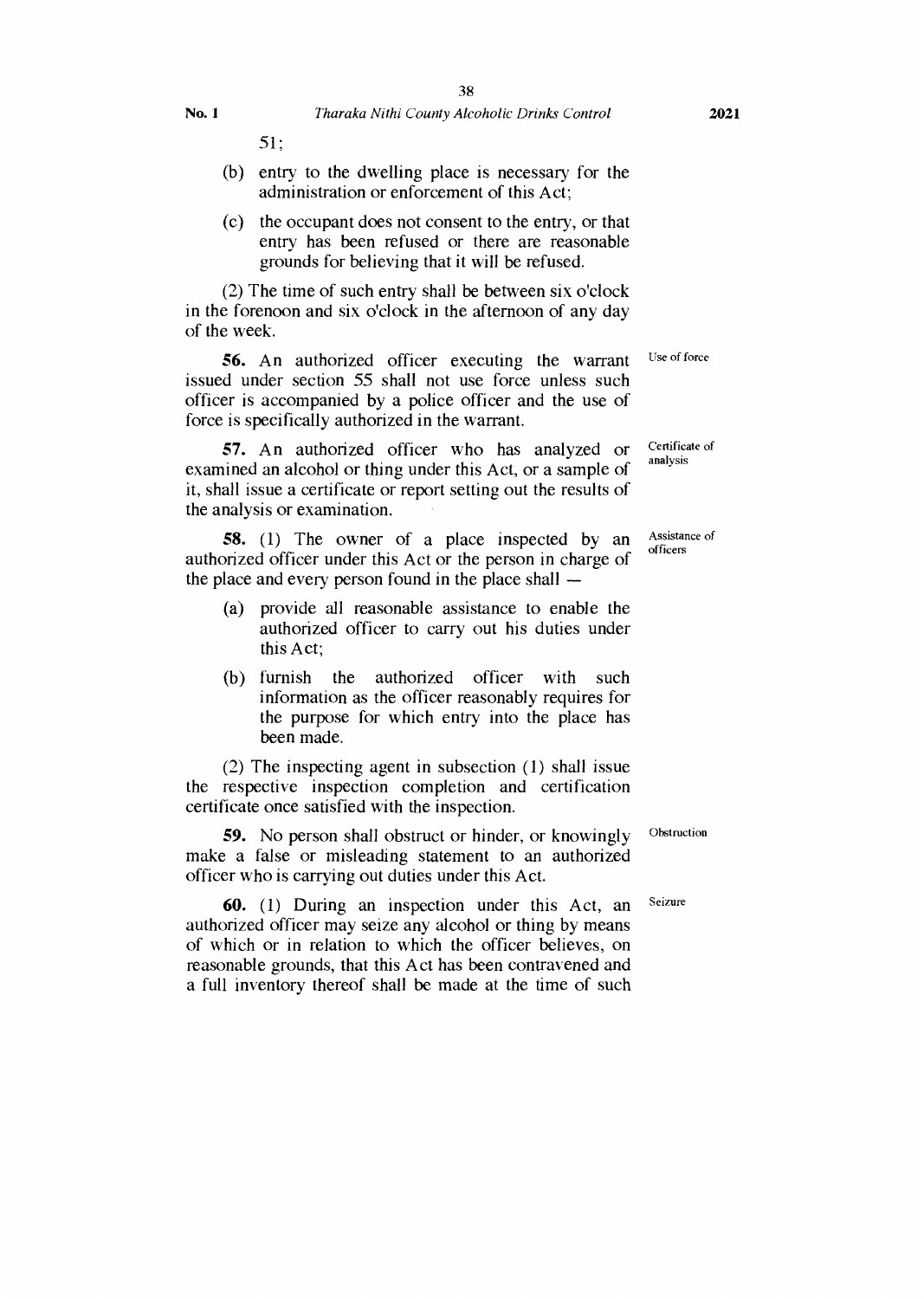seizure by the officer.

(2)The authorized officer may direct that any alcohol or thing seized be kept or stored in the place where it was seized or that it be removed to another place.

(3)Unless authorized by an officer, no person shall remove, alter or interfere in any manner with any alcohol, alcohol or other thing seized.

(4)Any person from whom an alcohol or thing was seized may, within thirty days after the date of seizure, apply to the High Court for an order of restoration, and shall send notice containing the prescribed information to the Executive Member within the prescribed time and in the prescribed manner.

(5)Pursuant to Article 24 (2) of the Constitution, the rights to privacy and property set out in Articles 3 1 and 40 of the Constitution are limited to the extent specified in this section for the purpose of protecting consumers of alcohol by ensuring fair and ethical business practices related to production, distribution, promotion and sale of alcohol as specified in this Act.

**61.** (1) The High Court may order that the alcohol or thing be restored immediately to the applicant if, on hearing the application, the court is satisfied that —

- (a) the applicant is entitled to possession of the alcohol or thing seized; and
- (b) the alcohol or thing seized is not and will not be required as evidence in any proceedings in respect of an offence under this Act.

(2) Where upon hearing an application made under subsection (1) the court is satisfied that the applicant is entitled to possession of the alcohol or thing seized but is not satisfied with respect to the matters mentioned in paragraph (b) of subsection (1), the court may order that the alcohol or thing seized be restored to the applicant on the expiration of one hundred and eighty days from the date of seizure if no proceedings in respect of an offence under this Act have been commenced before that time.

General penalty

**62.** Any person convicted of an offence under this Act for which no other penalty is provided shall be liable to a fine not exceeding five hundred thousand shillings, or to

Order for restoration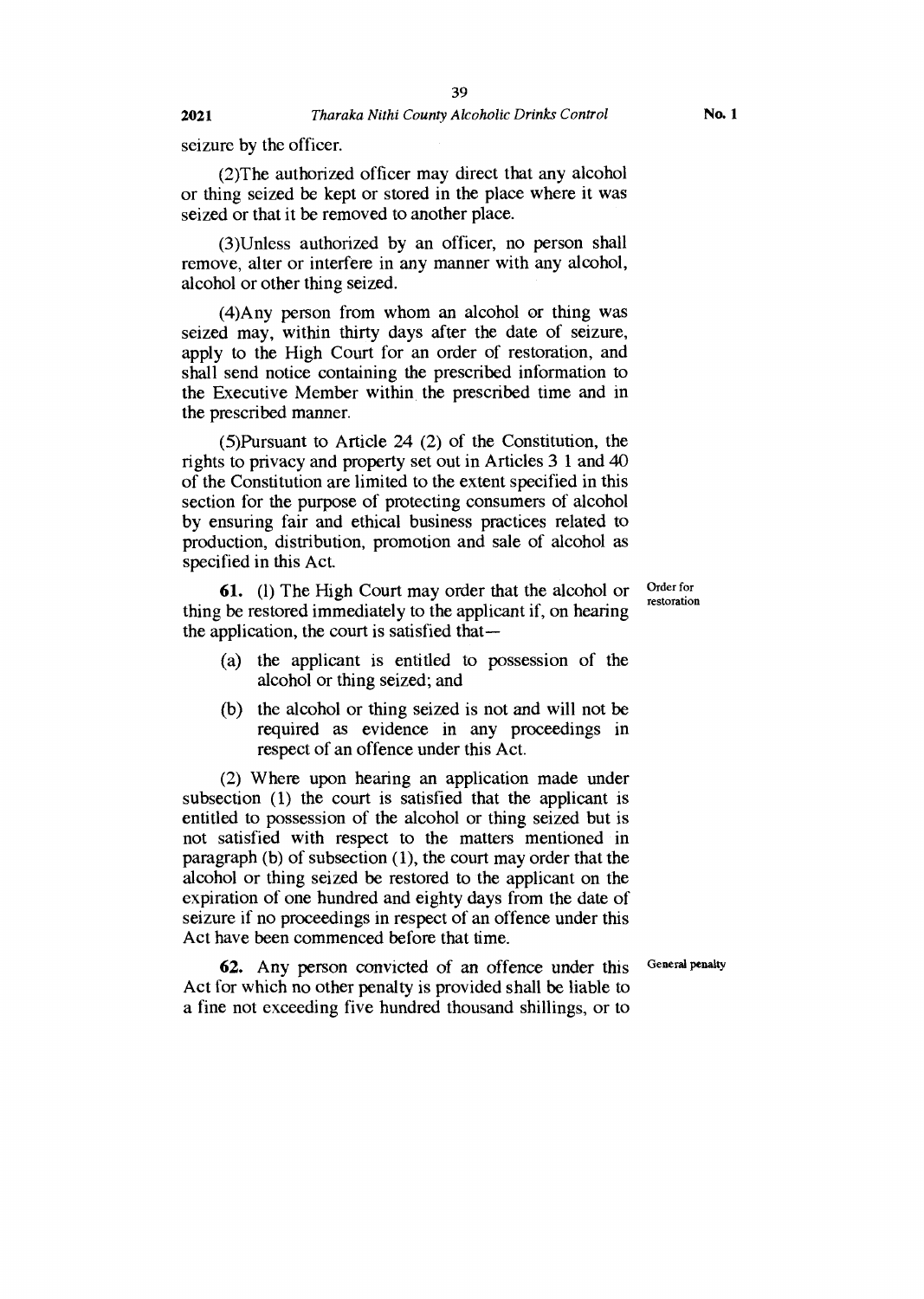imprisonment for a term not exceeding three years, or to both.

63. (1) Offences under this Act, other than the Nature of offences offences specified under Part VI, shall be cognizable offences.

(2) Where a corporation, registered society or other similar legal entity commits an offence under this Act, any director or officer of the corporation, society or legal entity who acquiesced in the offence commits an offence and shall, on conviction, be liable to the penalty provided for by this Act in respect of the offence committed by the corporation, society or legal entity, whether or not such corporation, society or legal entity has been prosecuted.

(3) In any prosecution for an offence under this Act, it shall be sufficient proof of the offence to establish that the offence was committed by an employee or agent of the accused.

(4) Any act done or omitted to be done by an employee in contravention of any of the provisions of this Act shall be deemed also to be the act or omission of the employer, and any proceedings for an offence arising out of such act or omission may be taken against both the employer and the employee.

**64.** (1) In any prosecution for an offence under this Act, a copy of any written or electronic information obtained during an inspection under this Act and certified to be a true copy thereof shall be admissible in evidence and shall, in the absence of evidence to the contrary, be proof of its contents.

(2)Subject to this Part, a certificate or report purporting to be signed by an officer stating that the officer analyzed anything to which this Act applies and stating the results of the analysis, shall be admissible in evidence in any prosecution for an offence under this Act without proof of the signature or official character of the person appearing to have signed the certificate or report.

(3)The certificate or report may not be received in evidence unless the party intending to produce it has, before the trial, given the party against whom it is intended to be produced notice of not less than seven days of that

Nature of evidence in proceedings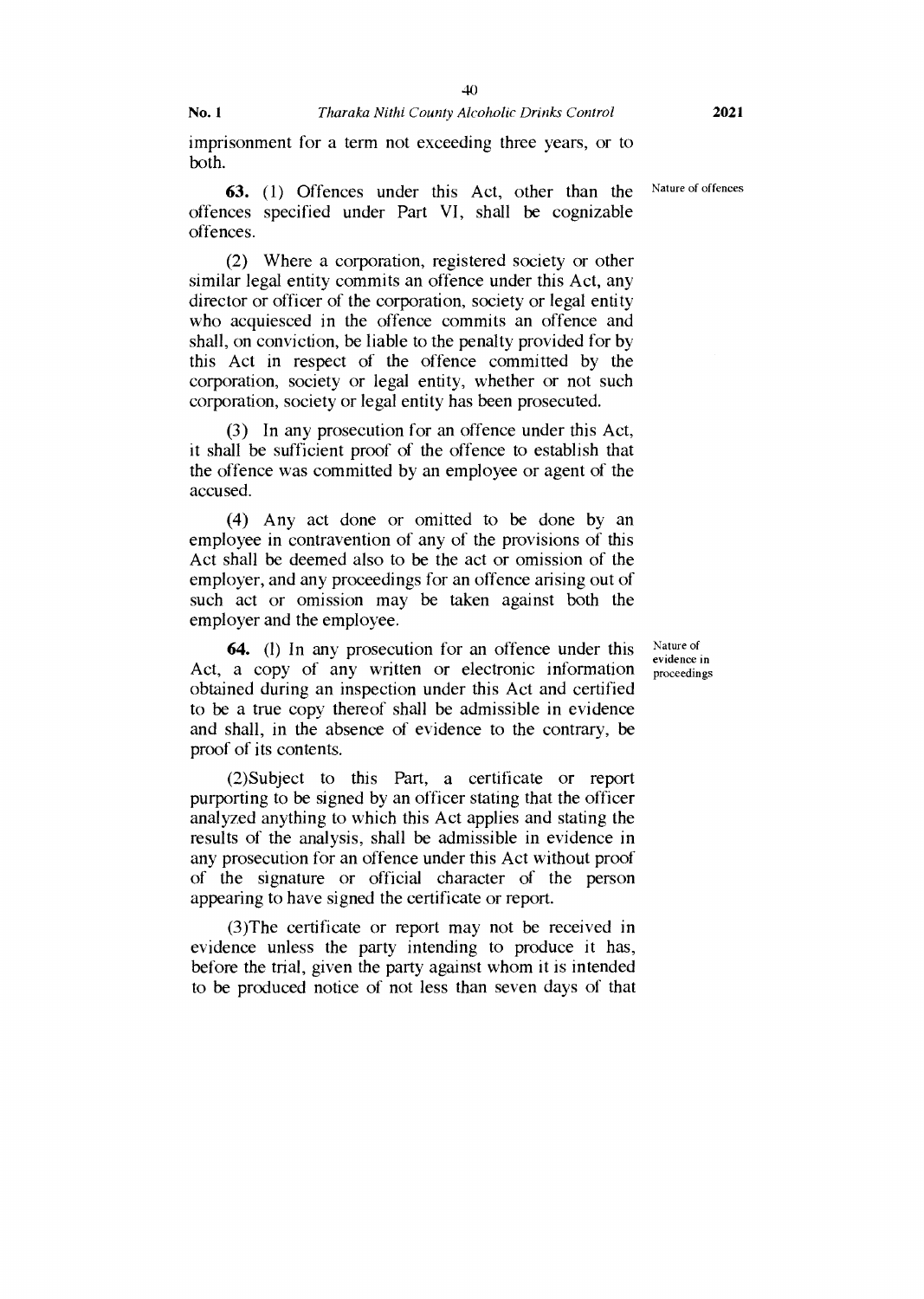#### **2021** *Tharaka Nithi County Alcoholic Drinks Control*

intention together with a copy of the certificate or report.

(4)The party against whom the certificate or report provided for under subsection (3) is produced may, with leave of the court, require the attendance of the officer for purposes of cross examination.

(5)In a prosecution for a contravention of this Act—

- (a) information on a package indicating that it contains an alcohol is, in the absence of evidence to the contrary, proof that the package contains an alcohol; and
- (b) a name or address on a package purporting to be the name or address of the person by whom the alcohol was manufactured is, in the absence of evidence to the contrary, proof that it was manufactured by that person

#### **PART IX—MISCELLANEOUS**

**65. (1)** The Executive Member may, on Regulations recommendation of the Committee make Regulations generally for the better carrying out of the objects of this Act.

(2) Without prejudice to the generality of subsection (1), the Regulations may —

(a) prescribe anything required by this Act to be prescribed or prohibit anything required by this Act to be prohibited;

(b) prescribe the forms of applications, notices, licences and other documents for use under this Act;

(c) prescribe the fees payable under this Act.

(3) Pursuant to Article 94 (6) of the Constitution, the legislative authority delegated to the Executive Member in this section shall be exercised only for the purpose and intent specified in this section and in accordance with the principles and standards set out in the Interpretation and General Provisions Act and the Statutory instrument Act, 2013

**66.** (1) Notwithstanding any other provision of this Transitional Act to the contrary, a person who, immediately before the commencement of this Act was in accordance with the Act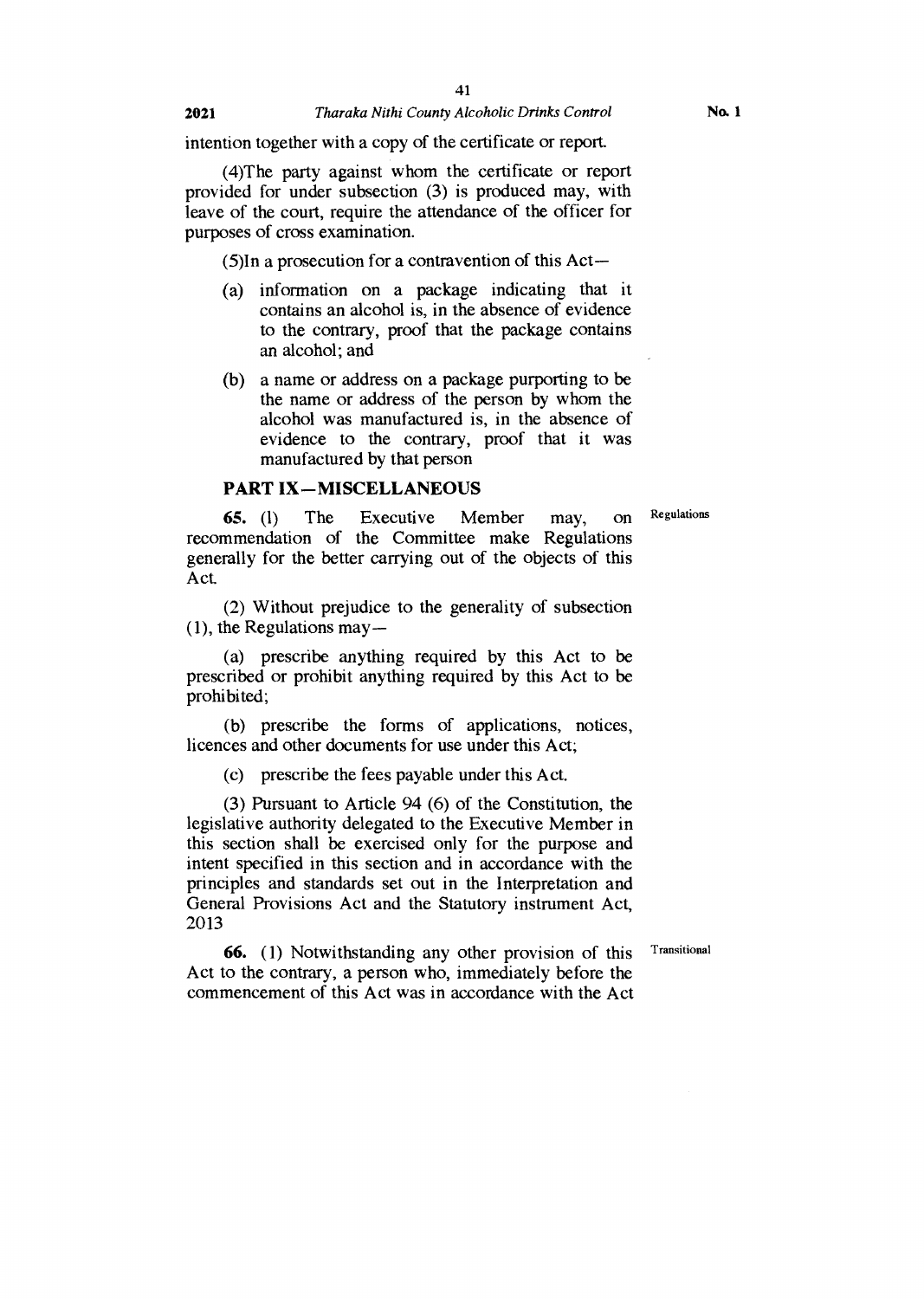i,

a manufacturer, importer, distributor or retailer of any alcohol in the under that Act shall be deemed to be a manufacturer, importer, distributor or retailer of any alcohol under this Act.

(2) The manufacturer, importer, exporter, distributor or retailer of any alcohol in the contemplated referred to in subsection (1), shall, within four months of upon commencement of this Act, comply with the requirements of this Act.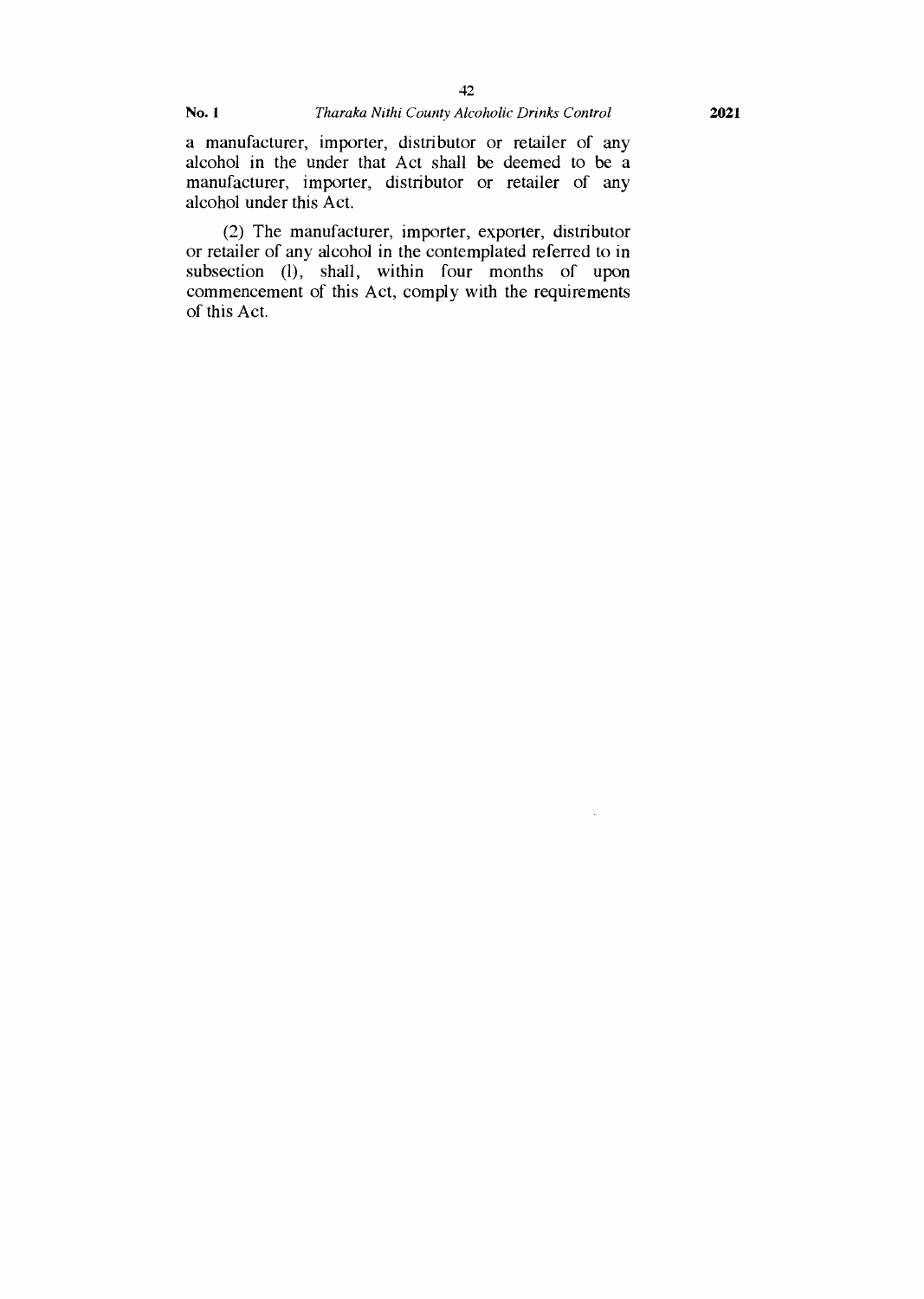## **FIRST SCHEDULE: LICENCE HOURS**

| Licences                                                                                                     | Licence Hours, Conditions and Exceptions                                                                                                           |
|--------------------------------------------------------------------------------------------------------------|----------------------------------------------------------------------------------------------------------------------------------------------------|
| 1. Own - Bar Alcohol<br>Licence                                                                              | Authorized to sell alcohol:<br>From Monday to Friday during the hours<br>(a)<br>5.00p.m to 11.00p.m.                                               |
|                                                                                                              | During weekends and public holidays<br>(b)<br>during the hours of $2.00p.m$ to $11.00p.m$ .                                                        |
| 2. General retail<br>alcohol licence (off<br>licence) wines and<br>spirits retailers (rural<br>or sub-urban) | Authorization to sell alcohol on any day of the<br>week during the hours of 5.00 p.m.to 8.30 p.m.                                                  |
| 3 Supermarket of<br>franchised retail stores<br>(urban)alcohol licence<br>(off-licence)                      | authorized to sell alcohol on any day of the week<br>during the hours of 10.00a.m to 8.30p.m                                                       |
| 4. Hotel Alcohol<br>Licence                                                                                  | Authorized to sell alcohol on any day of the week<br>to a lodger for his own and his guest's<br>consumption on the premises, at any hour.          |
| 5. Bar and Restaurant<br>Alcohol Licence                                                                     | Authorized to sell alcohol on any day of<br>(a)<br>taking meals in<br>the<br>week to persons<br>the<br>restaurant, for consumption with such meals |
|                                                                                                              | Authorized to sell alcohol from Monday<br>(b)<br>to Friday during the hours of 5.00p.m. to<br>11.00p.m                                             |
|                                                                                                              | c)Authorized to<br>sell alcohol<br>(c)<br>during<br>weekends and public holidays during the hours of<br>2.00 p.m. to 11.00p.m.                     |
| 6. Club Alcohol<br>Licence                                                                                   | Authorized to sell alcohol to members on any day<br>of the week at any hour.                                                                       |
| (a) Members club                                                                                             |                                                                                                                                                    |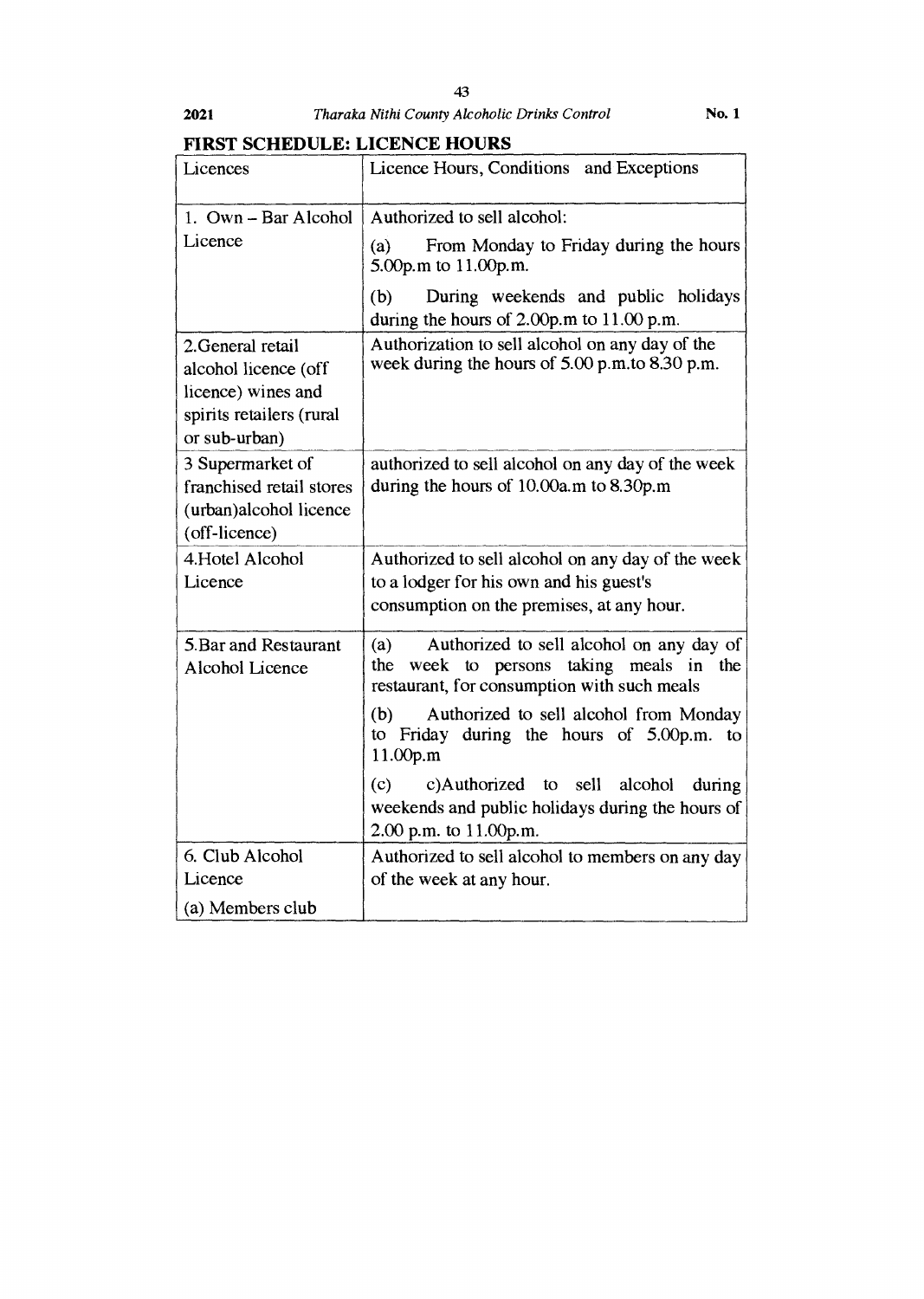| (b)Proprietary club                    | Authorized to sell alcohol:                                                                                                                                                                                            |
|----------------------------------------|------------------------------------------------------------------------------------------------------------------------------------------------------------------------------------------------------------------------|
| (including night club)                 | (a) From Monday to Friday during the hours of<br>7.00p.m to 3.00a.m.<br>(b) During weekends and public holidays during<br>the hours of 7.00p.m to 3.00a.m                                                              |
| 11. Temporary or<br>occasional Licence | Authorized to sell alcohol on the day and during<br>the hours stipulated in the Licence by the County<br>Committee for the purposes of specific<br>occasions, ceremonies or events as indicated in<br>the application. |

No. 1 *Tharaka Nithi County Alcoholic Drinks Control* 2021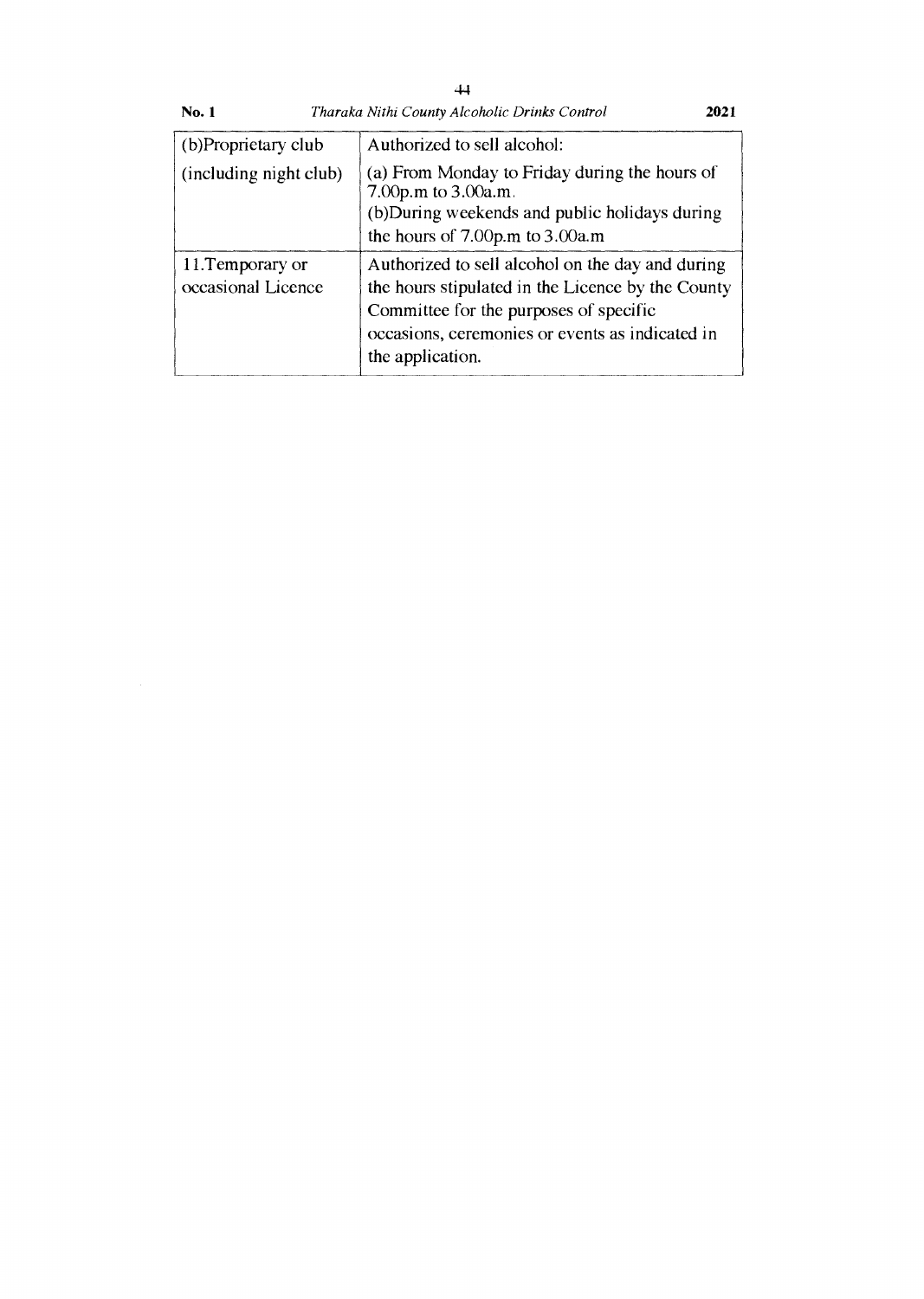**2021** *Tharaka Nithi County Alcoholic Drinks Control* **No. 1** 

#### **SECOND SCHEDULE**

#### **TYPES OF LICENCES**

The following licences may be granted under this Act

#### **1. Manufacturer's Licence**

Subject to the conditions specified in the licence, a Manufacturer's licence authorizes the holder to—

(a) manufacture and store the manufactured alcohol in his depot;

(b) sell the product of his manufacturing plant by wholesale in accordance with the conditions that are for the time being, applicable to a holder of a wholesale licence or by delivery from depot throughout Kenya in accordance with the Alcoholic Drinks Control Act, 2010; and

(c) bottle the alcohol subject to such conditions as may be prescribed.

For the purposes of this paragraph, "depot" means premises of whatever description which are occupied by a Manufacturer for of his trade.

#### **2. Wholesale Licence**

A wholesale licence authorizes the licensee to sell an alcohol at the premises specified in the licence, subject to such conditions as may be prescribed.

#### **3. Retail Licence**

A retail licence authorizes the licensee to sell an alcohol on the premises, at the hours and subject to such other conditions as are specified in the licence.

Other licences

- (a) Music copyright.
- (b) Betting and control licences.
- (c) Information Licence.
- (d) NEMA.

The county Government will collect fees for the above licence on behalf of the respective bodies

#### **WARNING MESSAGES**

1. The following health messages shall be displayed on every package containing an alcohol, sign or advertisement stipulated under the provisions of the Act—

(a) excessive alcohol consumption is harmful to your health;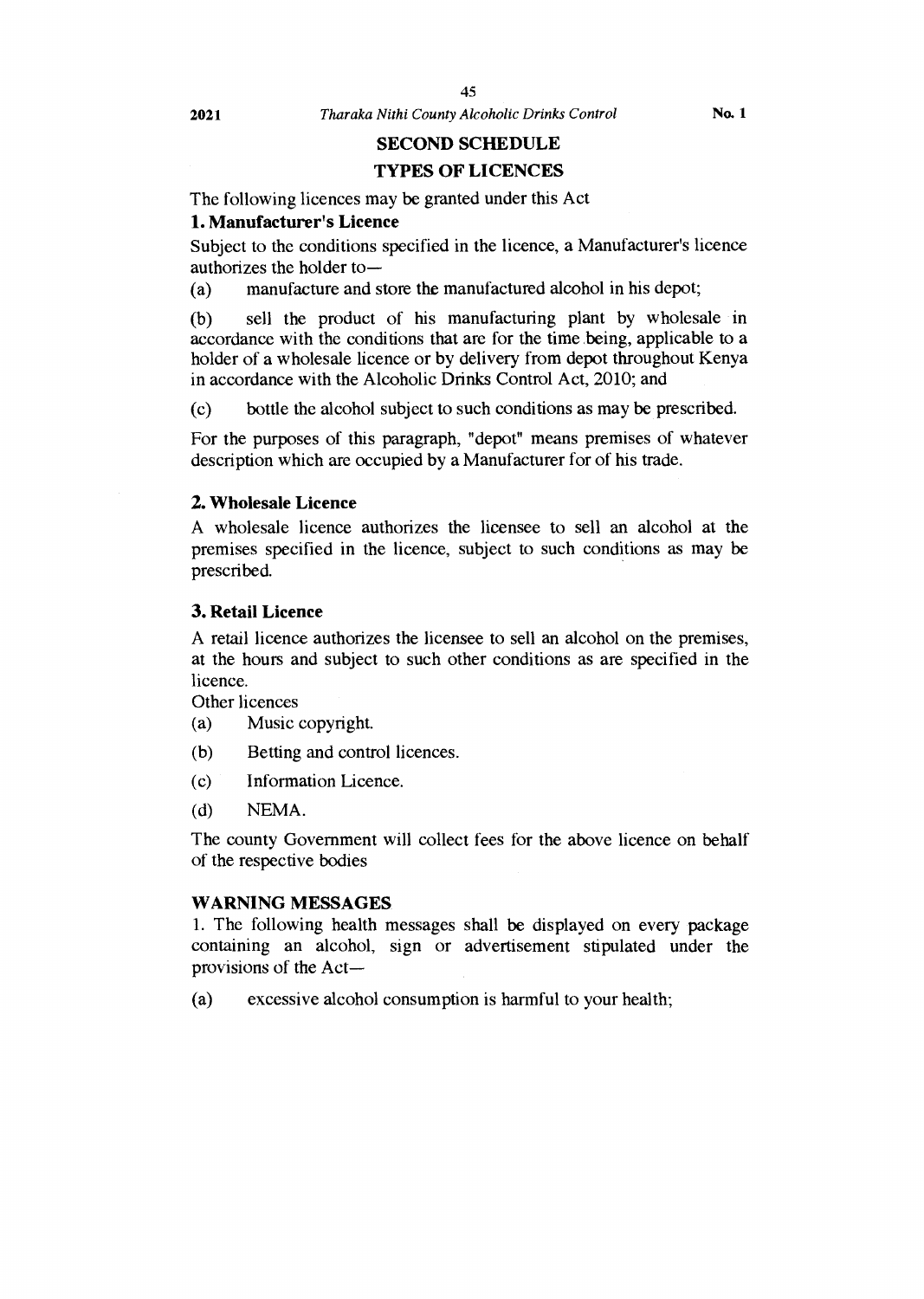(b) excessive alcohol consumption can cause liver cirrhosis;

(c) excessive alcohol consumption impairs your judgment; do not drive or operate machinery;

(d) not for sale to persons under the age of 18 years.

#### **THIRD SCHEDULE**

### **LICENCE/ LICENCE APPLICATIONS**

### **FORM 1**

**ALCOHOL CONTROL ACT** 

### **APPLICATION FOR THE GRANT OR RENEWAL OF AN ALCOHOL RETAIL LICENCE**

[To be completed in triplicate]

| [Give sufficient details adequately to identify premises] |
|-----------------------------------------------------------|
|                                                           |
|                                                           |
|                                                           |
| 6. Licence to run from                                    |
|                                                           |
|                                                           |
|                                                           |

Note:-if the application is for a wholesome alcohol license to be applicable to more premises than one, paragraph 3 and 4 must give particulars of all such premises.

#### **FORM 2**

#### **ALCOHOL CONTROL ACT**

### **APPLICATION FOR THE GRANT OR RENEWAL OF A LICENCE TO MANUFACTURE OR PRODUCE AN ALCOHOL OR TRADITIONAL LIQUOR**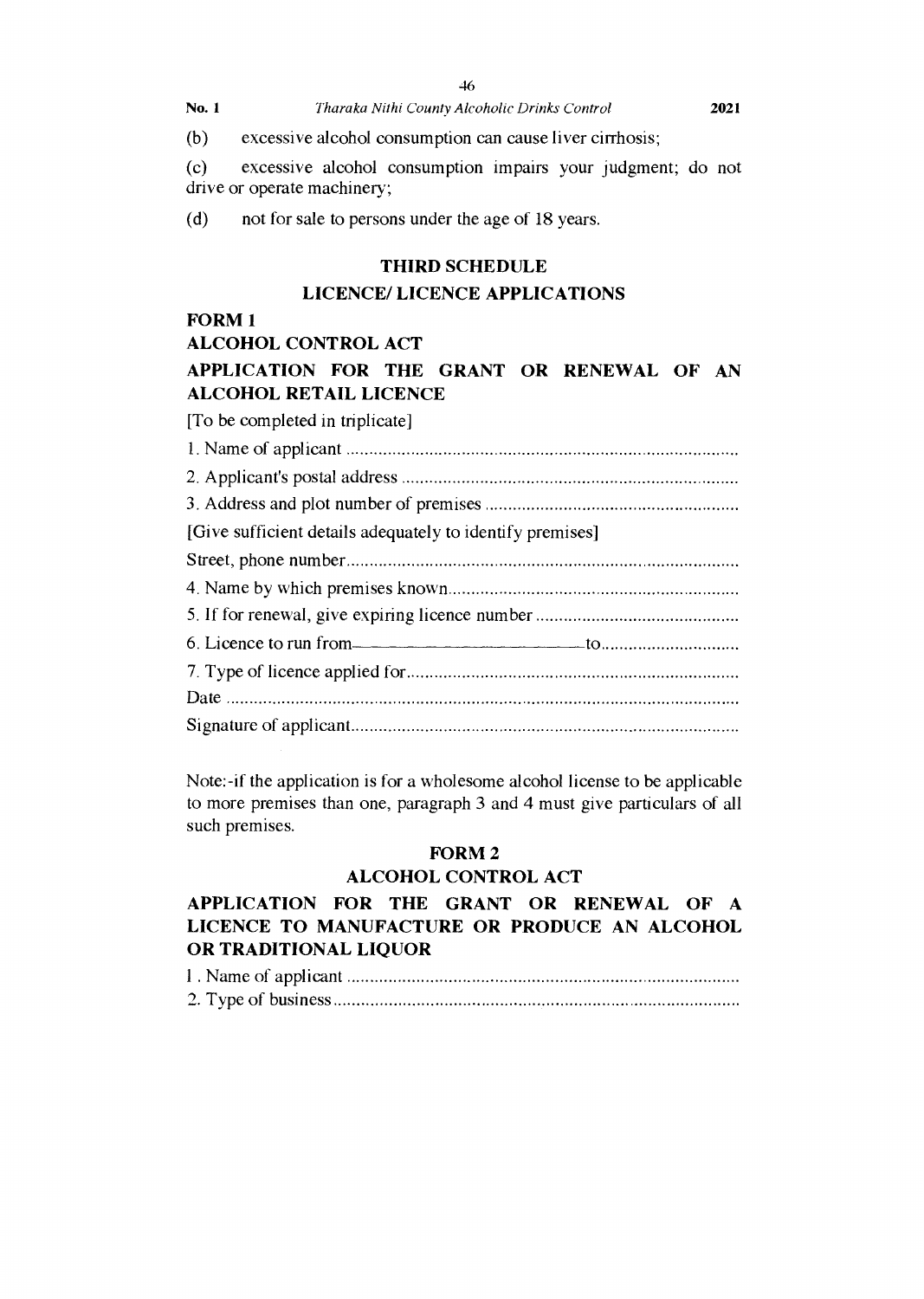| 47                                                                  |  |
|---------------------------------------------------------------------|--|
| No. 1<br>Tharaka Nithi County Alcoholic Drinks Control<br>2021      |  |
| Sole proprietorship (the business is owned by one person)<br>(a)    |  |
|                                                                     |  |
| (b)                                                                 |  |
| Names, Postal Addresses and Phone contacts of the partners          |  |
|                                                                     |  |
| Limited liability Company<br>(c)                                    |  |
|                                                                     |  |
|                                                                     |  |
| 3.                                                                  |  |
| Physical Address (exact place of manufacture)<br>4.                 |  |
| 5.                                                                  |  |
| 6.                                                                  |  |
| 7.                                                                  |  |
| 8.                                                                  |  |
| Business Registration No* or certificate of incorporation No*<br>9. |  |
| 10.                                                                 |  |
| manufacture's<br>certification?<br>have<br>11<br>Do<br>you          |  |
|                                                                     |  |
| List type and brands of alcohol to be manufactured<br>12.           |  |

|    | Alcohol Standards |             |                        | <b>Certification Number</b> |  |  |
|----|-------------------|-------------|------------------------|-----------------------------|--|--|
|    |                   |             |                        |                             |  |  |
|    |                   |             |                        |                             |  |  |
|    |                   |             |                        |                             |  |  |
|    |                   |             |                        |                             |  |  |
|    |                   |             |                        |                             |  |  |
| 3. | <b>Brief</b>      | description | $\overline{\text{of}}$ | alcohol(s)                  |  |  |
|    |                   |             |                        |                             |  |  |

(a) Unit capacity in milliliters and Cost in Shillings of the alcohol(s) ..... 

(b) Alcoholic Content

(c) Mode of transportation and storage conditions .(d) Describe the purpose for which the alcohol(s) will be used (e.g. retail, wholesome or export, etc.)

 $\label{eq:2.1} \frac{1}{\sqrt{2}}\left(\frac{1}{\sqrt{2}}\right)^{1/2}\left(\frac{1}{\sqrt{2}}\right)^{1/2}\left(\frac{1}{\sqrt{2}}\right)^{1/2}$ 

 $\frac{1}{2\pi} \left( \frac{1}{2} \right)^2$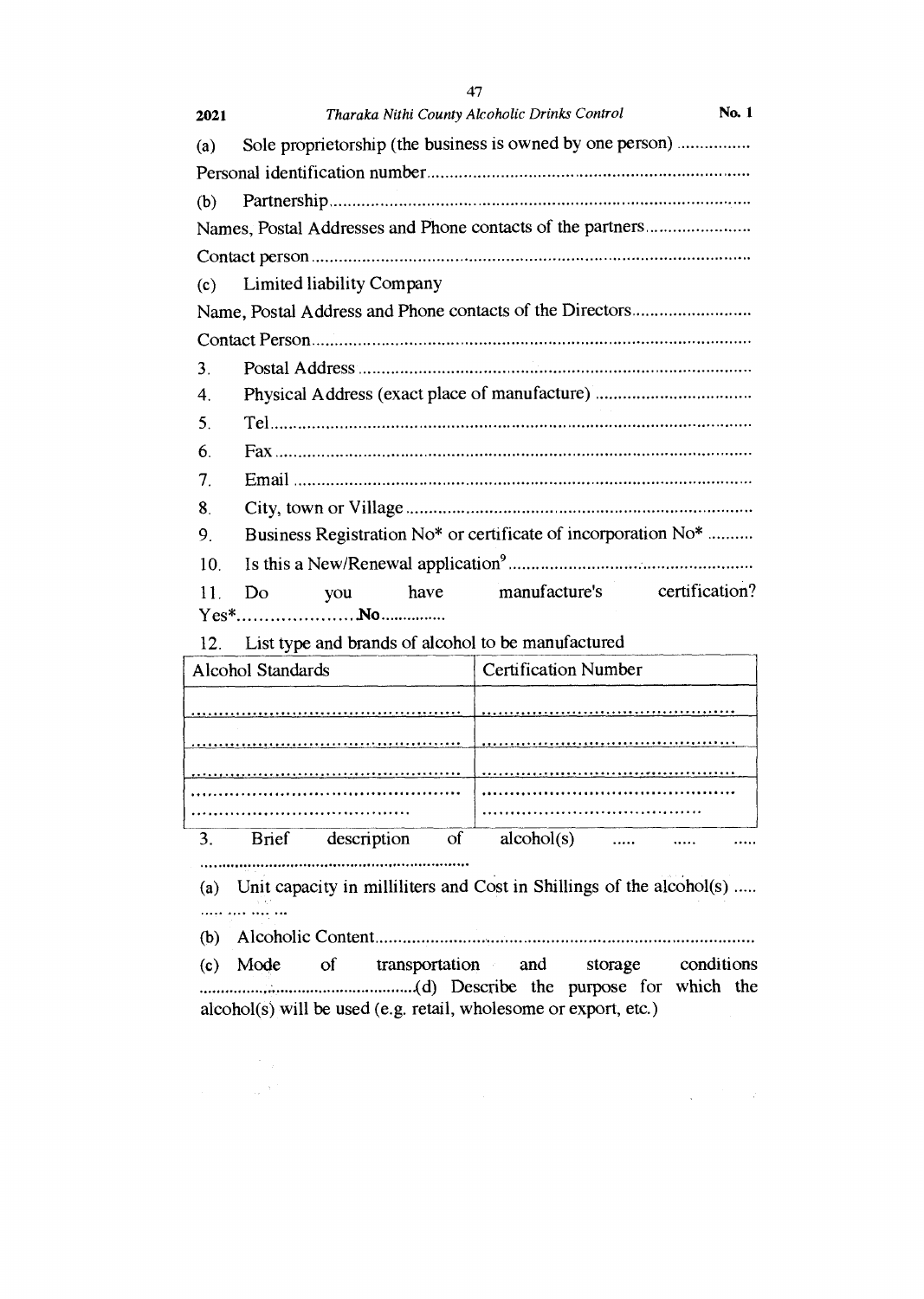| <b>No. 1</b> | Tharaka Nithi County Alcoholic Drinks Control | 2021 |
|--------------|-----------------------------------------------|------|
|--------------|-----------------------------------------------|------|

14. Declaration by applicant

Hereby declare and certify that the information given in this application including attachments thereto is true and correct to the best of my knowledge and belief.

Date Signature

Official Stamp

#### **FORM 3—ALCOHOL CONTROL ACT**

### **APPLICATION FOR THE GRANT OR RENEWAL OF A LICENCE TO IMPORT OR EXPORT AN ALCOHOL**

- 1. Name of applicant
- 2. Postal Address

3. Physical Address (exact place of manufacture)

- 4. Tel
- 5. Fax
- 6. Email
- 7. Business Registration No\*
- 8. Is this a New/Renewal application?

9. List type and brands of alcohol to be imported/exported

| Alcohol Standards | <b>Certification Number</b> |
|-------------------|-----------------------------|
|                   |                             |
|                   |                             |
| $\sim$            |                             |

10. ri ef description of alcohol(s)

a) Unit capacity in milliliters and cost in shillings of the alcohol drink(s)

b) alcohol content

c) Mode of transportation and storage conditions

d)Describe the purpose for which the alcohol(s) will be used (e.g. retail)

11. Declaration by Applicant: I

Hereby declare and certify that the information given in this application including attachments thereto is true and correct to the best of my knowledge and belief.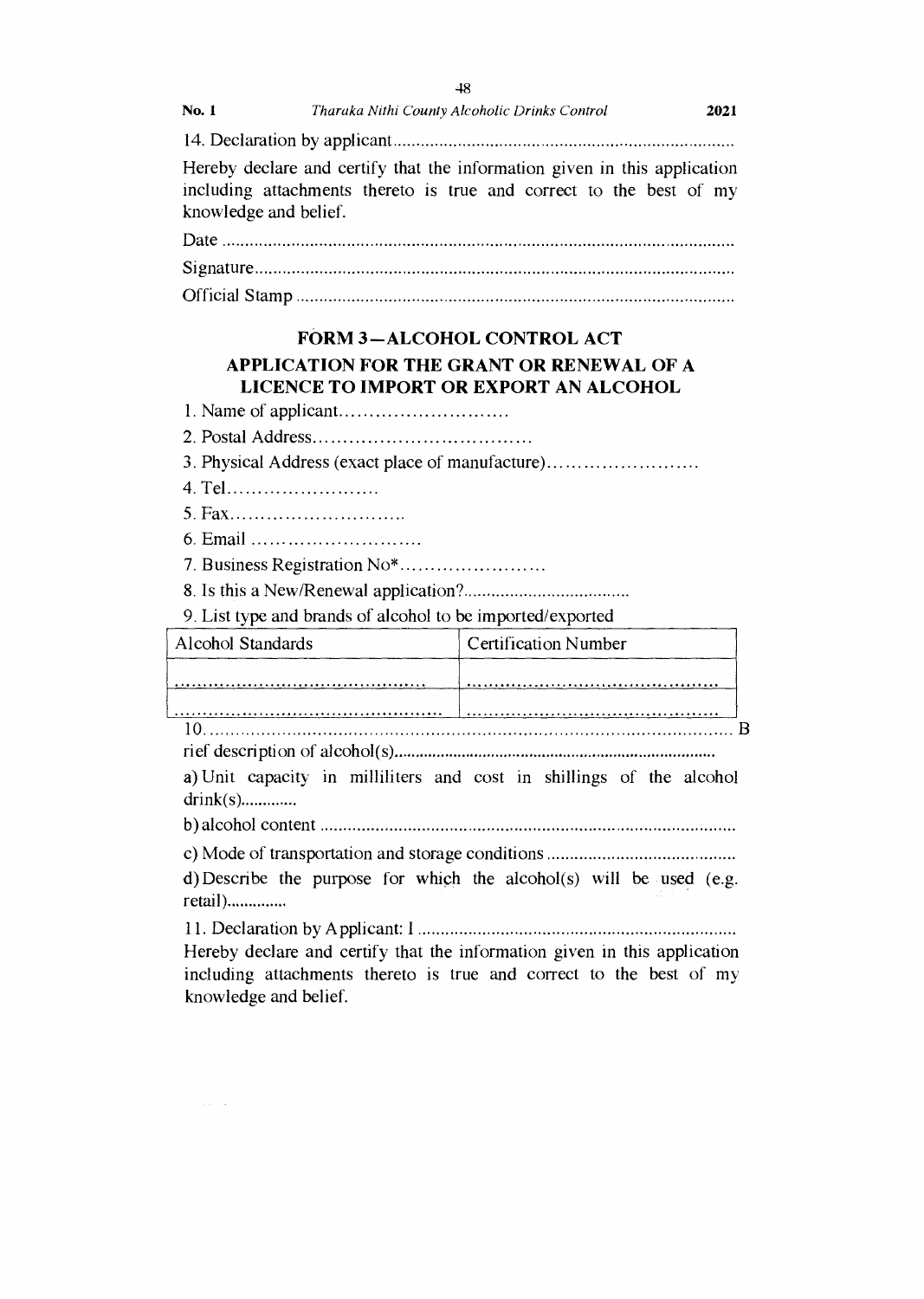|                | 49                                                                         |
|----------------|----------------------------------------------------------------------------|
| 2021           | <b>No. 1</b><br>Tharaka Nithi County Alcoholic Drinks Control              |
|                |                                                                            |
|                |                                                                            |
|                |                                                                            |
|                | <b>FORM 4 - ALCOHOL CONTROL ACT</b>                                        |
| <b>LICENCE</b> | APPLICATION FOR *TRANSFER/REMOVAL OF ALCOHOL                               |
|                | [To be completed in triplicate]                                            |
|                |                                                                            |
|                |                                                                            |
|                |                                                                            |
|                |                                                                            |
|                | 5. Name of transferee/address of premises to which it is desired to remove |
|                |                                                                            |
| Signature      |                                                                            |
|                | <b>FORM 5-ALCOHOL CONTROL ACT</b>                                          |
|                | <b>APPLICATION FOR A *TEMPORARY ALCOHOL</b><br>LICENCE/TEMPORARY ALCOHOL   |
|                |                                                                            |
|                |                                                                            |
|                |                                                                            |
|                |                                                                            |
|                | 5. Address to which temporary licence should be made applicable            |
|                |                                                                            |
|                |                                                                            |
|                |                                                                            |
|                |                                                                            |
|                | *Delete where not applicable                                               |
|                | Οf<br><b>FORM 6-ALCOHOL CONTROL ACT</b>                                    |
|                | PARTICULARS CONCERNNG CLUBS                                                |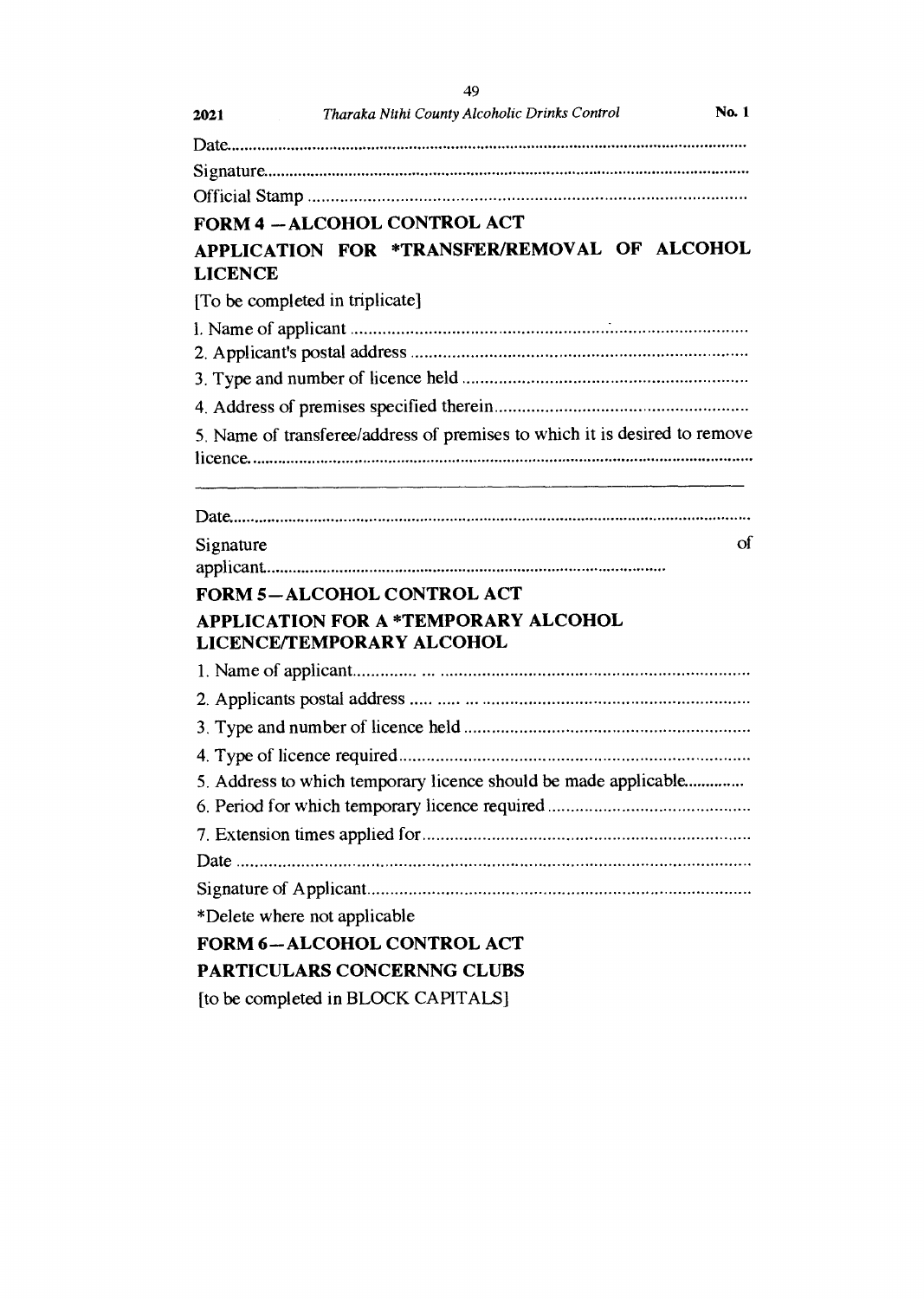|                    | 50                                                                                                                                                                                                                                |
|--------------------|-----------------------------------------------------------------------------------------------------------------------------------------------------------------------------------------------------------------------------------|
| No. 1              | Tharaka Nithi County Alcoholic Drinks Control<br>2021                                                                                                                                                                             |
| grant of a.        | These particulars relate to an application which has been made for the                                                                                                                                                            |
|                    |                                                                                                                                                                                                                                   |
| $club$ ]           | [Full names of applicant] who intends to hold such licence on behalf of a                                                                                                                                                         |
| <b>PARTICULARS</b> |                                                                                                                                                                                                                                   |
|                    |                                                                                                                                                                                                                                   |
|                    |                                                                                                                                                                                                                                   |
| societies          | 3 State whether the club is registered or exempted from registration under<br>the provisions of the law for the time being relating to companies or                                                                               |
|                    |                                                                                                                                                                                                                                   |
|                    | 5. Particulars of types or categories of membership                                                                                                                                                                               |
|                    |                                                                                                                                                                                                                                   |
|                    | 7. State whether entrance fees or subscriptions<br>are                                                                                                                                                                            |
| established        | 8. Give details of the objects or purposes for which the club is                                                                                                                                                                  |
| the club           | 9. State whether any persons, other than members', may pay for or a<br>proprietary club; that is who owns the drink or accommodation offered by                                                                                   |
|                    | tate whether the club is a members' club or a proprietary club; that is who<br>owns the club property, the freehold title to the land upon which the club<br>is situated, and who retains any profits earned or made by the club. |
| subscriptions      | I 1. State whether any limit is imposed on temporary membership, and<br>whether temporary members are required to pay both entrance fees and                                                                                      |
|                    | 12. Particulars of the applicant's office or position in the club                                                                                                                                                                 |
|                    | applicant, hereby declare that the foregoing particulars are correct in every                                                                                                                                                     |

 ${\bf S}$ 

detail.

Date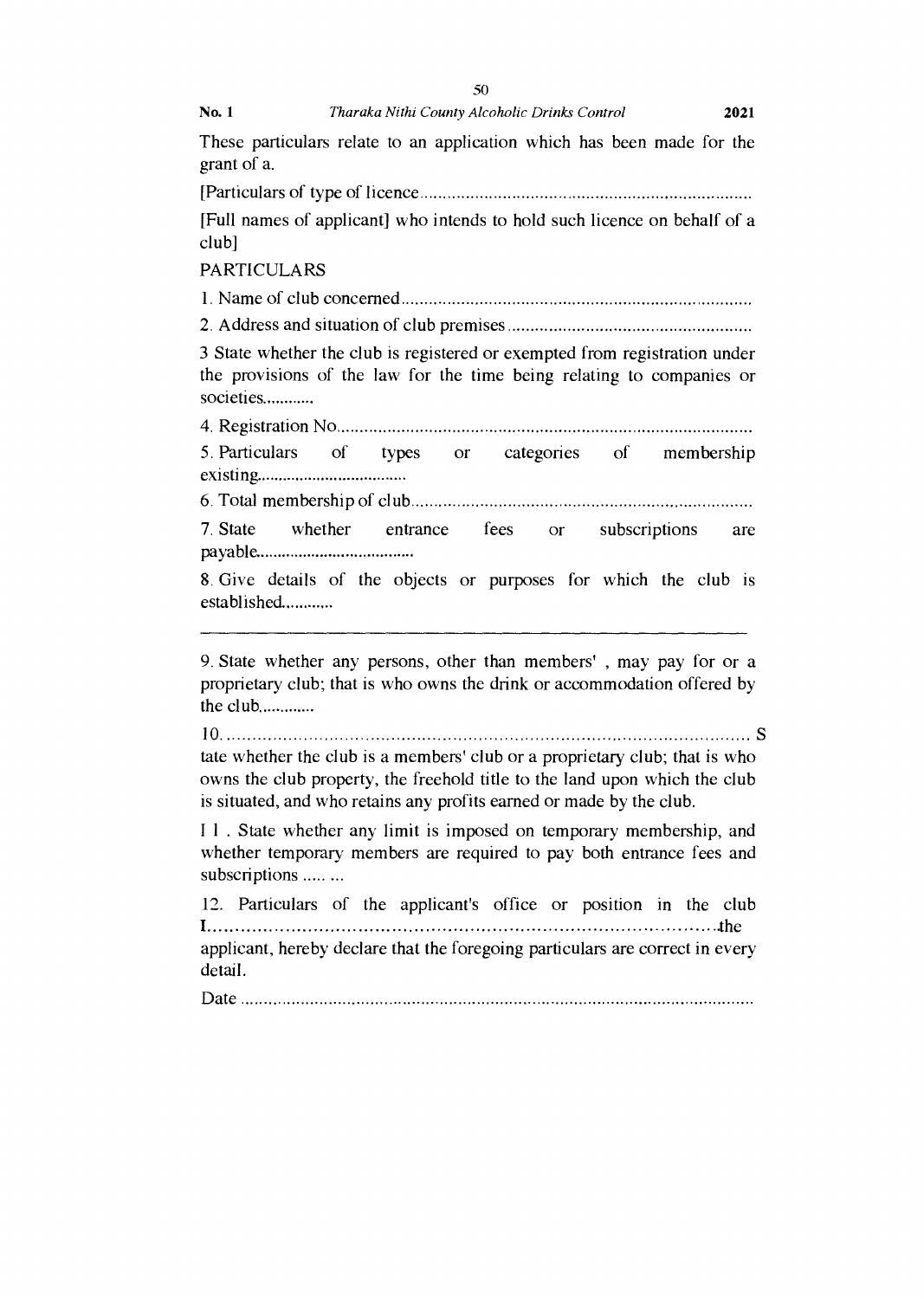|            |                                     |      | 51   |                                               |                                                                                                                                                                                                                                     |
|------------|-------------------------------------|------|------|-----------------------------------------------|-------------------------------------------------------------------------------------------------------------------------------------------------------------------------------------------------------------------------------------|
| 2021       |                                     |      |      | Tharaka Nithi County Alcoholic Drinks Control | No. 1                                                                                                                                                                                                                               |
|            |                                     |      |      |                                               |                                                                                                                                                                                                                                     |
|            | <b>FORM 7 - ALCOHOL CONTROL ACT</b> |      |      |                                               |                                                                                                                                                                                                                                     |
|            | <b>ALCOHOL LICENSE</b>              |      |      |                                               |                                                                                                                                                                                                                                     |
|            |                                     |      |      |                                               |                                                                                                                                                                                                                                     |
|            |                                     |      |      |                                               |                                                                                                                                                                                                                                     |
|            |                                     |      |      |                                               | This alcohol license is granted under the provision of the Alcohol Control                                                                                                                                                          |
| Act.       |                                     |      |      |                                               |                                                                                                                                                                                                                                     |
|            |                                     |      |      |                                               | 2013 to <u>continuous communication</u> communication or communication of the contract of the contract of the contract of the contract of the contract of the contract of the contract of the contract of the contract of the contr |
|            |                                     |      |      |                                               |                                                                                                                                                                                                                                     |
|            |                                     |      |      |                                               |                                                                                                                                                                                                                                     |
| Alcohol at |                                     |      |      |                                               |                                                                                                                                                                                                                                     |
|            |                                     |      |      |                                               |                                                                                                                                                                                                                                     |
|            |                                     |      |      |                                               | This licence is valid from                                                                                                                                                                                                          |
|            |                                     |      |      |                                               |                                                                                                                                                                                                                                     |
| and        |                                     | to   |      | the                                           | This licence is issued subject to the provisions of the Alcohol Bill, 2013<br>following                                                                                                                                             |
|            |                                     |      |      |                                               |                                                                                                                                                                                                                                     |
|            |                                     |      |      |                                               |                                                                                                                                                                                                                                     |
|            |                                     |      |      |                                               |                                                                                                                                                                                                                                     |
|            |                                     |      |      |                                               |                                                                                                                                                                                                                                     |
|            |                                     |      |      |                                               |                                                                                                                                                                                                                                     |
|            | <b>FORM 8-ALCOHOL CONTROL ACT</b>   |      |      |                                               |                                                                                                                                                                                                                                     |
|            | <b>TEMPORARY ALCOHOL LICENCE</b>    |      |      |                                               |                                                                                                                                                                                                                                     |
|            |                                     |      |      |                                               |                                                                                                                                                                                                                                     |
| Alcohol    | control                             | Act. | 2014 | to                                            | This temporary alcohol license is granted under the provisions of the<br>or<br>Being the holder of a Alcohol license No                                                                                                             |
|            |                                     |      |      |                                               | And authorizes the licensee to sell. Alcohol at This license is valid from                                                                                                                                                          |
|            |                                     |      |      |                                               | This license is issued subject to the provisions of the Alcohol Act, 2014                                                                                                                                                           |
|            |                                     |      |      |                                               |                                                                                                                                                                                                                                     |
|            |                                     |      |      |                                               |                                                                                                                                                                                                                                     |
|            |                                     |      |      |                                               |                                                                                                                                                                                                                                     |
|            |                                     |      |      |                                               |                                                                                                                                                                                                                                     |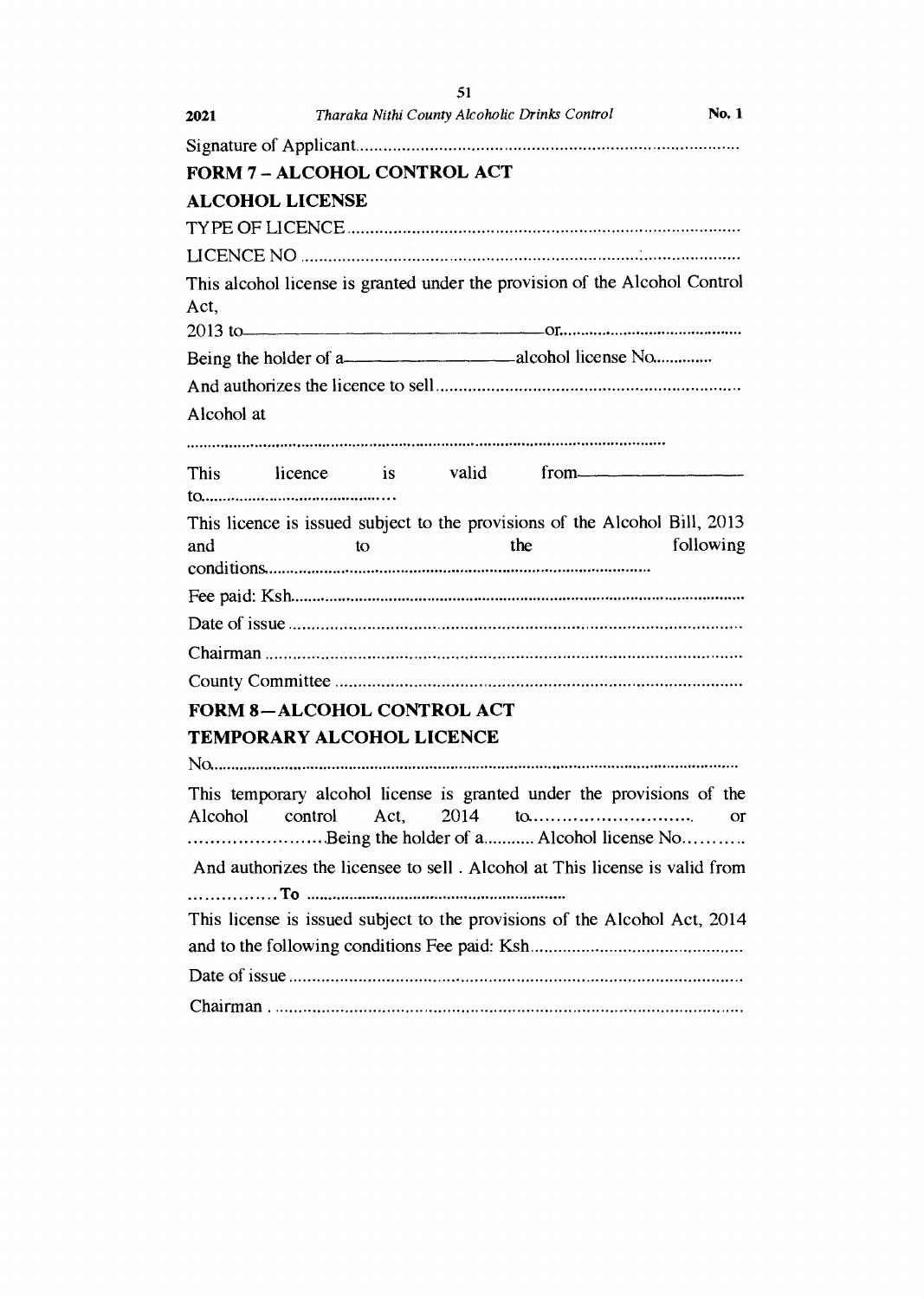| <b>No. 1</b> | Tharaka Nithi County Alcoholic Drinks Control                             |        | 2021   |
|--------------|---------------------------------------------------------------------------|--------|--------|
|              |                                                                           |        |        |
|              | <b>FORM 9-ALCOHOL CONTROL ACT</b>                                         |        |        |
|              | TEMPORARY EXTENSION ALCOHOL LICENCE                                       |        |        |
|              |                                                                           |        |        |
|              | This temporary extension alcohol license is                               |        | issued |
|              | $10$ being                                                                |        |        |
|              |                                                                           | holder | - of   |
|              |                                                                           |        |        |
|              |                                                                           |        |        |
|              |                                                                           |        |        |
|              |                                                                           |        |        |
|              | This temporary extension alcohol license is granted subject to provisions |        |        |
|              | of the Alcohol Control Act, 2013 and to the following conditions;         |        |        |

**52** 

# Fee paid: Ksh Date of issue Chairman County Committee

### FORM IO—ALCOHOL CONTROL ACT ASSURANCE THAT AN ALCOHOL LICENCE WILL BE ISSUED

County committee of ..having satisfied me that he has an interest in premises to be built /being built\* at .for the purpose of being used for the sale of alcohol for consumption therein, and having supplied me with a signed copy of the plans of the premises, he is hereby assured that, on completion of the premises in accordance with the signed plans, and subject to the provisions of, the Alcohol Control Act, 2013 he will be granted as <u>example as alcohol</u> license. Fee paid: Ksh

Date of issue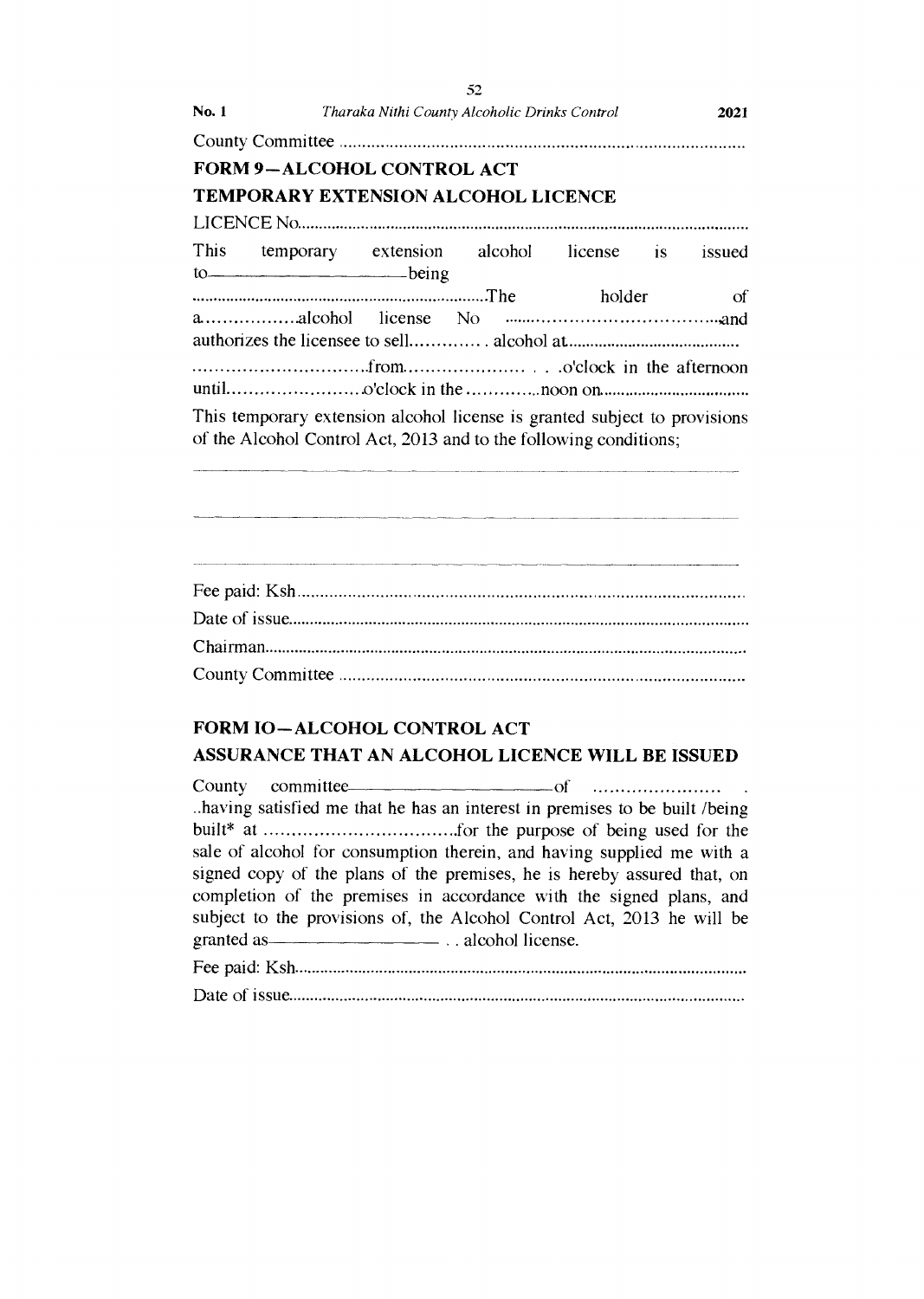Chairman

**53** 

County Committee

## **FOURTH SCHEDULE—LICENCE FEES**

|            | <b>ALCOHOLIC DRINKS RELATED CHARGES - ANNUAL FEES</b> |               |                                                  |               |
|------------|-------------------------------------------------------|---------------|--------------------------------------------------|---------------|
| Categories |                                                       |               | Classification   Classification   Classification |               |
|            |                                                       | Zone A        | Zone B                                           | Zone C        |
|            | <b>BREWERS/MANUFACTURES ALCOHOLIC DRINK LICENSE</b>   |               |                                                  |               |
| (a)        | Brewer's/manufactures                                 | One shilling  | One shilling                                     | One shilling  |
|            | alcoholic license, for                                | per liter per | per liter per                                    | per liter per |
|            | each alcoholic or                                     | annum         | annum                                            | annum         |
|            | product manufactured                                  |               |                                                  |               |
| (b)        | Distributors license                                  | 50,000        | 50,000                                           | 50,000        |
| (c)        | Depot License<br>(Additional to                       | 20,000        | 20,000                                           | 20,000        |
|            | distributors license                                  |               |                                                  |               |
|            |                                                       |               |                                                  |               |
|            | $above$ ) – per premise                               |               |                                                  |               |
|            | DISTRIBUTOR ALCOHOLIC DRINKS LICENSE                  |               |                                                  |               |
| (a)        | Distributors license                                  | 50,000        | 50,000                                           | 50,000        |
| (b)        | Depot License                                         | 20,000        | 20,000                                           | 20,000        |
|            | (Additional to                                        |               |                                                  |               |
|            | distributors licenses                                 |               |                                                  |               |
|            | $above$ ) – per premise                               |               |                                                  |               |
|            | <b>GENERAL ALCOHOLIC DRINKS LICENSE</b>               |               |                                                  |               |
| (a)        | On Bar License                                        | 25,000        | 15,000                                           | 10,000        |
|            |                                                       |               |                                                  |               |